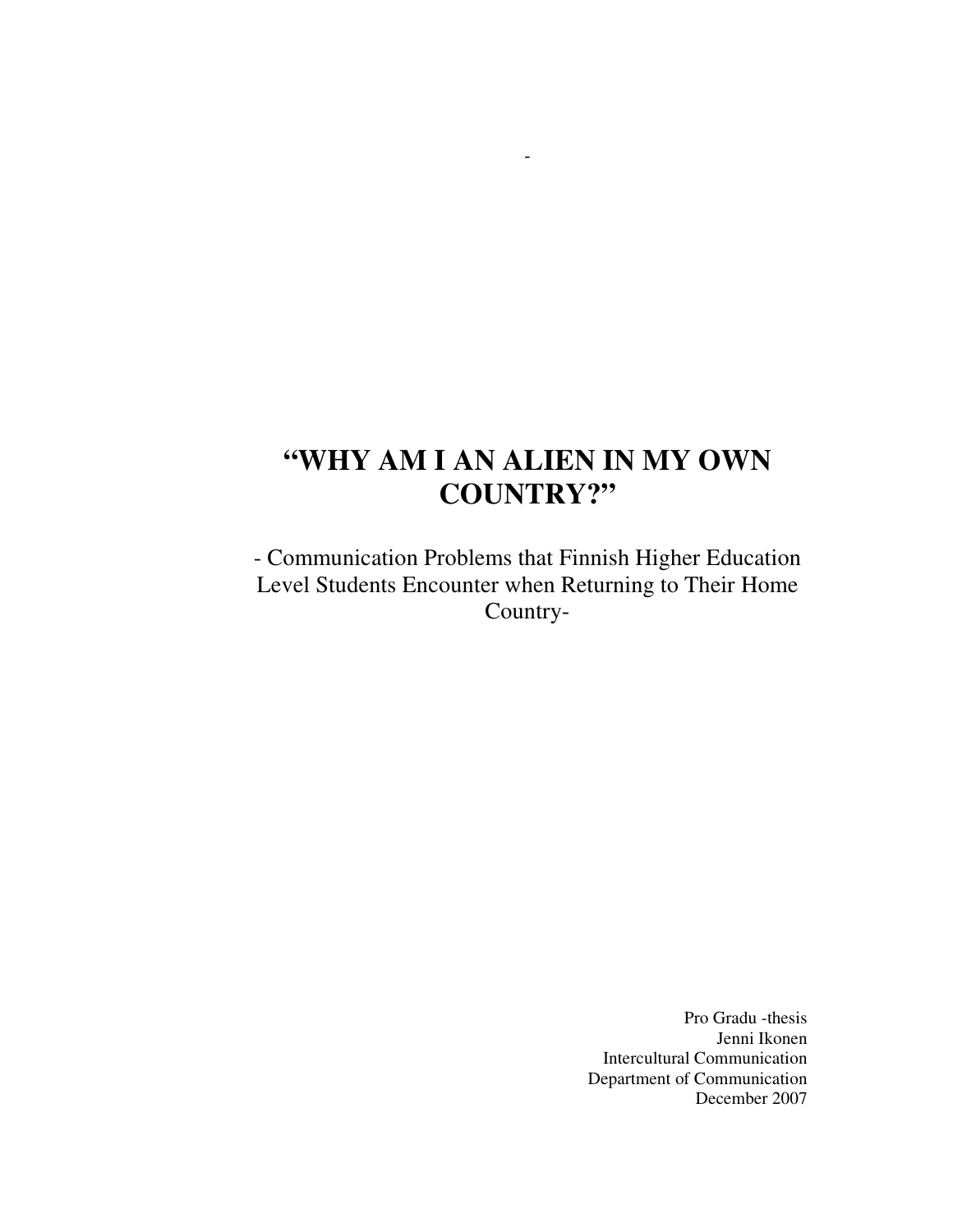## UNIVERSITY OF JYVÄSKYLÄ

| Faculty                                                                        | Department                  |
|--------------------------------------------------------------------------------|-----------------------------|
| <b>HUMANITIES</b>                                                              | Department of Communication |
| Author                                                                         |                             |
| Jenni Ikonen                                                                   |                             |
| <b>Title</b>                                                                   |                             |
| "WHY AM I AN ALIEN IN MY OWN COUNTRY" - Communication Problems                 |                             |
| that Finnish Higher Education Level Students Encounter when Returning to Their |                             |
| Home Country-                                                                  |                             |
|                                                                                |                             |
| Subject                                                                        | Nature of the Study         |
| <b>Intercultural Communication</b>                                             | Pro Gradu -thesis           |
| Date                                                                           | Number of pages in total    |
| October 2007                                                                   | $79 + 2$ appendices         |
| Abstract                                                                       |                             |

The aim of the thesis is to examine how Finnish higher education level students experience the re-entry process. The focus is particularly on the possible communication problems that the returnees face when readjusting to their home country. Unlike the commonly investigated adaptation process, re-entry is a relatively little studied topic in the field of Intercultural Communication, and especially the communication focus of the phenomenon is often neglected or touched only superficially.

The study was qualitative by nature. It was conducted by an open-ended questionnaire sent by electronic mail to 33 Finnish students who had studied abroad for at least one semester. The results of the study, analysed by using content analysis, illustrated that the majority of the respondents encountered a re-entry shock, and faced communication difficulties upon re-entry. These difficulties were related to both nonverbal and verbal communication. The study could be further expanded by for example studying the role of intercultural communication competence from the perspective of re-entry or investigating and developing existing repatriate training programmes.

### Keywords

Acculturation, culture shock, re-entry, reverse culture shock, personal growth, incompatible frames of reference, clash of cultures, stress

## Place of storage

University of Jyväskylä/Tourula library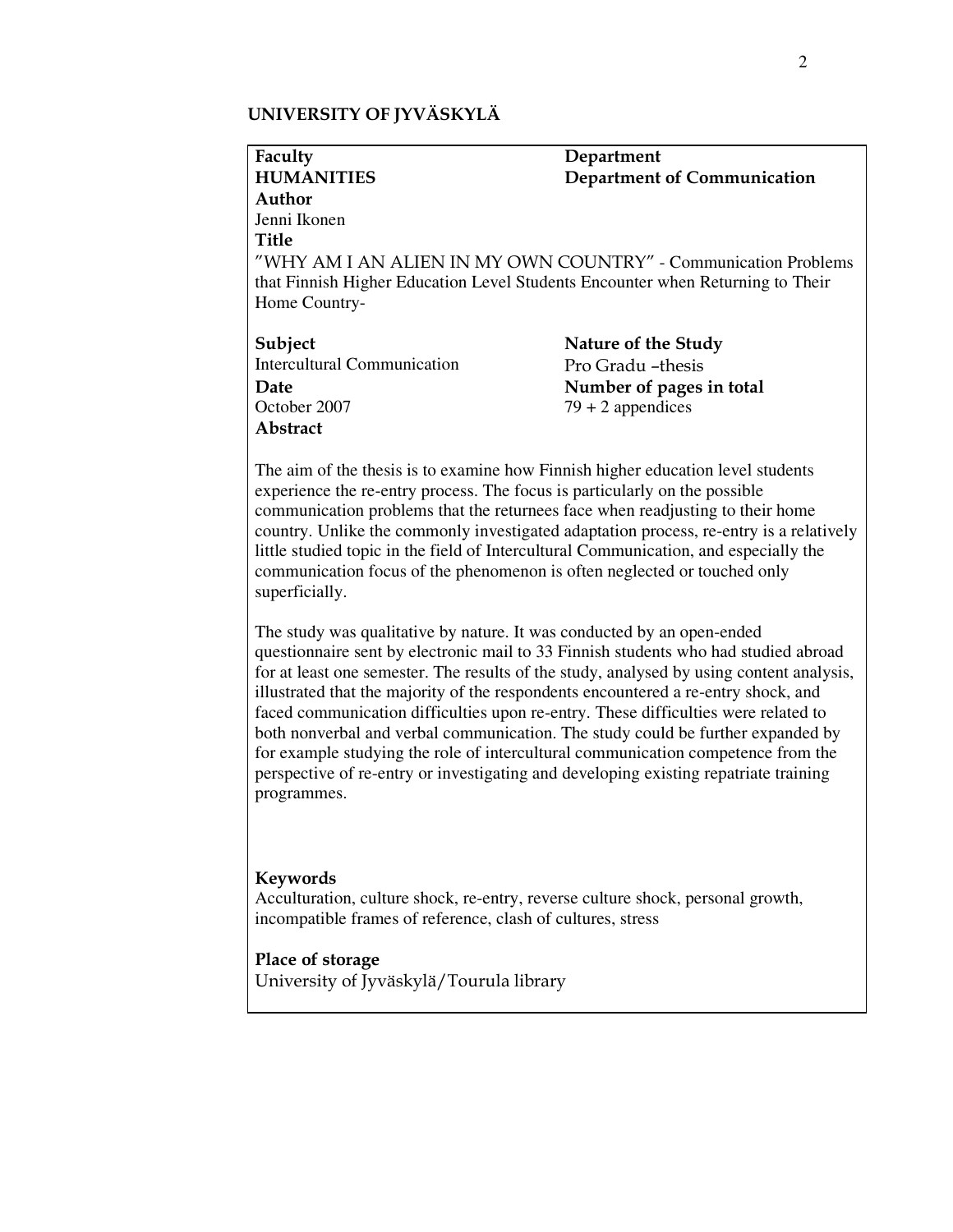## JYVÄSKYLÄN YLIOPISTO

| Tiedekunta                                                                                                                                                      | Laitos               |
|-----------------------------------------------------------------------------------------------------------------------------------------------------------------|----------------------|
| <b>HUMANISTINEN</b>                                                                                                                                             | Viestinnänlaitos     |
| Tekijä                                                                                                                                                          |                      |
| Jenni Ikonen                                                                                                                                                    |                      |
| Työn nimi                                                                                                                                                       |                      |
| "WHY AM I AN ALIEN IN MY OWN COUNTRY" - Communication Problems                                                                                                  |                      |
| that Finnish Higher Education Level Students Encounter when Returning to Their                                                                                  |                      |
| Home Country-                                                                                                                                                   |                      |
| Oppiaine                                                                                                                                                        | Työn laji            |
| Kulttuurienvälinen viestintä                                                                                                                                    | Pro Gradu -tutkielma |
| Aika                                                                                                                                                            | Sivumäärä            |
| Lokakuu 2007                                                                                                                                                    | $79 + 2$ liitettä    |
| Tiivistelmä                                                                                                                                                     |                      |
| Tämän työn tarkoituksena on tutkia, millä tavoin suomalaiset korkea-asteen<br>koulutustason opiskelijat kokevat paluumuuton. Keskityin erityisesti mahdollisiin |                      |
| kommunikointivaikeuksiin, joita palaajat kohtaavat sopeutuessaan takaisin                                                                                       |                      |
| kotimaahansa. Toisin kuin sopeutumista, paluumuuttoa on tutkittu suhteellisen vähän                                                                             |                      |

Tutkielma oli kvalitatiivinen. Se toteutettiin avoimella kyselylomakkeella, joka lähetettiin sähköpostitse 33 suomalaiselle opiskelijalle, jotka olivat opiskelleet ulkomailla vähintään yhden lukukauden ajan. Tutkimuksen tulokset, sisällönanalyysin avulla analysoituna osoittavat, että suurin osa vastaajista oli kokenut paluusokin ja kokenut kommunikointivaikeuksia paluun yhteydessä. Nämä vaikeudet liittyivät sekä ei-verbaaliseen että verbaaliseen viestintään. Tutkimusta voisi laajentaa esimerkiksi tutkimalla kulttuurienvälisen viestinnän kompetenssia paluumuuton näkökulmasta tai tarkastelemalla ja kehittämällä olemassa olevia paluuorientaatioita.

kulttuurienvälisen viestinnän alalla. Erityisesti paluun viestintäperspektiivi on usein

## Asiasanat

Sopeutuminen, kulttuurisokki, paluumuutto, paluusokki, henkilökohtainen kasvu, yhteensopimattomat viitekehykset, kulttuurien törmäys, stressi

## Säilytyspaikka

Jyväskylän yliopisto/ Tourulan kirjasto

lyöty laimin tai käsitelty vain pintapuoleisesti.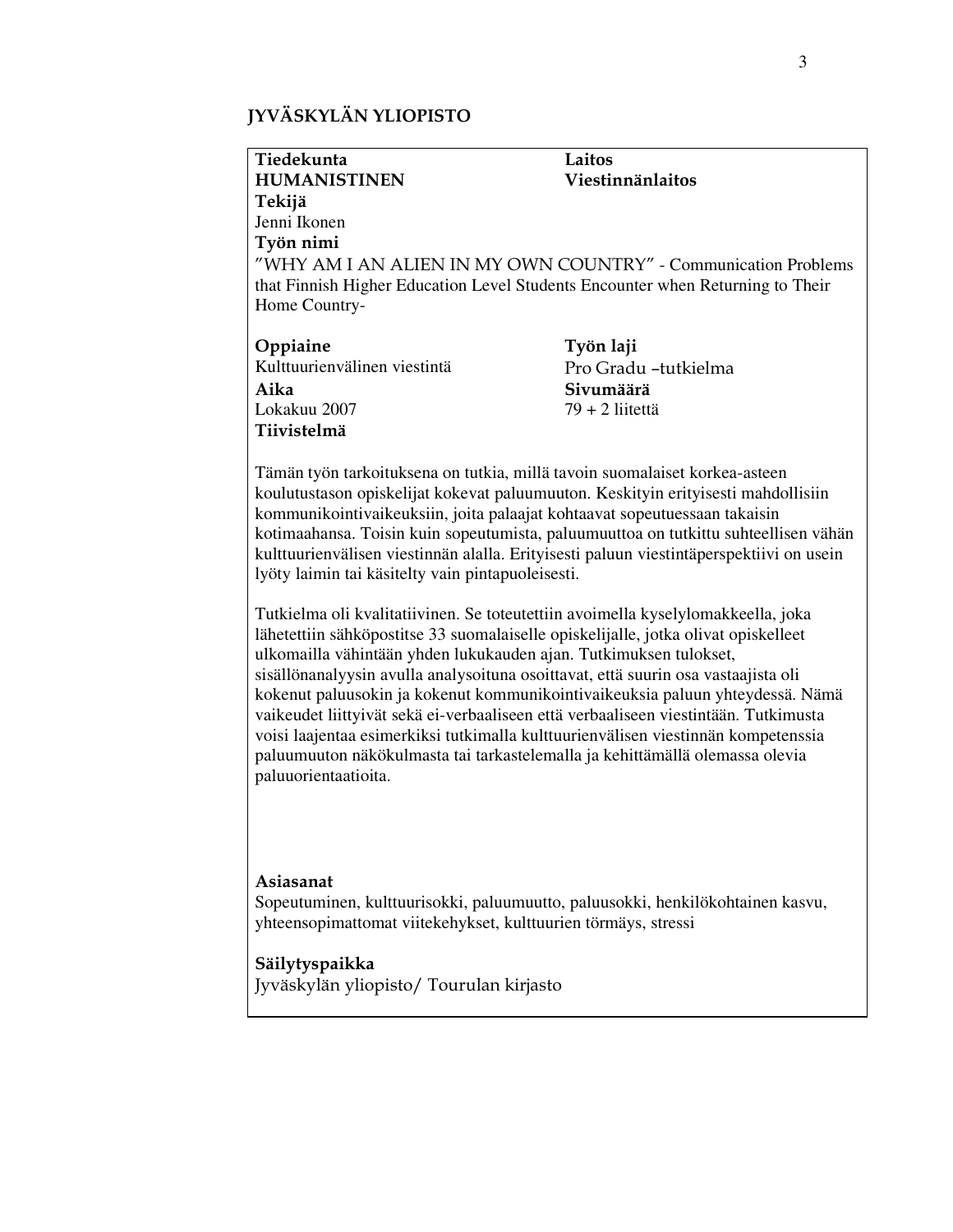## **TABLE OF CONTENTS**

| 1.                                                                           |
|------------------------------------------------------------------------------|
| 2.                                                                           |
|                                                                              |
|                                                                              |
|                                                                              |
|                                                                              |
|                                                                              |
|                                                                              |
|                                                                              |
| 2.4.1 Incompatible Frames of Reference and Changed Perceptions 26            |
|                                                                              |
|                                                                              |
|                                                                              |
| 3.                                                                           |
|                                                                              |
|                                                                              |
|                                                                              |
|                                                                              |
|                                                                              |
|                                                                              |
| 4.                                                                           |
| 4.1 How did the respondents of this study experience the re-entry process?42 |
| 4.2 What kind of communication problems were related to re-entry? 45         |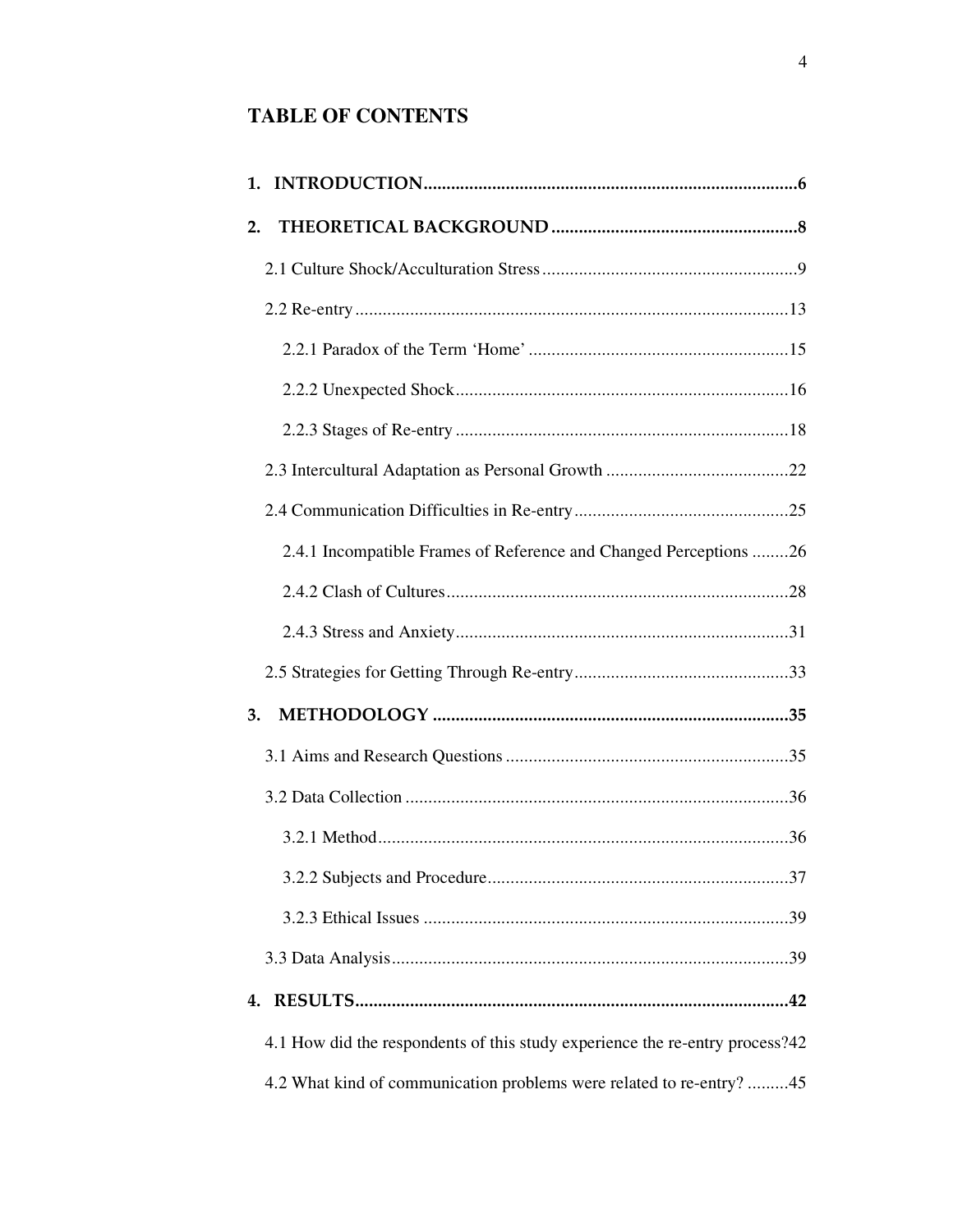| 4.3 What helped the returnees to get through the readjusting process and the                                         |
|----------------------------------------------------------------------------------------------------------------------|
| 4.4 How did the respondents benefit from their foreign experience?51                                                 |
|                                                                                                                      |
|                                                                                                                      |
|                                                                                                                      |
| 5.1.1 Why and how did most of the respondents experience re-entry                                                    |
| 5.1.2 Why did the majority of the respondents encounter communication                                                |
| 5.1.3 What different sources for support did the returnees find?62                                                   |
| 5.1.4 What kind of changes and personal growth did the returnees find in                                             |
|                                                                                                                      |
|                                                                                                                      |
|                                                                                                                      |
| APPENDIX 1: The electronic questionnaire form in English<br>APPENDIX 2: The electronic questionnaire form in Finnish |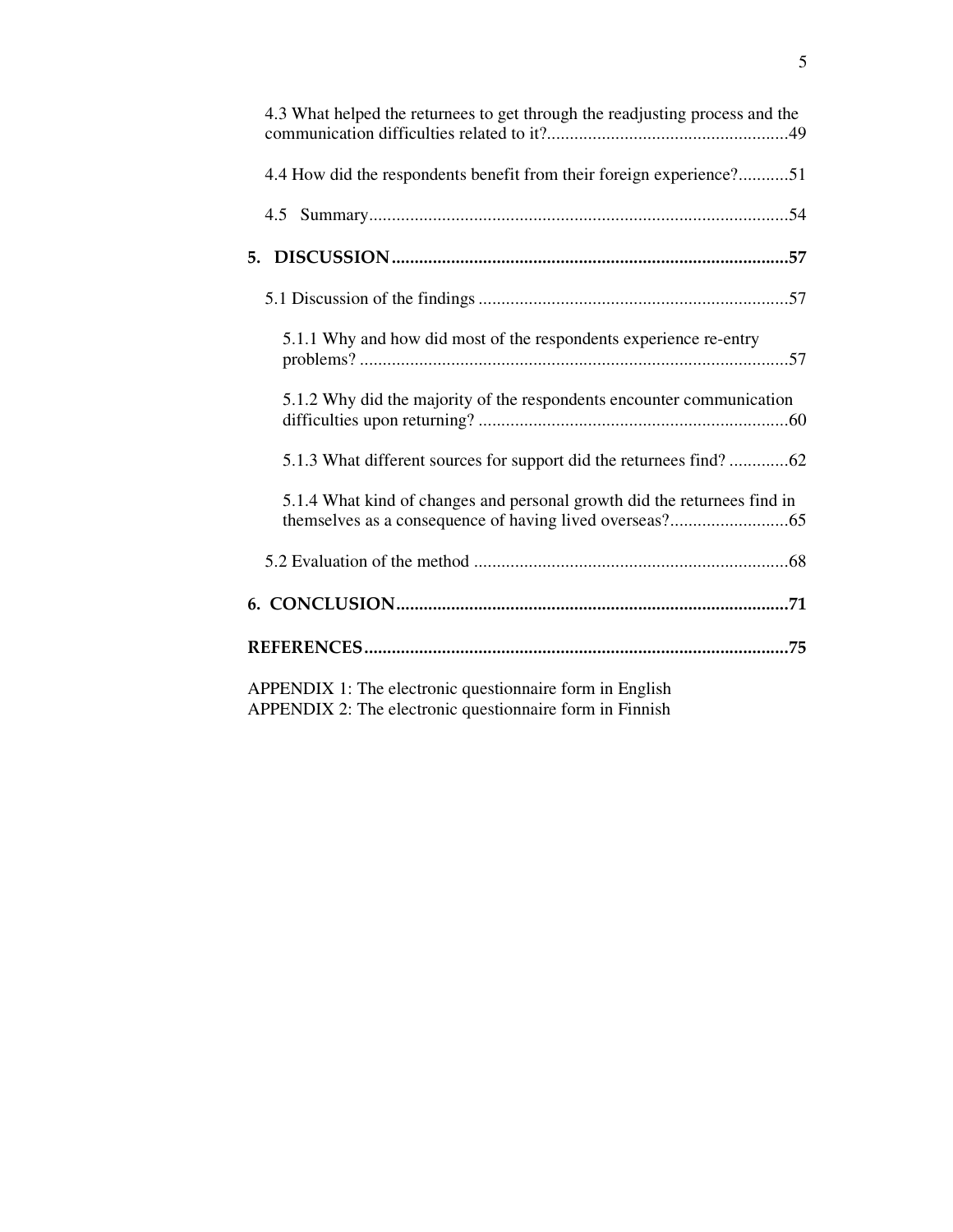## **1. INTRODUCTION**

In today's globalised world, where the boundaries between countries are disappearing, and the intercultural contacts are more commonplace, also the human flow between countries is ever-increasing. In 2004 there were 8241 Finnish higher educational (universities and polytechnics) exchange students studying abroad (Cimo 2006). In addition to those 8241 exchange students, there were 4594 Finnish students completing a whole degree overseas (Kelan opintotukikeskus 2006). These 12 835 people have decided to study abroad. However, the majority of them are also returning to Finland at some point, which is an aspect that is often ignored. Nonetheless, returning home after living abroad can be much more problematic than expected and returnees might be faced with unpredicted and even severe symptoms, such as communication problems or alienation. In fact, several recent studies have indicated that sojourners report higher levels of distress during re-entry than during the initial cultural adaptation to another country (e.g. Sussman 2000).

In this study my aim is to investigate possible communication problems that Finnish returnees encounter when returning to their home country. The term communication has an endless amount of definitions. One relevant one comes from Ruben & Stewart (1998: 16). They state that "human communication is the process through which individuals – in relationships, groups, organizations, and societies – respond to and create messages to adapt to the environment and one another." According to Fiske (1992) communication means creating and exchanging meanings. All in all, communication includes creating and exchanging both verbal and nonverbal meanings in any situation, and "communication affects all facets of our lives" (Ruben & Stewart 1998: 1). When anything goes wrong in the communication process, the exchange of meanings becomes unsuccessful, and communication difficulties and barriers start to exist.

There have been surprisingly few studies done on the re-entry process and so far there are no studies focusing on the communication difficulties of returnees as such. Nevertheless, due to the accelerating human flow there is a need for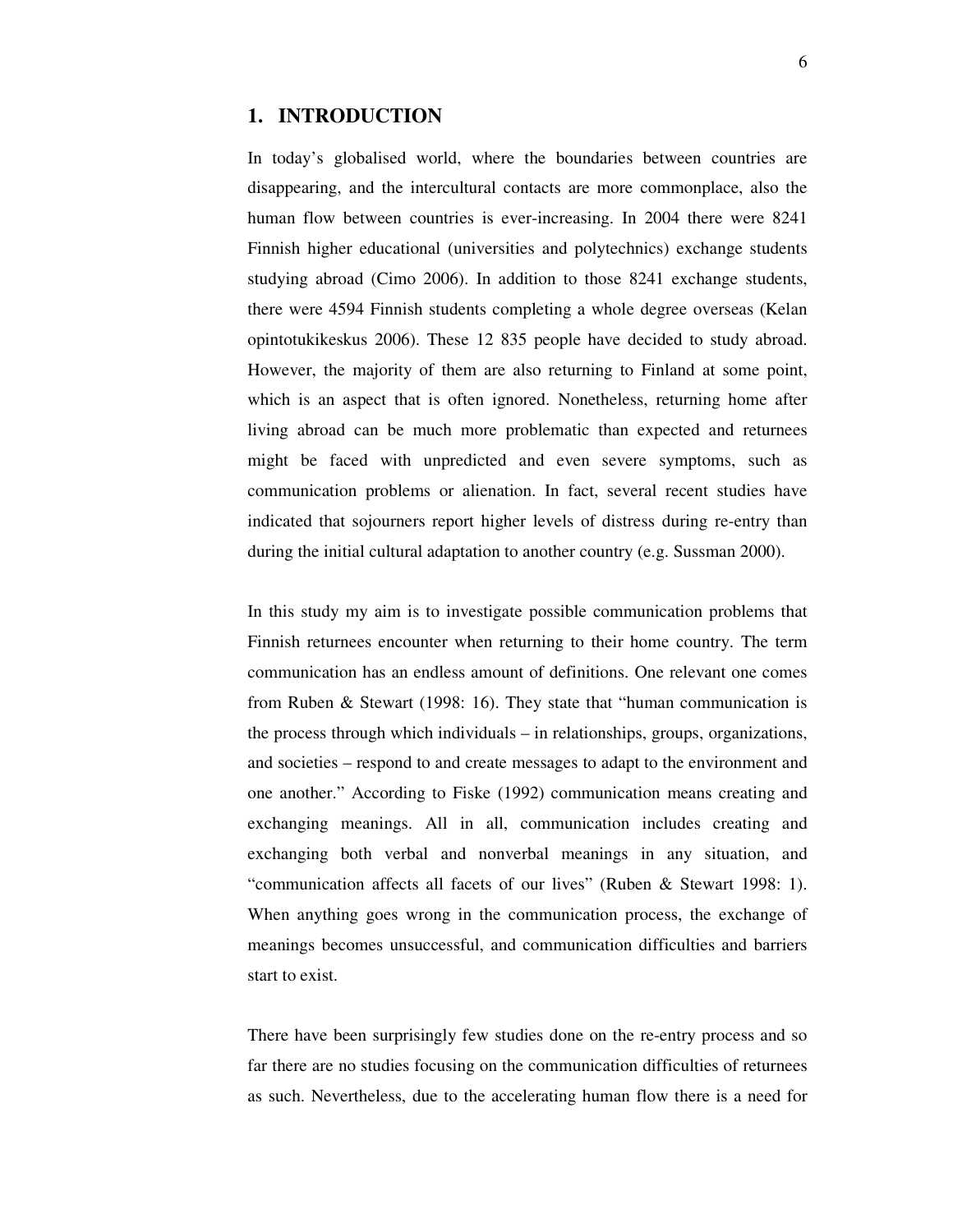awareness, for both the returnees themselves and their home front, of the problems returnees might face.

As a consequence of having personal intercultural experience and having developed a willingness and curiosity to understand it better, in this thesis the focus will be on Finnish higher education level students who have spent at least one semester studying abroad. I am interested in finding out whether they will encounter communication difficulties when returning home. The reason for choosing a communication perspective is based on the central role of communication in re-entry. According to Smith (2001), for example, a key for successful re-entry is competent (intercultural) communication with the home front.

In my study I will draw on theories and literature about acculturation and reentry. In addition, I will also look at communication barriers in literature and apply them to my research. The data of the study will be gathered by an openended questionnaire which will be sent via electronic mail. The related fields to my research are communication studies, intercultural communication, psychology, and sociology.

This study will be a relevant contribution to the area of intercultural communication with a new perspective to the re-adjustment process. In addition, it is important for practitioners to acknowledge the role of re-entry and to create effective training programmes in order to make the returning process less difficult. Apart from practitioners, the returnees themselves, as well as their families and friends, will highly benefit from this significant and present-day information.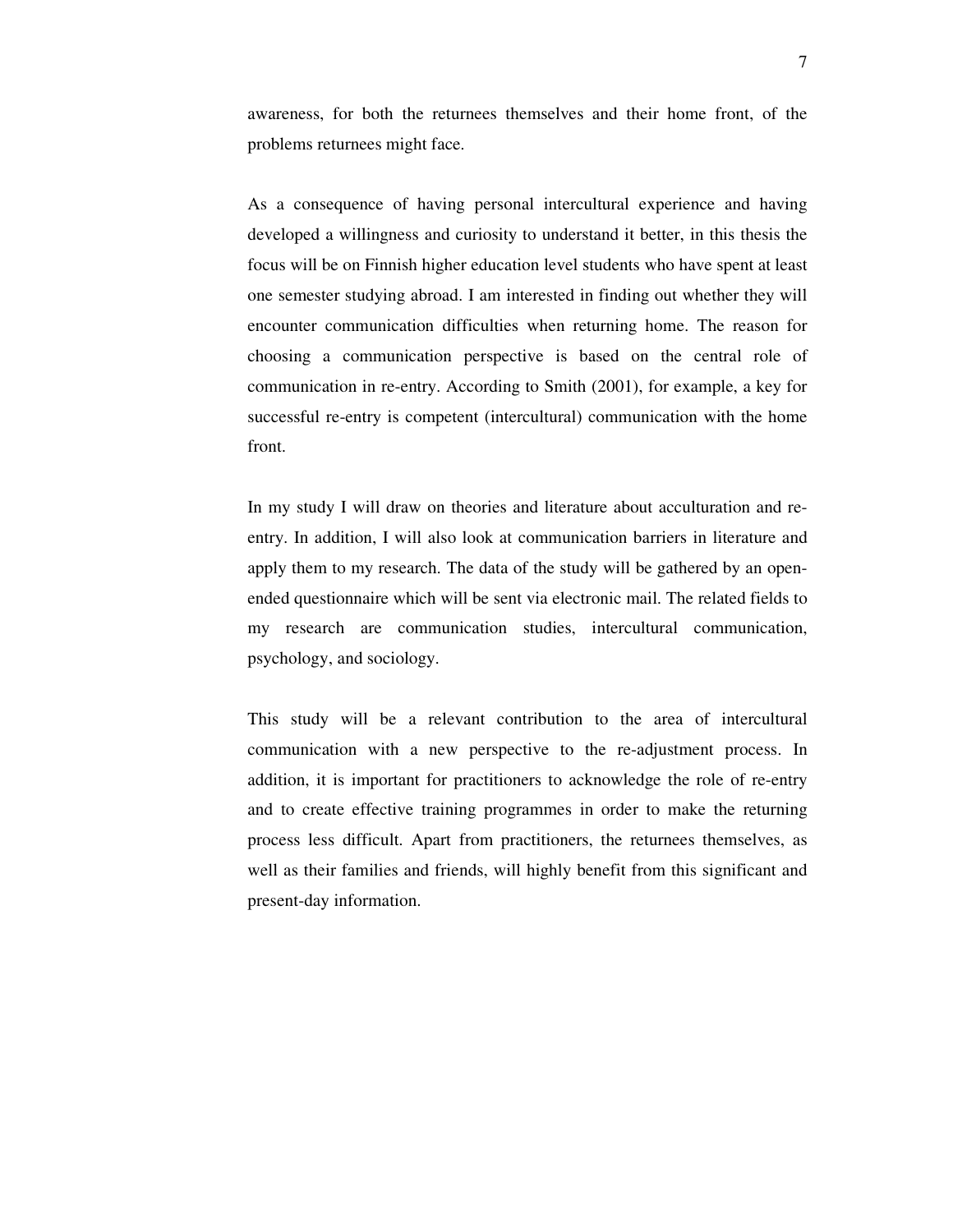## **2. THEORETICAL BACKGROUND**

In this section of the thesis previous literature on re-entry will be discussed and evaluated. Before this, however, the focus will be on earlier research about culture shock and acculturation in order to give grounding information for the returning process itself. Later on the issue of intercultural adaptation will be discussed from a perspective of personal growth, followed by a section that unfolds communication difficulties relating to the readjustment process. The Theoretical Background chapter will finish by identifying some possible strategies to apply in order to get through a re-entry.

There have been numerous studies focusing on immigrants and their adaptation. However, instead of these relatively permanent participants in their new society, there is also a group known as sojourners, who are temporary members in a foreign country. Sojourners usually know that they are returning to their home country after a certain period of time, which is exactly what makes them temporary members of the foreign culture. There are different types of sojourners, including international students. Sojourners have been focused on less than immigrants in previous studies. However, I wanted to take the sojourners', particularly international students', perspective for my thesis. As Berry et al. (1992: 348) state, "in their [sojourners'] case, the process of becoming involved in the plural society is complicated by their knowledge that they will eventually leave, and either return home or be posted to yet another country. Thus there may be a hesitation to become fully involved, to establish close relationships, or to begin to identify with the new society." Thus, according to the previous quote, it is possible that due to their short term sojourn, the international students would become less attached to the host country, and thus would be less likely to have a re-entry shock.

Nevertheless, despite the possible problems of becoming fully involved in the new society, there exists at least some kind of acculturation and identity changes in most sojourner cases, even if the length of the stay in the new country would be for example only six months. These changes can subsequently lead to even severe re-entry problems. As La Brack (cited in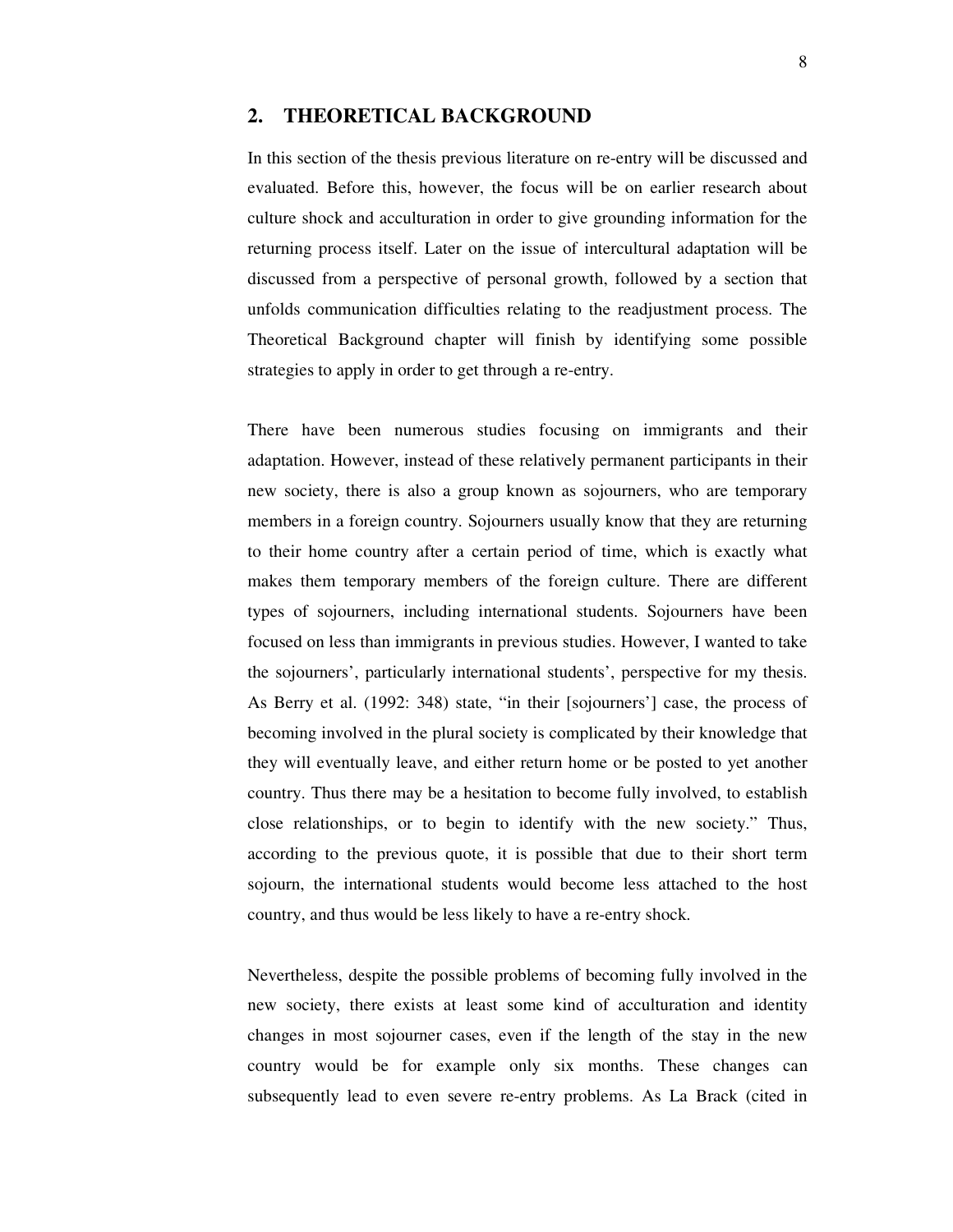Launikari & Puukari 2005: 191) explains, "re-entry shock or reverse culture shock is usually characterised by two unique elements: (1) an idealised view of 'home' and (2) a taken-for-granted familiarity with the home culture which fosters this illusion that neither home, nor the sojourner will have changed since she/he went away. This combination of mistaken attitudes frequently results in frustrated expectations, various degrees of alienation, and mutual misunderstanding between returnees and their friends and family."

There have been several studies showing that there are changes in sojourners' behaviour due to living in different countries. For example, Walling et al. (2006) have concluded that as a consequence of a cultural transition a person usually experiences changes in his/her worldview, values, goals, relationships, and communication style. However, so far I have not found any single study that would concentrate particularly on the communication difficulties of returnees, which I find a significant gap in the literature of the field. This is how I have arrived at my research topic of studying Finnish sojourner students and their possible communication problems during their returning procedure.

## *2.1 Culture Shock/Acculturation Stress*

In order to understand the re-entry process, one should first be aware of what a culture shock and acculturation involve. Culture shock, with its disoriented feelings, arises from a difficulty to function in a different environment, usually in another country. As defined by Brislin (1981: 137), "the frustrations stemming from an inability to cope with situations using familiar methods leads to the internalised feelings collectively called ´culture shock´." This is a common phenomenon for anyone who moves abroad, but the symptoms of a culture shock can be very different for every individual. As El Said (2006) confirms, some sojourners go through a struggling of even years, whereas some experience only a little uneasiness, or even none. According to Brislin (1981), some symptoms of culture shock include preoccupation with personal cleanliness, irritability, creating negative feelings towards hosts, refusing to learn the local language, sense of hopelessness, a strong desire to interact with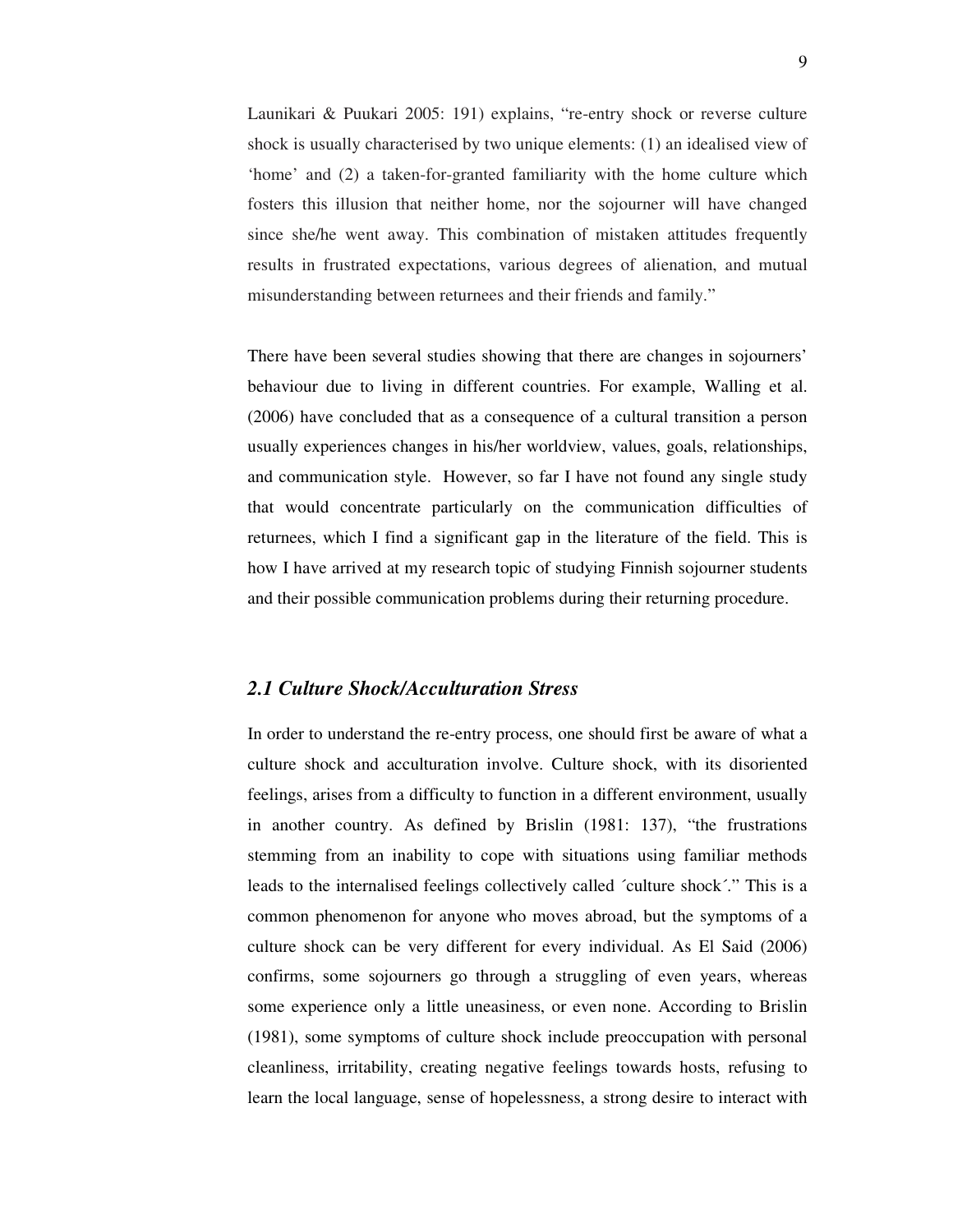people from one's home society, loneliness, declined quality of work, difficulty to communicate the feelings for others, etcetera.

Despite the negative feelings often related to culture shock, the phenomenon should not be considered abnormal or dreadful. It is a normal reaction to an unfamiliar situation. As J. Bennett (1998) sees it, culture shock is just like any typical human response to any transition, loss, or change. Thus, it should not be regarded as something awfully negative, but then again, it is important to have information on culture shock so that the phenomenon can be better understood and coped with by both sojourners and immigrants. "The difficulty in crosscultural adaptation may cause serious psychological or psychiatric problems such as schizophrenia, paranoia, depression, and lack of confidence. This underlines the importance of competency in adapting to a new culture." (Chen & Starosta 2005: 251). Relevant information on adaptation and possible problems that might accompany it, such as communication difficulties, can prevent for example a failure of sojourn and an early departure home.

I want to emphasize my own criticism towards the early writings on adaptation, where culture shock was always described with a negative charge. Originally, culture shock was thought to be a disease, "[…] a malady contracted by persons who were suddenly transplanted from one geographic locale to another" (Ruben & Stewart 1998: 349). For example Oberg (1960), one of the pioneers on adaptation research, always described culture shock as a 'disease'. Also Barna wrote on culture shock in the same, pessimistic sense: "It is a state of dis-ease, and, like *a disease*, it has different effects, different degrees of severity, and different time spans for different people. Few escape it altogether, but many people who are *handicapped* by its presence don't recognize what's bothering them, or even that they're not acting like themselves." (Barna 1976: 1, italics added). I will give one more extreme example of the negative treatment of adaptation: "culture shock is a […] form of mental illness" (Foster 1962, cited in Barna 1976: 1).

In my own study I want to take a different approach from these early writings, as I believe culture shock and acculturation are phenomena that make people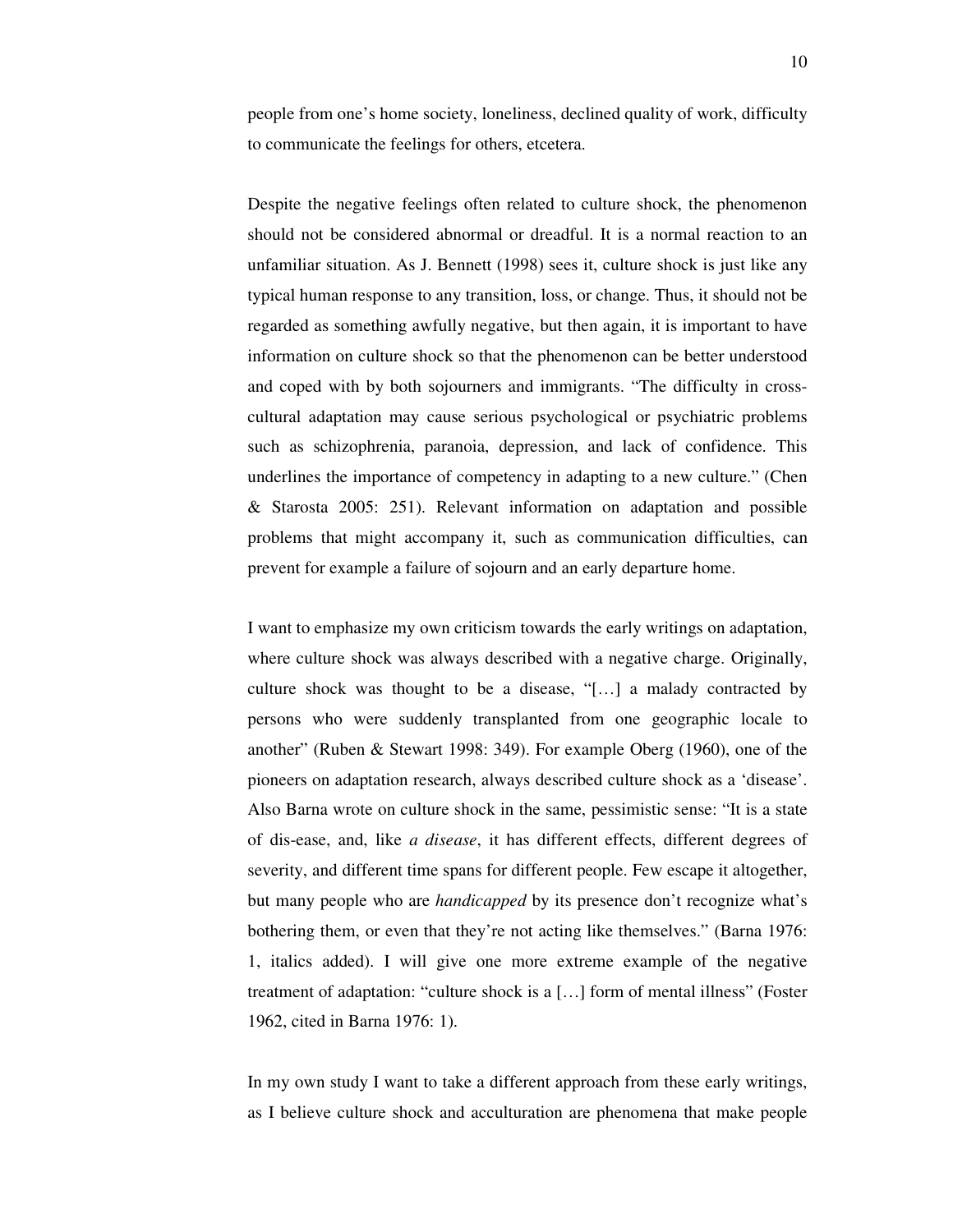grow as individuals. I will discuss this standpoint more in detail in a separate chapter later on in this thesis. However, at this point I would like to comment on the choice of words when describing a culture shock. For example Berry et al. (1992) prefer to use the term 'acculturation stress' instead of 'culture shock' in order to avoid the negative connotations that are related to the term 'shock'. The term 'acculturation stress' contrasts Oberg's term 'disease' for describing a culture shock (1960).

The main reason for discussing acculturation stress (or 'culture shock') is its crucial link with the re-entry process. Psychologically, as defined by Berry et al. (1992), acculturation stress implies the changes that an individual undergoes as a result of living abroad, or being in contact with other cultures. There are changes in for example one's identity, values, and attitudes. These changes can actually be quite profound in an individual. When adopting these new values, attitudes and a whole new identity, returning home after living abroad might truly become problematic. For example a recent study by Walling et al. (2006: 153) explored the relationship between cross cultural re-entry and cultural identity in US college student participants in short-term international mission trips. It was found that the foreign experiences of the students influenced their view of the home culture, often negatively. The findings implied that participants in short-term mission trips experienced big and difficult challenges to their cultural identity.

Walling et al's (2006) study was influential in my decision to concentrate on young, higher educational level students in my own research. I would argue that young people are possibly more vulnerable to big changes in their lives, as they have less life experience than older people. "Young adults are in the unique developmental stage of identity formation. It is logical to predict that international experiences have tremendous impact during such formative times, particularly on students' sense of cultural identity." (Walling et al. 2006: 154).

Initially, when moving abroad, it is hard to function in the new environment. A person in an acculturation process must learn new ways of behaving, thinking, and feeling in order to behave appropriately in the local culture (Gudykunst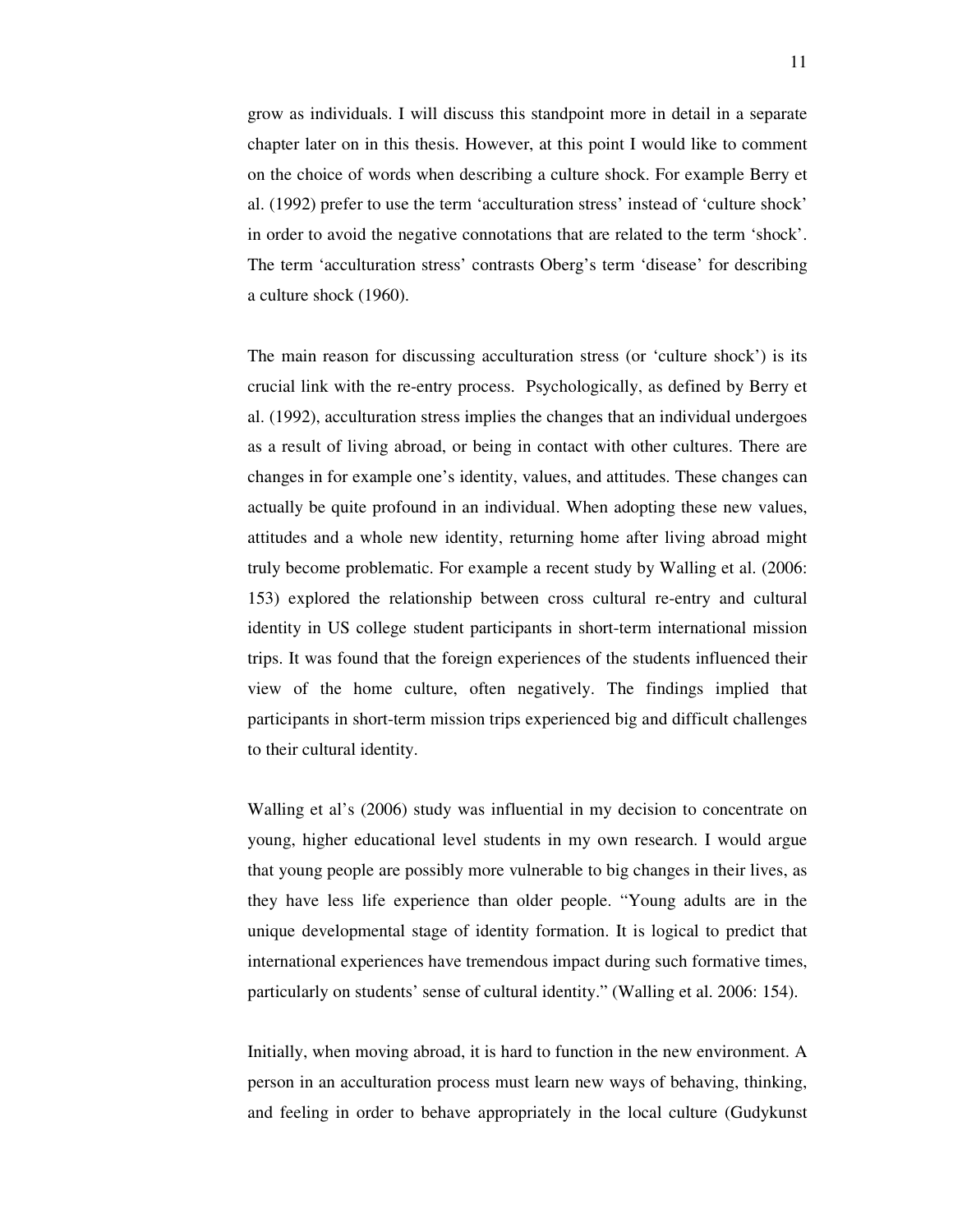1988). However, once one adapts the new ways of behaviour abroad, it can be hard to adjust again to the behaviour and thinking that prevails in the home country. A process called 'deculturation', or 'unlearning of the old culture' (Gudykunst & Kim 1997: 337) occurred. "Adaptation in the new environment is not a process in which new cultural elements are simply added to prior internal conditions. As new learning occurs, *deculturation* of at least some of the old cultural elements can occur, in the sense that new responses are adopted in situations that previously would have evoked old ones. In the act of acquiring something new an inevitable part is also 'losing' something old. (Kim 2001). Through the adaptation and deculturation processes an individual uses new cultural responses in situations that previously would have seemed difficult and abnormal (see e.g. Hess 2005).

Our culture sets us a framework for our behaviour and communication. "A basic function of culture is to lay out a predictable world in which an individual is firmly oriented. From birth a child is formally and informally taught how to behave and what to expect from the environment, including the accepted verbal signs and symbols of interaction." (Barna 1976: 3). However, it is possible to change one's way of behaviour and communication in a new culture. It is possible to adapt to the communication style of the new country, and especially during a long stay abroad this usually happens to at least some extent. Usually adaptation difficulties are related to the lack of understanding of the behaviour of the people in the host culture. As Barna (1976) confirms, it is possible to learn these new means of communication in order to cope in the new environment.

As we just saw from Barna (1976), communication is vital to the acculturation process as adaptation occurs in and through communication. This is also why it can be assumed that returnees will have communication difficulties upon their returning, at least to some extent. They have most often adopted new ways to communicate and simultaneously returnees might have unlearned some of their old ways to communicate, which can emerge as something problematic in different types of interactions back in the home country. Due to the importance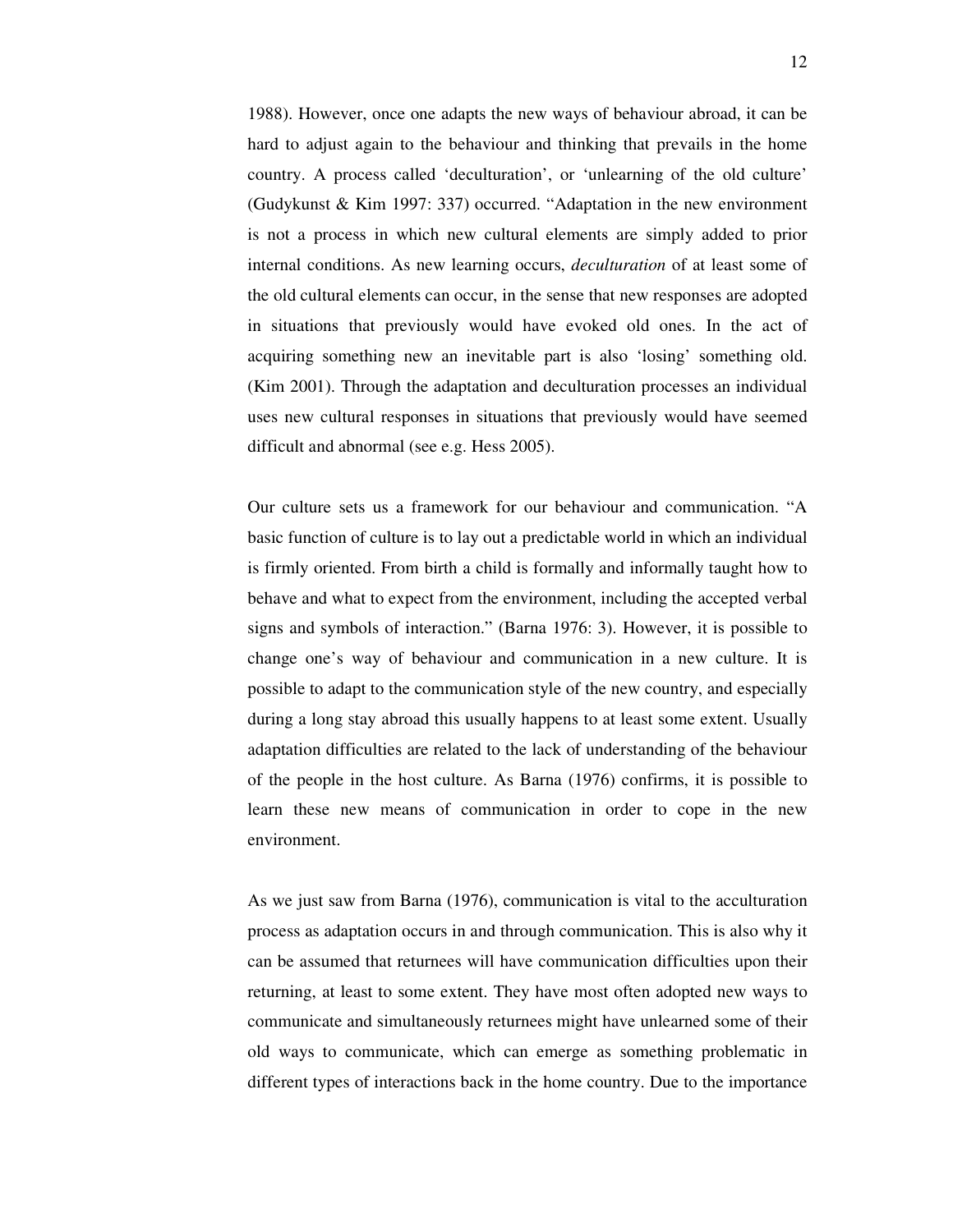of the communication issue in re-entry, and the lack of its treatment in previous literature, I have chosen a communication perspective to my thesis.

## *2.2 Re-entry*

After having some awareness on acculturation, it is also easier to understand the re-entry process more profoundly. In this chapter I will discuss general aspects of re-entry, show how the concept of 'home' can change upon returning, discuss the unexpectedness of the re-entry shock and finally outline different stages for re-entry.

Re-entry is in several aspects similar to a culture shock. "Re-adjustment is a challenge for individuals when they return home from a relatively long residence in another culture. In many ways, it is very similar to the experience of a person who enters a new culture for the first time. The latter has been labelled as 'culture shock' and the former as 'reverse culture shock' or 'reentry shock.'" (Asuncion-Lande 2006).

Re-entry shock can cause for example alienation or frustrated feelings. It is possible that one has a sense of not belonging home or anywhere anymore and feels like a stranger in an environment that used to be familiar. Re-entry shock often includes a feeling of anger or alienation when discovering that one has become a 'stranger to one's own culture' (Asuncion-Lande 2006). Or similarly, as Junkkari & Junkkari (2003) put it, the returnees are looking at their home country with the eyes of a foreigner.

It is often said that re-entry is actually even more complicated than moving abroad because facing difficulties at re-entry is usually unexpected. For example Adler (1981, cited in Coughlin 1999) supports this claim. Adler writes that returning to one's home culture is often more difficult than entering the foreign culture. She explains that this is due to too high expectations of home. Home is frequently thought of in a positive light, often unrealistically. In reality, there have usually been changes in the country and people, and of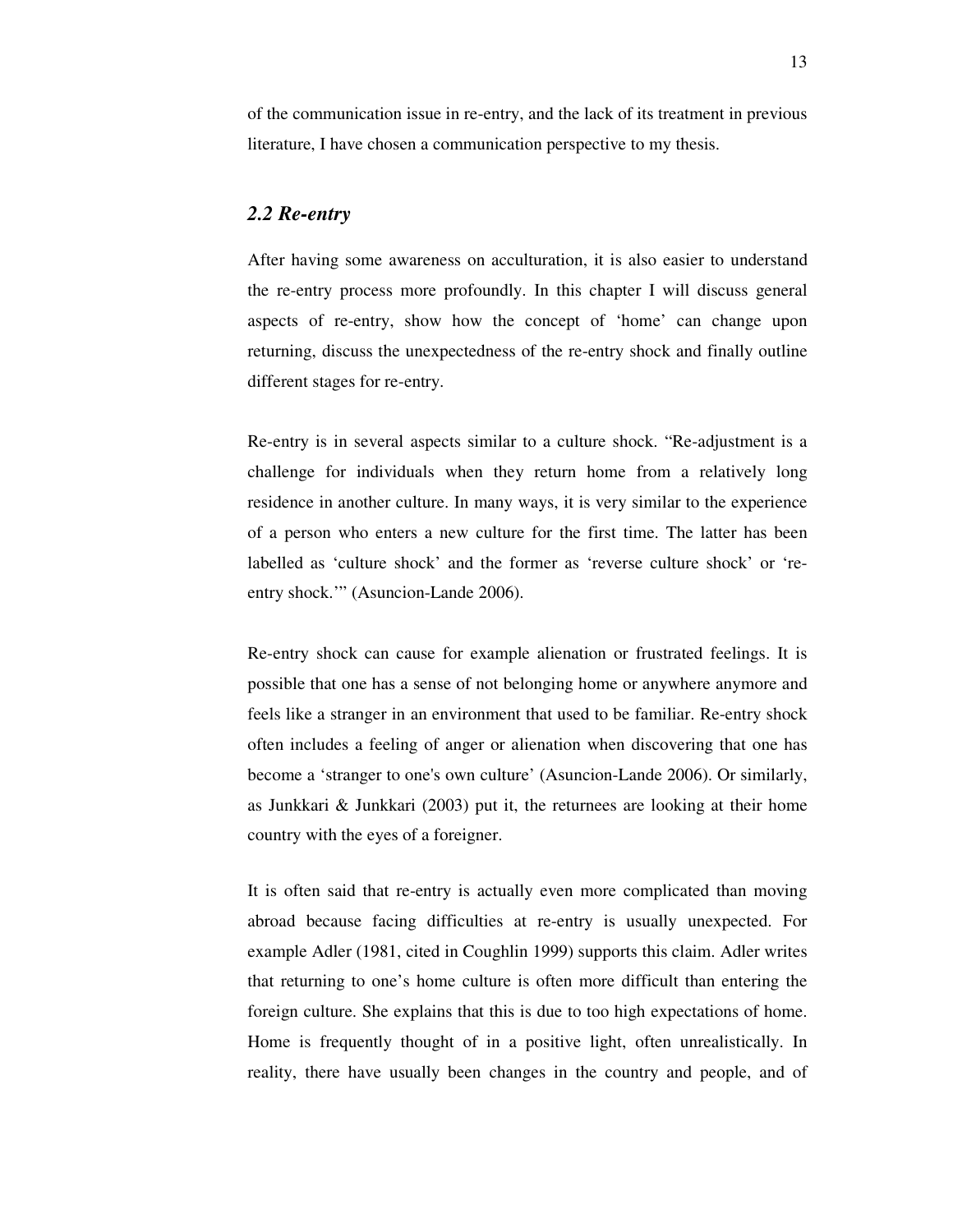course also the sojourner and his/her identity has changed through the intercultural experiences.

In other words,

 the re-entry shock can be described as a set of unmet expectations from both the migrant and the environment, which used to be familiar to him/her. While one has been staying abroad, there may have been changes in the home country's political situation, technology, or popular culture, for instance. Friends and family are maybe not the same any more, and also the migrant is probably a different person after having spent some years in a different environment - even if people would expect him/her to be the same. After adapting to a new culture it is actually natural to feel disintegration with home culture. It is all part of the process. (El said 2006: 47).

As early as in the 1920s some problems of sojourners and immigrants' adaptation were identified (Salakka 2006). And in the same way as culture shock, also the reverse culture shock was usually portrayed in a negative light. The most common perspective to re-entry shock research still today is a mental crisis point of view, but recently the shock has also been considered from a learning experience perspective or as a phenomenon related to multicultural identity formation (Salakka 2006). In my thesis I will combine all these perspectives: I will consider the difficulties and crises that re-entry can bring along, taking into account the possible identity changes of individuals. Additionally, I want to emphasize the learning process perspective because I personally see the shock as not only a crisis but also as a process of individual growth.

Even though problems related to transformation shocks were identified already in the 1920s, there is still relatively little information on the re-entry process in literature. I find it important to provide more information and understanding on the phenomenon, and therefore I will make an attempt to contribute to the field of intercultural communication with my thesis. It is important to keep in mind that re-entry is not a procedure concerning only the sojourner, but also the home front of the returnee, as Storti (1997: 3) confirms: "Readjustment has been found to have a profound effect not only on the returnee but also on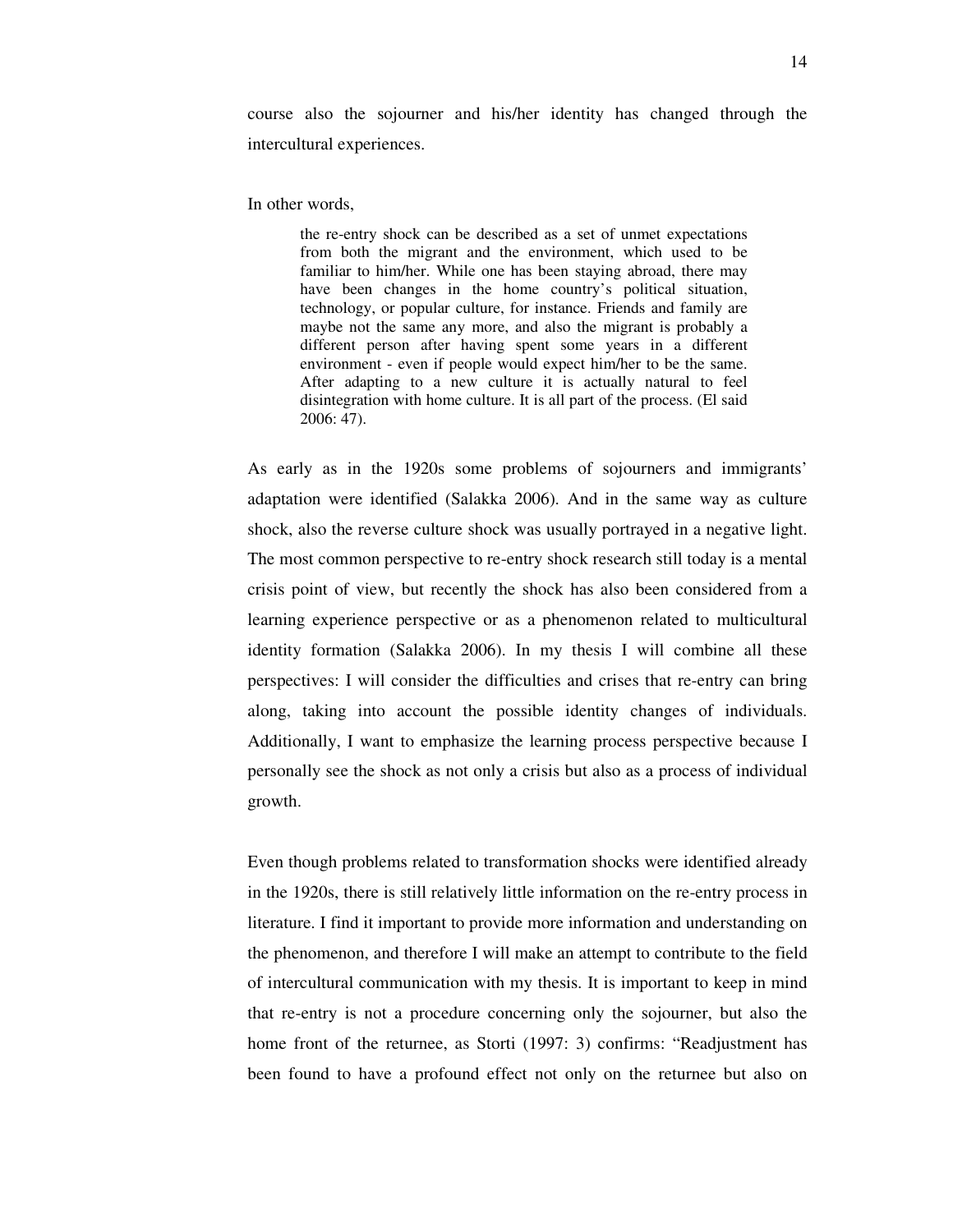family members, colleagues, and close friends." Without relevant information on the phenomenon the home front can end up bewildered too.

#### **2.2.1 Paradox of the Term 'Home'**

When returning, it is often a surprise for many individuals that the place that used to be home is not actually the same, safe and familiar place anymore. Usually, in normal circumstances, home is considered "the environment where the person feels most comfortable, where the routines are familiar and where the individual is known, trusted and understood." (Coughlin 1999: 3). Also Storti (1997: 15) gives a good definition for the term 'home': "home is the place where you are known and trusted and where you know and trust others; where you are accepted, understood, indulged, and forgiven; a place of rituals and routine interactions, of entirely predictable events and people with very few surprises; the place where you feel safe and secure and where you can accordingly trust your instincts, relax, and be yourself. It is, in short, the place where you feel 'at home'."

However, when returning, the familiarity of places, familiar people, routines, and predictable patterns of interaction are questionable. Being at home can actually make you feel homeless. What used to be familiar might have become something strange and unknown for the returnee. As Smith states, many sojourners return home expecting a comfortable sense of familiarity, not predicting that they might encounter similar adaptation difficulties as they did when moving abroad (Smith 2001). This leads to a feeling of frustration, as the gap between the familiar and the unfamiliar results in an inability to function effectively. One actually has to adjust to home again, which is usually unpredicted and challenging for the returnees, and one of the main reasons for the re-entry shock.

The returnees usually also have a new perspective of their home country. "You will respond to your homeland much the way a stranger would, and for the same reason: because you are now an alien in your own country." (Storti 1997: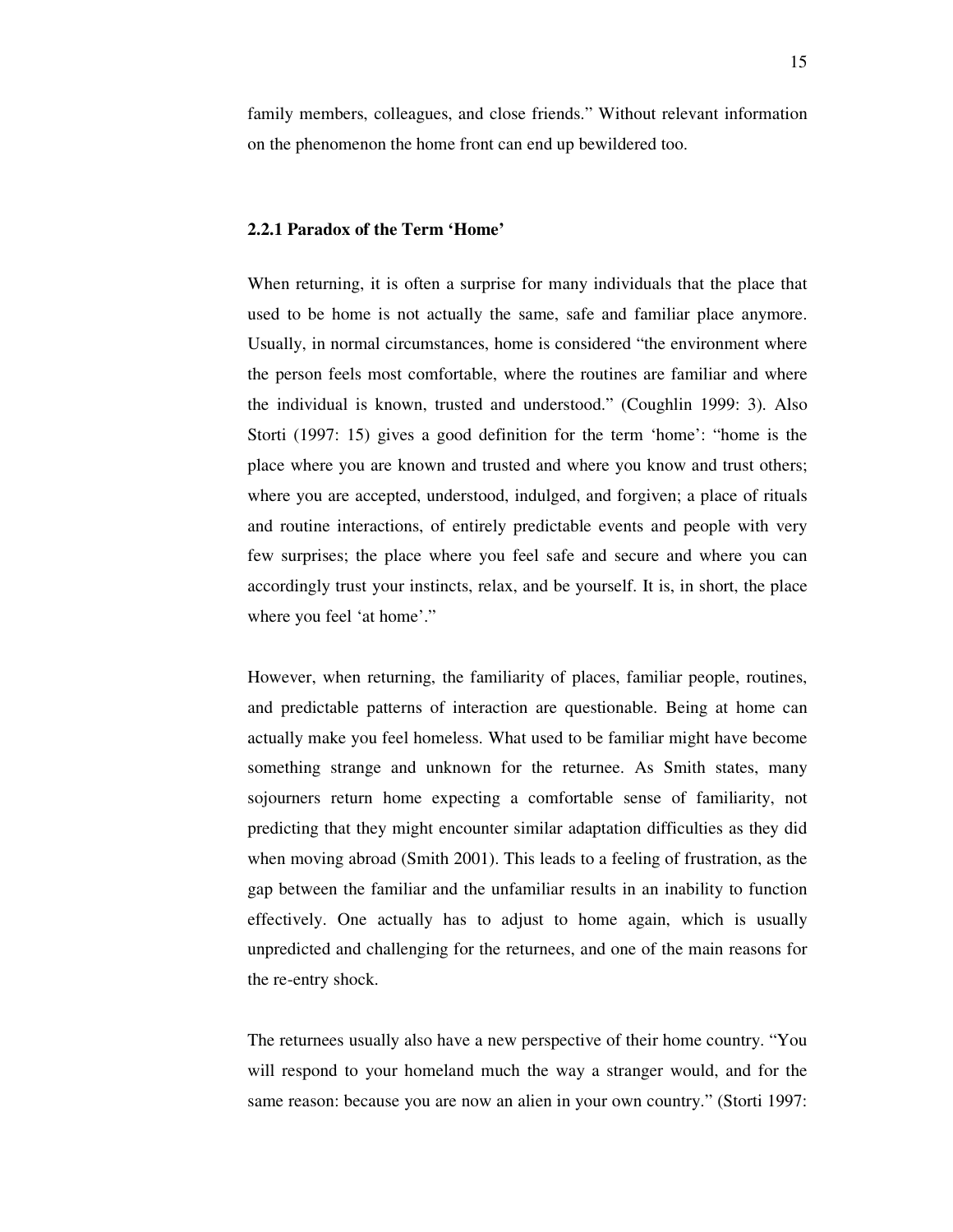23). There is a new worldview that one has adjusted to while living abroad, being a result of deculturation. Thus, often the returnee has identified oneself with new norms, values, and means of communication. Therefore the supposedly familiar environment feels strange and one feels unable to perform in it. However, we should not forget that for example hearing and being able to read and speak one's own mother tongue can cause a homely, relaxed feeling. This is especially related to short-term sojourners who have not "forgotten" their mother tongue while living abroad.

What often happens though, despite being able to speak the familiar language, one frequent symptom of a returnee is a strong criticism towards one's own country. Small, mundane things can seem enormous and foolish. However, as Junkkari & Junkkari (2003) write, these reactions are not in fact so much about the home country itself; they are about the emotional, unsure and unstable state of the returnee. Also, a returnee might not want to identify with one's home country because he/she is now 'different' due to the foreign experience, 'more than just a Finn', for example.

#### **2.2.2 Unexpected Shock**

As we have previously seen, one of the main reasons for experiencing a reentry shock is its unexpectedness. The unfamiliarity of home is usually unanticipated, as well as are the changes in the sojourner him-/herself. In addition, views and responses from other people at home toward the sojourner may have changed too as a consequence of the sojourner's foreign experience and consequent changes. Generally speaking, the whole re-entry shock is unpredicted on a regular basis. This is exactly what makes the process so problematic.

For example Salakka (2006) and Smith (2001) concentrate on the unexpectedness of the re-entry shock in their writing. They agree that moving abroad is often easier and different from returning home due to the expectations. When going abroad, a culture shock is usually predicted, whereas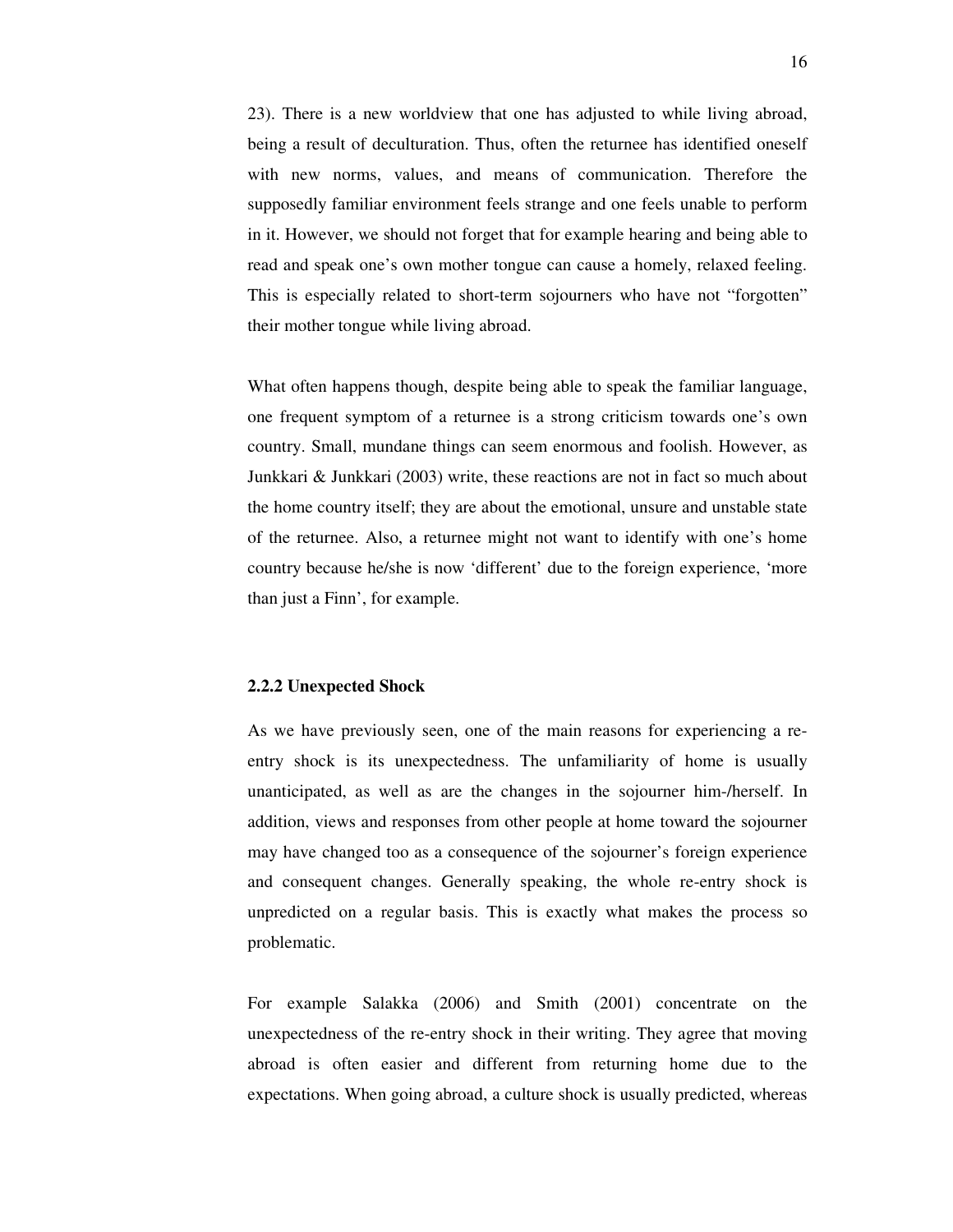while returning, one is not prepared for the shock. One might not be consciously aware of the cultural constructs, and identity changes that one is going through. Upon returning these features start to arise, however, and the consequent feelings might be confusing and alienating.

Storti (1997) adds still something more to the unexpectedness of the shock. "The problem is not just that the re-entry shock is unexpected, that the returnee is unprepared for the experience; the returnee is in fact expecting the exact opposite experience, that coming home will be quite wonderful." (Storti 1997: 39). This statement by Storti is a much generalized view, since everyone has different expectations about coming home. Nonetheless, usually, if one has visited home during the sojourn, the experiences have been pleasant, just like on a holiday. However, when one permanently returns, the feeling of "being on a holiday" gradually disappears and the routines and reality become more clear. One might feel stuck at home, not being able to escape abroad again. In addition, one is often missing the people at home while living abroad, and during a vacation the returnee can be excited to see everyone at home, yet not having to be so attached to them because the sojourner will still return abroad to his/her "second life." These are additional reasons why the re-entry shock can feel so unexpected and confusing.

Thus, we have seen that one of the most difficult aspects about a reverse culture shock is its unexpected nature. It has been researched that people deal with stress better if they are prepared for it. When we have preparedness and knowledge of the factors causing stress, we can practice our reactions, go through issues, and consider alternatives (Junkkari & Junkkari 2003). It seems evident that relevant information on re-entry is required in order to diminish the stress reactions and to make the re-entry process smoother and less frightening.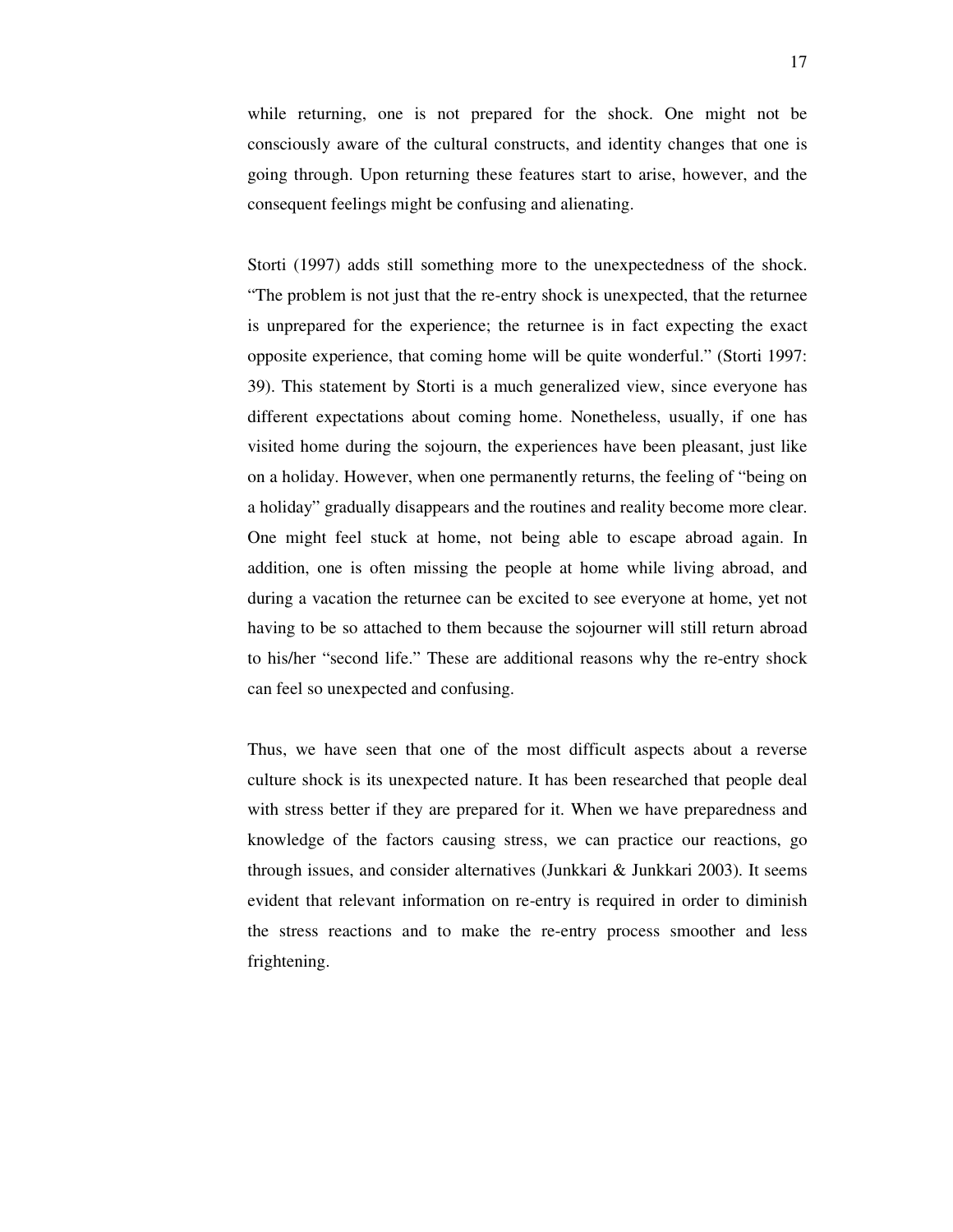#### **2.2.3 Stages of Re-entry**

Usually the stages of re-entry are similar to the stages of a culture shock. As simplified, first you encounter euphoric feelings, then you fall down to a crisis stage, and finally, you achieve a normal state of mind through adjustment.

This pattern is often described as a U-curve hypothesis, and it is commonly used in explaining the adaptation process and culture shock when entering a foreign country. The curve was taken into use already in the 1950s by Lysgaard, and since then it has been frequently applied, and also further developed. As Lysgard himself explains, "[we] observed that adjustment as a process over time seems to follow a U-shaped curve: adjustment is felt to be easy and successful to begin with; then follows a 'crisis' in which one feels less well adjusted, somewhat lonely and unhappy; finally one begins to feel better adjusted again, becoming more integrated into the foreign community." (Lysgaard 1955, cited in Tange 2005). See the U-curve hypothesis below.



 **Figure 1.** U-curve hypothesis (El Said 2006: 47).

The U-curve hypothesis has been further extended to a 'W-curve', which adds a second curve representing the re-entry phase during which the sojourner once again goes through similar processes (see e.g. Kim 2001: 20 or El Said 2006: 47). This is the most common pattern used in explaining re-entry shock, and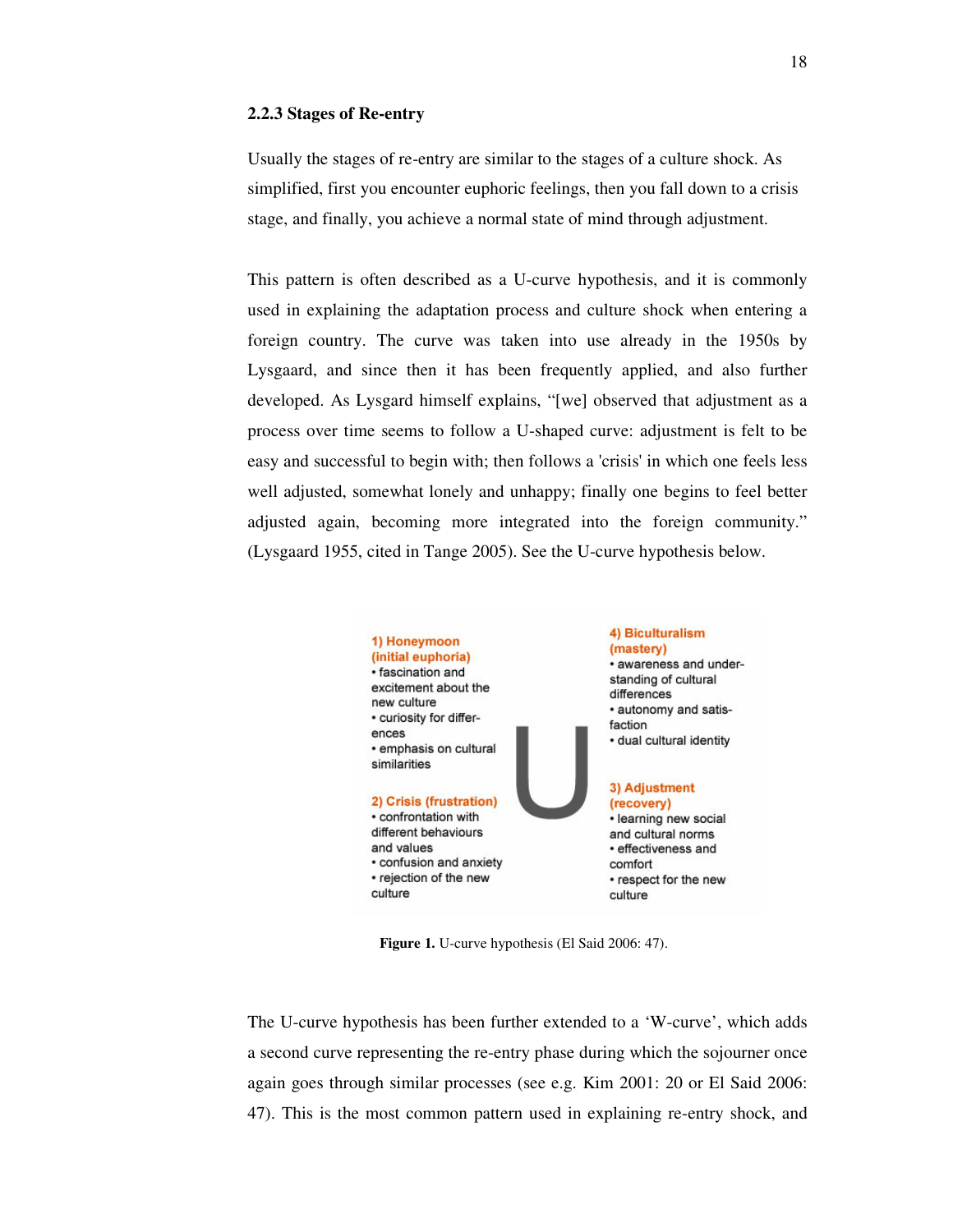similar stages are described by several scholars. In this chapter I will explain some versions of the stages of re-entry. Nevertheless, we have to bear in mind that these are merely examples, since both the acculturation stress and the reentry shock are very individual for every returnee, and, as for example Furnham & Bochner (1986, 133-134) point out, not everyone goes through an adaptation process that would necessarily represent a U- or a W-curve. Also the time that it takes to readapt varies, but it is said that an average of six months is needed in order to start feeling normal and to accept the situation (Adler 1997).

Among other scholars, for example Storti (1997) provides his extensive version on possible stages of re-entry. Even though the re-entry process is personal and can vary, he states that "the experience itself does seem to unfold according to a predictable pattern. For most people this pattern consists of four stages, each marked by characteristic feelings and behaviours. The length and intensity of each stage will be different for everyone, but the sequence seems to be consistent." (Storti 1997: 53). Storti's proposed stages are 1. Leave-taking and departure, 2. The honeymoon, 3. Reverse culture shock, and 4. Readjustment. This clearly corresponds to the stages we found in the W-curve.

Storti's first stage, 'Leave-taking and departure', includes anticipation and expectations of departure and returning home. Storti emphasizes that a full ritual of leave-taking is needed in order to start a new stage. Therefore it is important to start giving some thought to the returning process even before actually leaving. You need to think to whom to say goodbye, etcetera. This stage also includes usually some distorted feelings, but mostly an excitement related to returning back home.

Storti's second stage, 'The honeymoon', is explained as follows: "for nearly everyone, the first week or two after arriving home are close to perfect, very much what you imagined coming home would be like. Everyone is glad to see you and you are happy to see them." (Storti 1997: 56). At this stage I want to point out that communication is still easy because everyone wants to help you and people do not demand too much of you, as they want you to relax and be at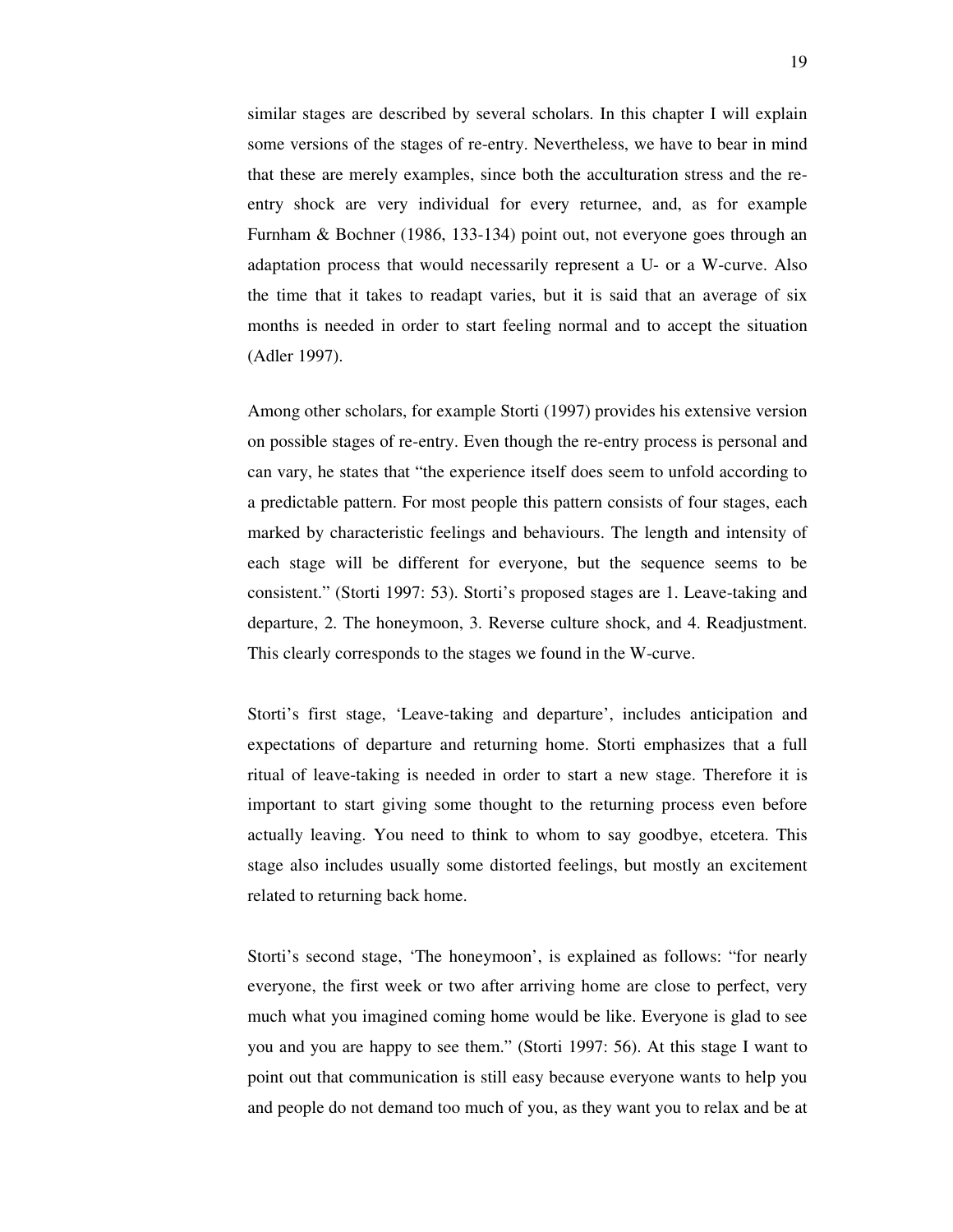ease, as Storti confirms (1997: 58). The honeymoon is an idyllic, vacation-like stage.

The honeymoon stage is followed by a 'Reverse culture shock', where also communication with other people in the home country starts to become somewhat problematic. The honeymoon stage is replaced by confusion, alienation, and even depression. According to Storti, you start to become judgemental about your home country, and you realize you are missing the foreign country, remembering it as being perfect [compare to culture shock, where your home country is remembered as ideal]. (Storti 1997: 59). According to Storti, the returnee also starts to realize how much he/she has changed while being in another country and the returnees start to "realize how those changes set them apart from their compatriots." (Storti 1997: 61). This of course makes also communication problematic among other things. The confusion can sometimes feel unbearable, and many returnees react to the reverse culture shock by resisting adjusting to the home country. "An extreme reaction to such frustration and conflict is a complete rejection of his/her own culture and an attempt to go abroad once again." (Asuncion-Lande 2006).

Storti's last stage is called 'Readjustment': "For all the stress and unpleasantness of re-entry shock, it is not a permanent state of affairs. You do, in the end, get used to being home and bring closure to your expatriate experience. You actually reach a stage when your goal in life is no longer to go overseas again as soon as possible, when you focus on your life as it now is and not on how it used to be." (Storti 1997: 65). Also communication becomes easier again, as the stress and anxiety start fading, and as you gradually have more shared knowledge with the people at home after being able to tell them about the foreign experience and after hearing how they and their lives have changed too. The readjustment stage is usually rather slow, but if the process is successful, you end up having new and broader perspectives, and a more multicultural identity. You can compare this to the 'biculturalism' phase in the U-curve hypothesis presented in figure 1.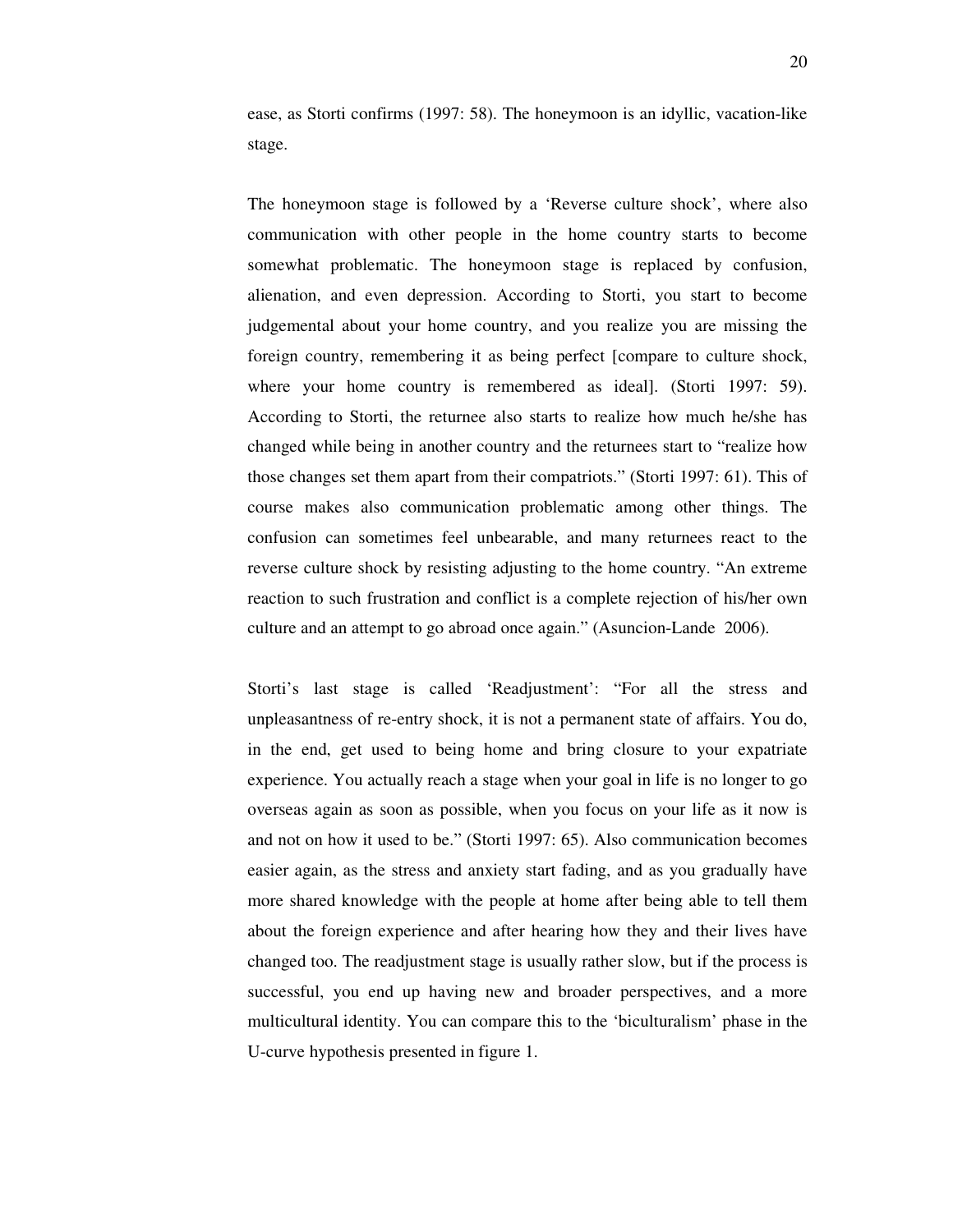A somewhat different description of the re-entry stages has been suggested by Osland (1995). Osland describes three stages that are "1) the hero's refusal to return, 2) the crossing of the return threshold, and 3) the hero as a master of two worlds." (Osland 1995: 165). Note that Storti (1997) did not mention a possibility of a refusal to return, he emphasized more the positive expectations of returning home. Both the scholars, however, show the positive outcome of the re-entry process in their last stages, which is highly important. It is interesting to see how Osland talks about returnees as 'heroes'. Despite being perhaps a slightly comical term, the idea is in fact relevant due to the difficulty of surviving from the re-entry process and then heroically gaining new perspectives to the world, or in other words, seeing the world from more than just one perspective (Osland 1995). However, we cannot expect that his "mastery" would happen to everyone.

Besides Storti and Osland's stages, M. Bennett's (1998) last stage of his Development Model of Intercultural Sensitivity (cognitive structure to an evolution in attitudes and behaviour toward cultural difference in general) summarizes the positive outcome of a successful re-entry or an accomplished adaptation to a new country. According to Bennett, cultural adaptation develops through stages. Gradually one shifts from ethnocentrism, meaning the judgement of people using one's own set of standards (M. Bennett 1998: 26), to more ethnorelativist behaviour and thinking, which stands for "being comfortable with many standards and customs and to having an ability to adapt behaviour and judgements to a variety of interpersonal settings." (M. Bennett 1998: 26). Bennett's stages of intercultural sensitivity are Denial, Defence, Minimization, Acceptance, Adaptation, and Integration. In the next paragraph we will look into the last stage, Integration, as it is crucial in showing the constructive result that is possible to gain from an intercultural experience.

Having reached the stage of Integration one has learned how to deal with difference. However, in this case the concept of "difference" is somewhat contradictory, as the "home" the returnees return to is in the end not a real difference, but their known natural reality which they (used to) master. However, Integration stage is now looked at from a multicultural perspective.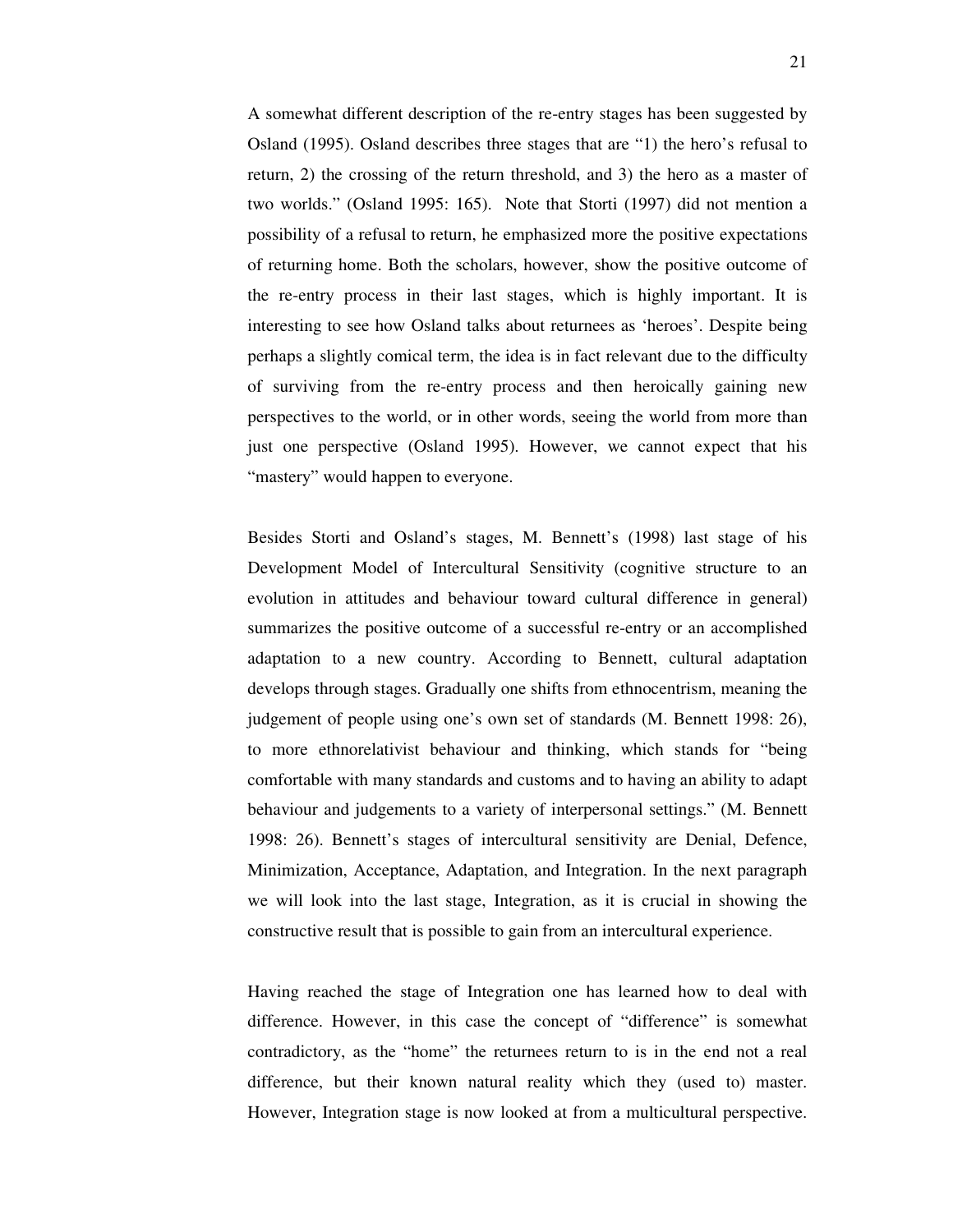People in the Integration stage are "achieving an identity which allows them to see themselves as 'interculturalists' or 'multiculturalists' in addition to their national and ethnic backgrounds. They recognize that worldviews are collective constructs and that identity is itself a construction of consciousness. They have many ways of seeing things, not one right or wrong one." (M. Bennett 1998: 29-30). The integration shows the positive outcomes that a troublesome culture shocks or reverse culture shocks can finally emerge with.

Typically a person, who survives from every day changes, is usually also more successful in dealing with changes in cultural environments. (Furnham & Bochner 1986, 134-135). Or why not vice versa: surviving from cultural changes and gaining new perspectives through intercultural experiences can also help in dealing with any kind of transformations in life. In the next chapter we will deal with the positive aspects of intercultural adaptation, and consider the process as personal growth, instead of something negative.

### *2.3 Intercultural Adaptation as Personal Growth*

As we saw in Bennett's integration stage in the previous chapter, intercultural adaptation has also positive outcomes. In this chapter we will have a closer look at them. As Walling et al. (2006) explain, it is worth studying changes that individuals go through during adaptation and re-adaptation since all these shifts usually contribute to the personal growth of the sojourner.

Opposed to early writings, even if culture shock or reverse culture shock may seem and sound like very negative experiences, they have recently received more positive reactions in the literature of the field. For example authors such as Kim (2001) or Smith (2001) see the shock as an important component of the adaptation process. Also J. Bennett (1998) perceives the shock and changes in individuals as a possibility for growth that can also change our communication patterns. She explains that if the changes are seen as disorentation, they can create communication barriers, but when the changes are perceived as challenge, communication can become more flexible and more creative.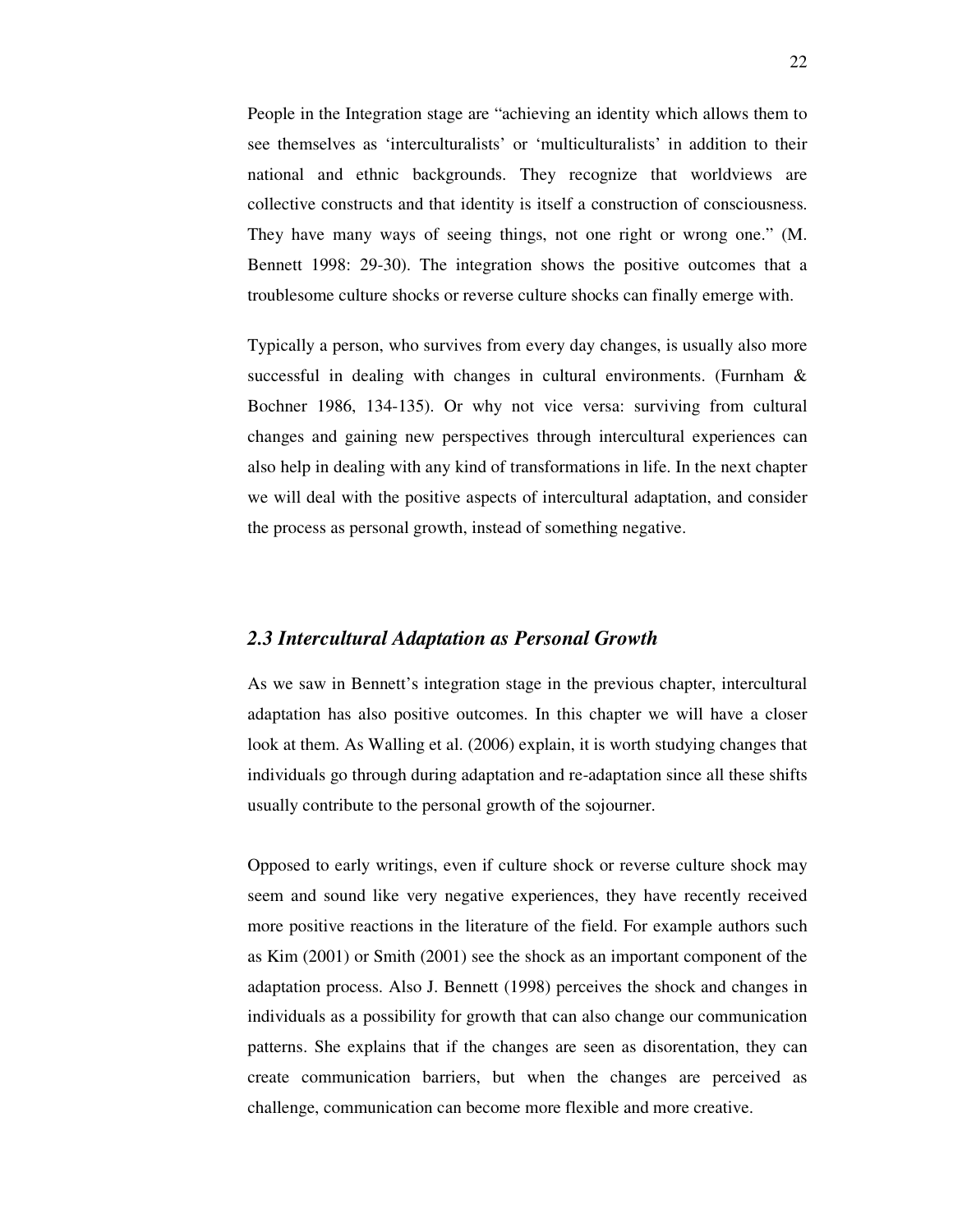One of the well-known models for depicting intercultural adaptation as personal growth is Kim's Stress-Adaptation-Growth model. See below.



**Figure 2**. Stress-Adaptation-Growth Dynamic model. (Kim 2001: 57).

Kim (2001) finds the negative tone of the early writings on the intercultural experiences disagreeable, as in her opinion, the problematic treatment of the topic can lead to the anticipation that moving to a new culture would be confusing and harmful. Therefore Kim has developed her Stress-Adaptation-Growth Dynamic model, which illustrates an ongoing immigrant acculturation process, and explains how immigrants gradually become intercultural and experience personal growth. As Gudykunst (2003) clarifies Kim's model, acculturation and deculturation are important aspects of the adaptation process. With time stress starts to diminish, and relatively, adaptation begins to get easier. Finally, functional fitness and psychological health are the consequences of the intercultural changes. (Gudykunst 2003).

Thus, according to Kim (2001), one perspective to cross-cultural adaptation is to see it as an ongoing process, where learning and gradual adjustment take place. Every new spiral on the way adds to personal growth of the immigrant. Despite the stress and defensive reactions, "with time and some effort the individual will probably start to respond to the new environment by changing his/her behaviour, which then gradually leads to adaptation and growth" (El Said 2006: 49). However, we still have to keep in mind that the adaptationgrowth process is not similar to everyone, and it should not be underestimated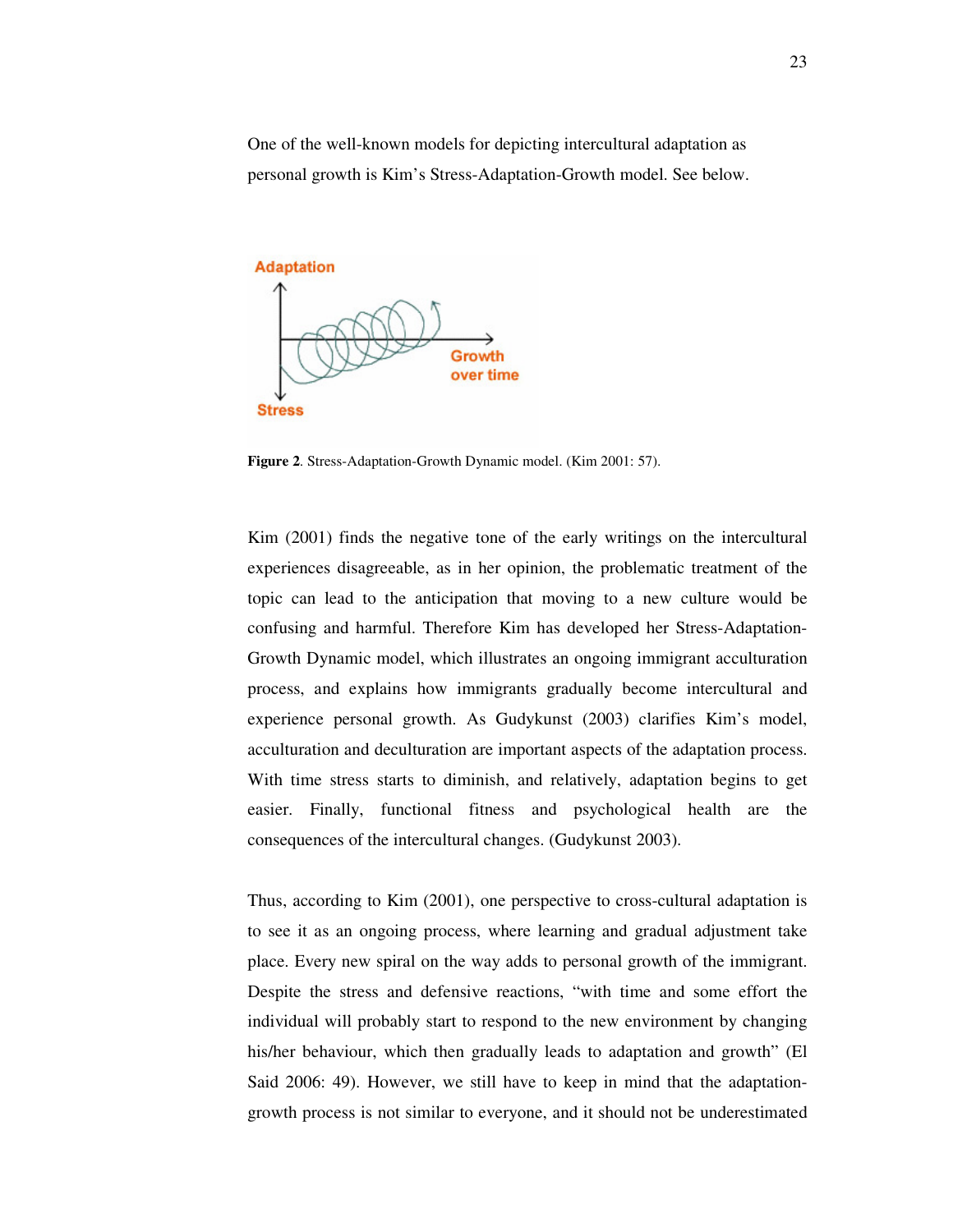that often there are also awkward reactions to intercultural adaptation. Thus, as Kim (2001) and Smith (2001) agree, intercultural adaptation is a double-edged process that includes both pain and growth, trouble and enrichment.

Despite getting to know the new culture where one has lived, one also starts to see the country of origin with new eyes and from a new perspective, which is a part of the learning process too. This is not possible if one has not come across with different ways to behave (see e.g. Hall 1976). In general, it is written about the Erasmus exchange programme, for example, that for many people the period of living abroad changes their lives in a significant manner. Getting to know other cultures, languages, and new people; developing a wider horizon; becoming more flexible and more open towards other people and cultures; being able to better respond to stressful cultural situations; and finally, creating a more stable and objective picture of one's own culture, oneself and one's identity are common results of living abroad (see Huete Machado 2004 and Launikari & Puukari 2005).

As we saw above, one important result of experiencing intercultural transformations is encountering a whole new identity:

Unlike the original cultural identity that had been largely preprogrammed into the stranger through childhood socialization experiences, the emerging identity is one that develops out of the many challenging, and often painful experiences of selfrecognization under the demands of a new milieu. Through prolonged experiences of trial and error, the stranger begins to 'earn' a new, expanded identity that is more than either the original cultural identity or the identity of the host culture. (Kim 2001: 65).

Finally, also a study on cross-cultural adjustment and effectiveness of Canadian technical advisors overseas by Kealey (1990) shows that those advisors who experienced a severe culture shock in fact functioned most effectively overseas. Thus, after this chapter, we could conclude that

our attitudes about culture shock must change. The negative connotations associated with culture shock must be replaced with a realization that culture shock is an inevitable part of the process of cross-cultural adaptation. The fact that a large percentage of those who will be most effective overseas will initially experience a severe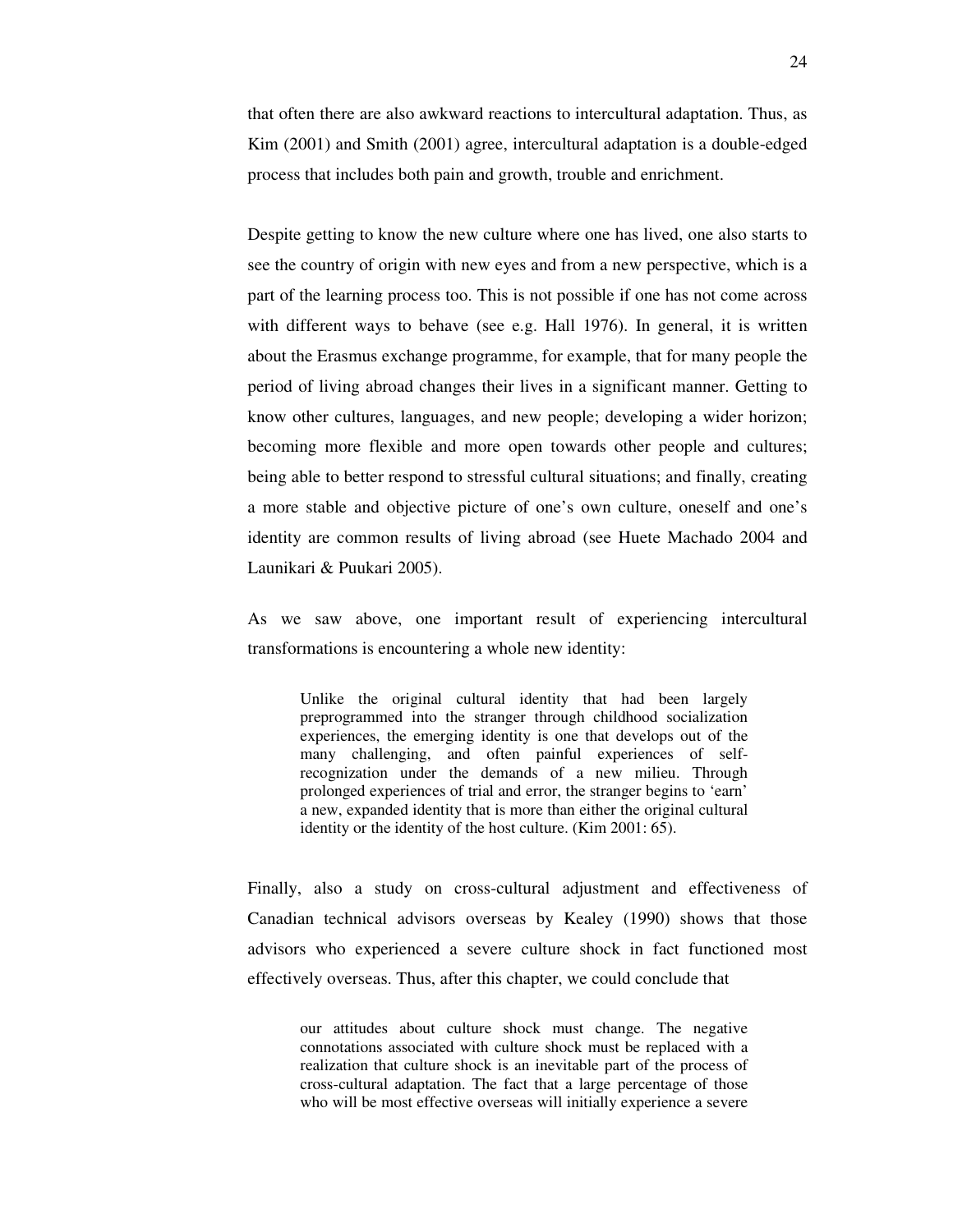culture shock only emphasizes the need for incountry support for advisors and their families. (Kealey 1990: 38).

## *2.4 Communication Difficulties in Re-entry*

It is said that communication influences all facets of our lives. Through it we interact with our environment and others, both via verbal and nonverbal means. (Ruben & Stewart 1998). Good communication is "effective exchange of ideas and information between individuals through a common system of language and behaviour" (Henry and Hall Nicholson 2003). It is useful to understand the nature of human communication in order to comprehend communication situations better, the re-entry process being an important example. During reentry individuals often encounter difficulties in telling others about their inexpressible foreign experience, and returnees often become disappointed because those at home seem unwilling to listen to their intercultural narratives (Smith 2001). As Smith states, communication is essential in a successful reentry and in the negotiation of the new identity of the returnee. Nevertheless, we should not forget that also the home front can easily become confused because of the sometimes awkward communication with the returnee. It can be difficult for them to for example listen to the extensive stories of the returnee. Thus, both parties become uncertain, and this underlines the importance of "metacommunication", communication about communication (Griffin 1997).

One of the crucial elements affecting our communication is culture. Culture affects how we express ourselves, and different cultural backgrounds can cause conflict in our interaction (see e.g. Conflict Research Consortium 1998). According to Salo-Lee (1998), our cultural background is reflected in our communication and it affects the choices we make in our communication and perception. As a consequence of an intercultural experience, many individuals encounter a change in their cultural identity and personal values, and realize that they feel different from the people at home. These incompatible frames of reference are one reason why returnees might face communication problems back in their home country. Other aspects affecting returnees' communication patterns are the feeling of not belonging anywhere, and a high stress and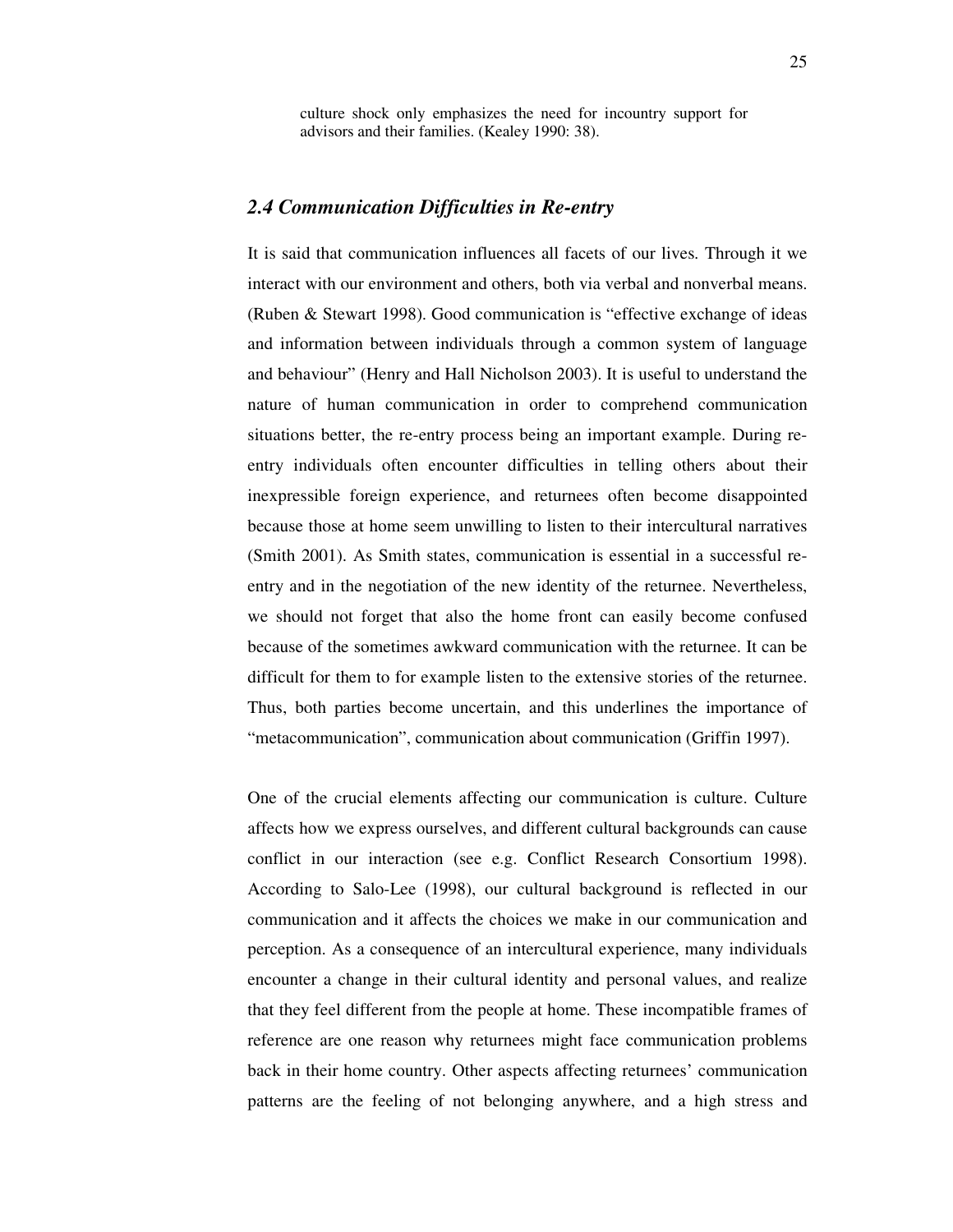anxiety that often accompany the re-entry process. We will discuss these issues in the following chapters.

#### **2.4.1 Incompatible Frames of Reference and Changed Perceptions**

"Our personal characteristics and previous experiences have a major influence on what we see, hear, understand, believe, and remember" (Ruben & Stewart 1998: 113). There is a high importance of one's background and history to communication. People with similar backgrounds are usually drawn together and mutual understanding becomes easier. For returnees communicating successfully with people at home and being understood requires that the backgrounds of the interactants are not very inconsistent (Virtanen 1994, cited in Kuhalampi 2002: 56). Not many people at home have gone through re-entry themselves, and therefore, as Storti (1997) says, their experiences are different, and they do not "speak the same language" as the returnee. Even the nonverbal behaviour might be in discrepancy if the returnee has adopted new communication patterns from the host country.

There are major changes taking place during re-entry. The home environment might have changed, other people have changed, personal relationships are different, and the sojourner has changed too (Storti 1997). As Storti continues, many returnees imagine that time has stopped while they were abroad, and all the changes might come as a surprise. Nevertheless, in fact, while one has been away and experienced changes, the people at home have changed too, which then again causes changes in communication and relationships.

After returning there are often difficulties in communicating with your old friends and family at home (see e.g. Brislin 1981, Saviaro 2005, and Storti 1997). They do not seem to understand you and it is complicated for you to put your experience into words. The lack of shared knowledge becomes a barrier to communication. Like Scollon (1995: 11) clarifies, "communication works better the more participants share assumptions and knowledge about the world. Where two people have very similar histories, backgrounds, and experiences, their communication works fairly easily because the inferences each makes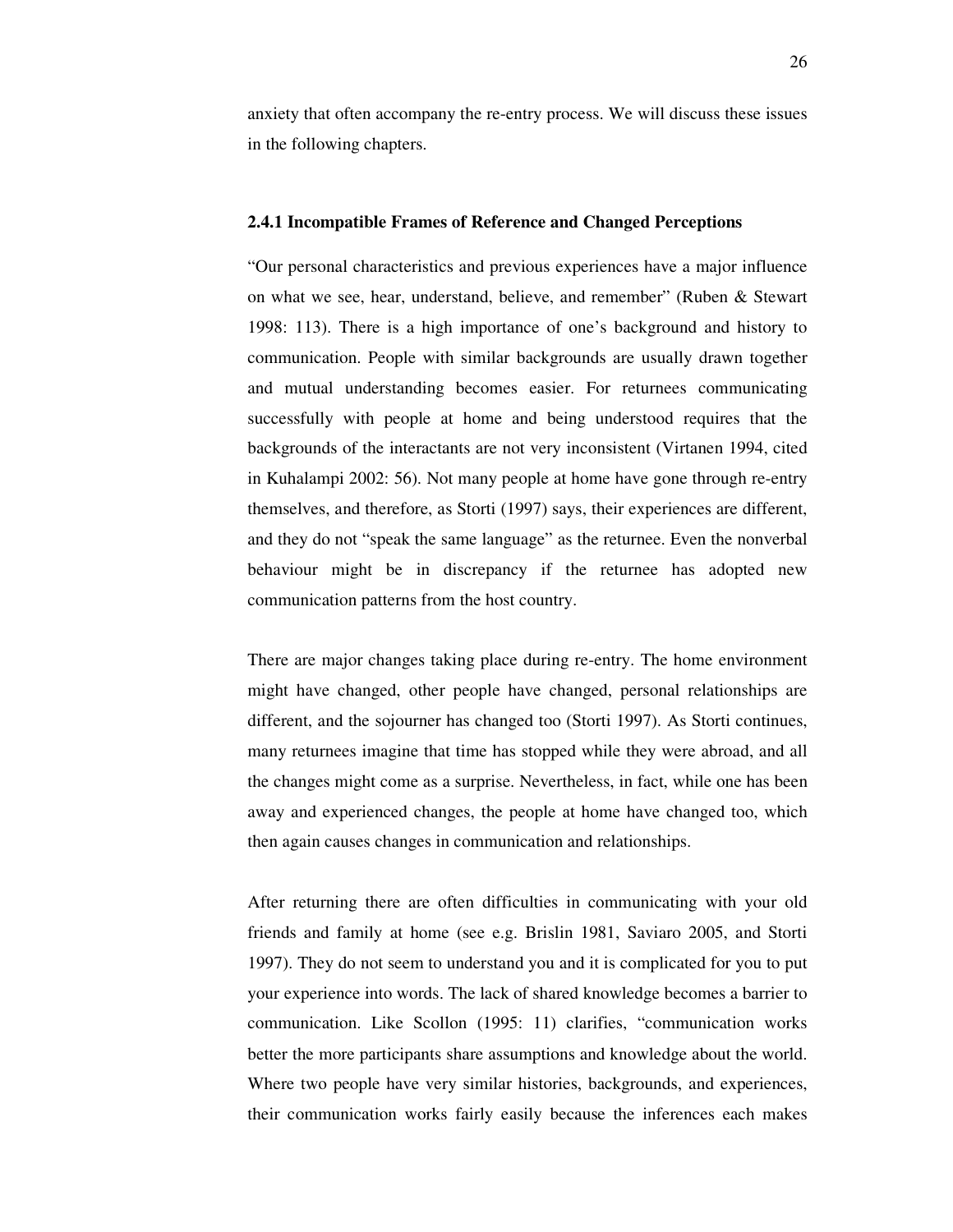about what the other means will be based on common experience and knowledge." The lack of shared knowledge leads frequently to misinterpretations and a feeling of being an "outsider" in the interaction (Kreckel 1981). Of course, this is not true in every case. Some people could be assumed to enjoy being with different kinds of people, instead of looking for familiarity in interaction.

Apart from the lack of shared experience, another barrier to effective communication in re-entry is a failure to listen. This can come apparent in both parties of the interaction - the returnee and the person at home. We easily drift off in a conversation when the issues that are discussed do not very closely concern our lives (Hahn 2006). The returnee often forgets to ask questions and show interest in what has occurred to the people at home, believing that the returnee is the only one whose life has changed and been interesting (Junkkari & Junkkari 2003). Similarly, it can be hard for the home-front to understand the experiences of the returnee, and this can lead to a seeming lack of attention and interest from their part. However, it should be taken into account that listening is a communication skill that can be learned (Kealey 1990). Sometimes though, a lack of interest can also be a sign of jealousy towards the intercultural experiences (Junkkari & Junkkari 2003 and Saviaro 2005). Consequently, when you cannot tell about your experiences, a part of your personality remains hidden, and you remain a stranger to the others (Kuhalampi 2002 and Storti 1997). This leads to a feeling of loneliness, isolation and frustration, which are all common symptoms of re-entry.

As it can be concluded, due to the changed perceptions and incompatible frames of reference, communication upon re-entry often becomes difficult. One way to alleviate the re-entry shock is to keep constantly in touch with the home-front, thus increasing shared knowledge. Many returnees often find comfort from other people who have also experienced intercultural transformations and with whom communication is thus easier (Brislin 1981 and Storti 1997).

Home, to be precise, may include many familiar faces, but it contains very few familiar people. You won't be able to pick up where you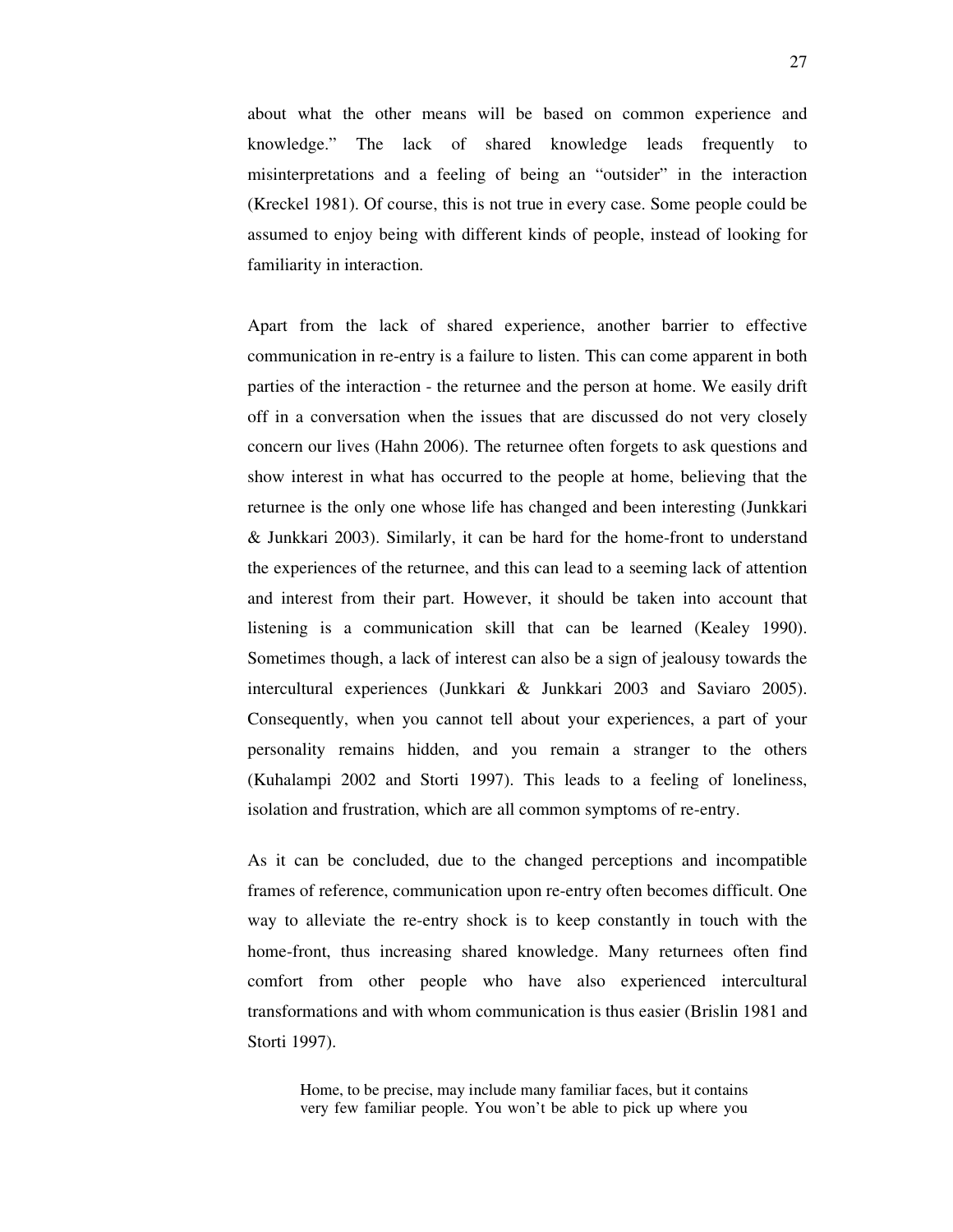left off with loved ones and friends nor take any of your relationships for granted. You won't be able to relax entirely and be yourself, trusting to your instincts, nor will they be able to relax and be themselves around you. You will have to come to know each other again. (Storti 1997: 20).

#### **2.4.2 Clash of Cultures**

Due to all the changes that are taking place the returnee might feel like he/she is living in between two cultures, not belonging anywhere anymore. Besides changed perceptions of the returnee, this feeling of alienation and identity confusion can make communication with the home front complex (Koehler 1986). The returnee is going through an internal cultural chock ("clash of cultures"): he/she might not feel like belonging neither to the host culture nor the home culture. The returnee has become a so-called marginal person (J. Bennett 1993, Kuhalampi 2002, Salakka 2006). "You are something of a cultural hybrid, viewing and responding to the world around you from the perspective of two different realities, partaking each of each but not fully belonging to either" (Storti 1997: 61).

The returnee usually has identified him/herself with new values and attitudes as a consequence of living abroad, and most often these values seem different from the values of the people at home. Communication between the returnee and the home front becomes intercultural (Smith 2001 and Storti 1997), and hence being understood becomes more difficult too. "Discovering your minority status can be unsettling, even frightening; you feel misunderstood, alienated, and alone in your own country" (Storti 1997: 62). Like Storti explains, in the beginning you were probably a stranger in the host country too, but it is even more difficult to all of a sudden be a stranger in your home country than in a foreign country where the confused feelings were expected. When returning to your home country, you are actually a foreigner, but others do not perceive you as one, which causes conflict (Storti 1997: 62).

When encountering communication problems due to living in a clash of cultures, the returnees often start to realize how much they have changed as a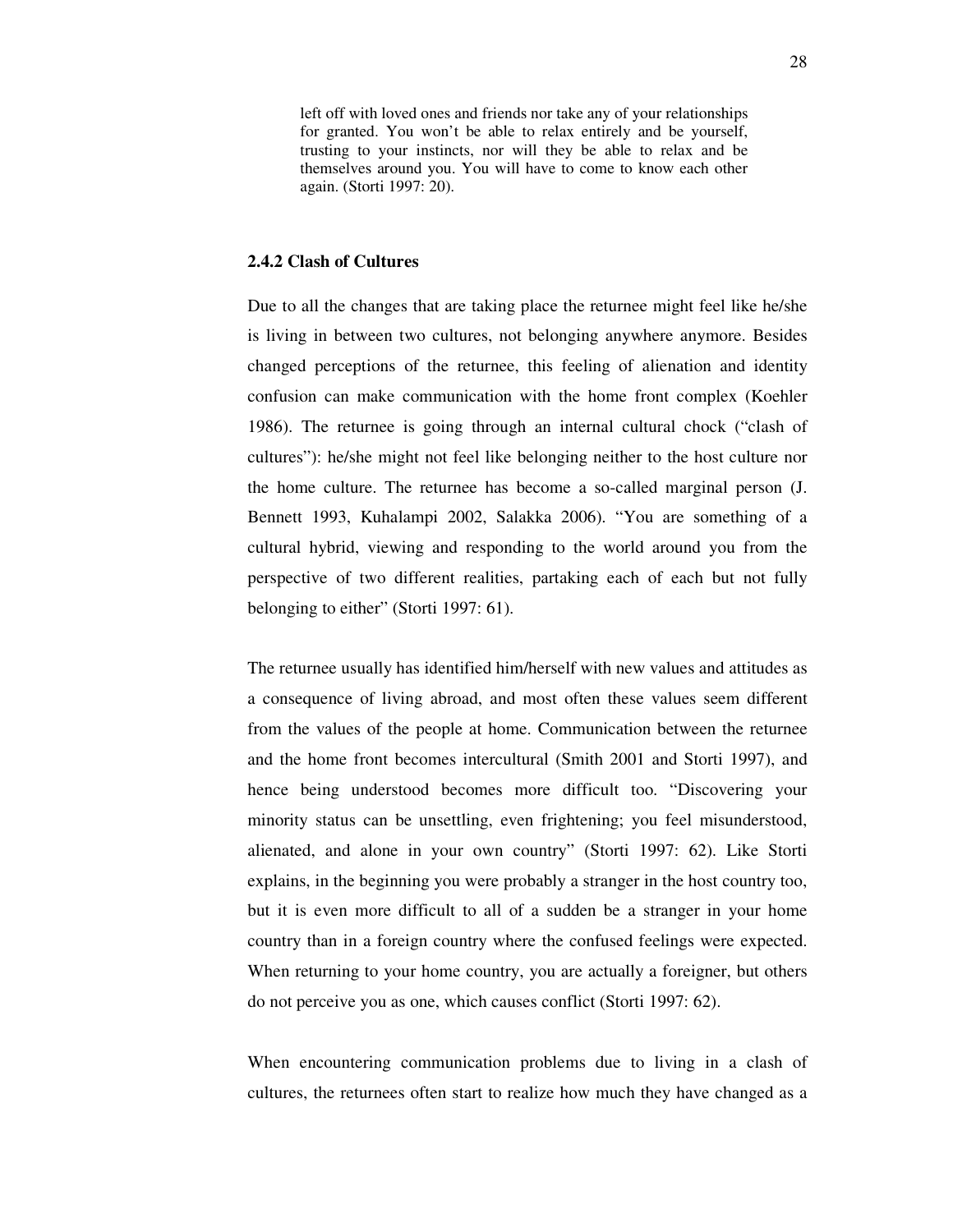result of their intercultural experiences, and how strongly these changes differentiate them from the people at home (Storti 1997). Returnees often end old friendships or romantic relationships because of the identity changes of the returnee and a new-found lack of "identity satisfaction" in the old relationships (Smith 2001). This is also one reason why returnees often search for new relationships with other people who have similar overseas experiences (Martin 1986, cited in Smith 2001). Another reaction to home country dissatisfaction is withdrawal, or an attempt to go abroad once again (Asuncion-Lande 2006). Nonetheless, it should not be forgotten that many returnees can find communication during re-entry easy due to for example being finally able to speak and hear one's mother tongue.

It is said that adjustment and identity are inextricably linked (Isoko et al. 1999). Due to living abroad one's cultural identity often changes from a singlecultural identity to a multicultural one, which is one of the crucial reasons for feeling confused and alienated. Cultural identity is defined as "the mental framework through which individuals understand their way of being, interpret social cues, choose their behaviors, respond to their surroundings, and evaluate the actions of other people" (Sussman 2000). Due to clash of cultures, one's internal cultural framework has become somewhat confused and one's selfdefinition has become more difficult because one now sees things from several perspectives. As Luoma (2005: 11) explains, "*individual identity* refers to the individual's interpretation of his or her cultural identity, which is based on his or her own experiences." Thus, both the individual identity and the cultural identity of the returnee can be in a state of a conflict and change. This might be the case especially for younger individuals who are still forming their identity.

Yet again, the feeling of alienation and the state between cultures is often depicted in a negative light in the earlier literature of the field. However, the phenomenon could instead be seen as an identity-building process and a possibility for personal growth. Hall (1999) for example states that one's identity is built through understanding differences and comparing ourselves to others. This is what returnees often do, and through self-reflection they start to realize who they are not, and consequently who they are. Hannula (1997) and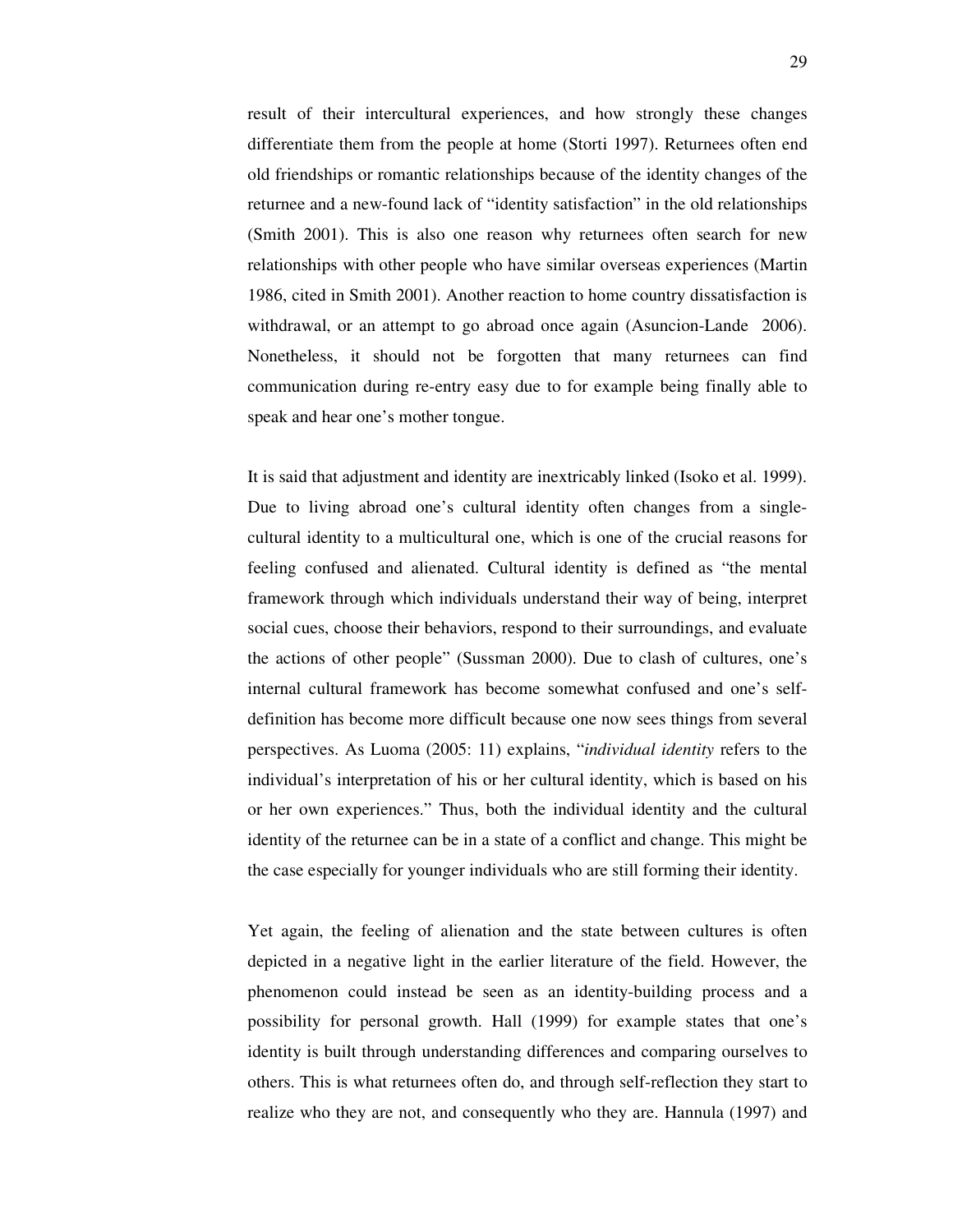Kuhalampi (2002) explain the importance of continuity when building a coherent identity. Therefore it would be useful for the returnee to keep a link between the home country and the host country. Keeping in touch with the new friends overseas is one possibility for succeeding in this. Living your life in the home country does not mean that you have to give up or deny your previous experiences.

Uniting old and new identities is not easy, but requires time and effort (Smith 2001). According to Smith, a key for the process of identity negotiation and a successful re-entry is competent (intercultural) communication with the home front. "This communication leads to improved relationships, greater social and emotional support, and ultimately the refinement of one's intercultural identity and that identity's orientation to the home culture" (Smith 2001: 9). Like Smith concludes, it is important to realize the intercultural nature of communication in re-entry and the need for intercultural sensitivity, not only abroad but also at home. However, we must keep in mind that it is not only our cultural identity that influences our behaviour, but our social and personal identities play a great role in any interaction too (Gudykunst 2005). Some returnees, for example, might not experience the feeling of marginality at all.

Finally, it can be concluded that the communication difficulties related to the clash of cultures can be complex, but greater understanding of the phenomenon for both the returnee and the home front can make the re-entry process smoother. After all, our identities are capable of change (Tange 2005). It is also up to ourselves whether we give the clash of cultures a negative or a positive connotation: whether we see it as stagnation or personal growth (Salakka 2006). We can decide ourselves whether we consider the returnees "cosmopolitans" or "aliens" (Kuhalampi 2002).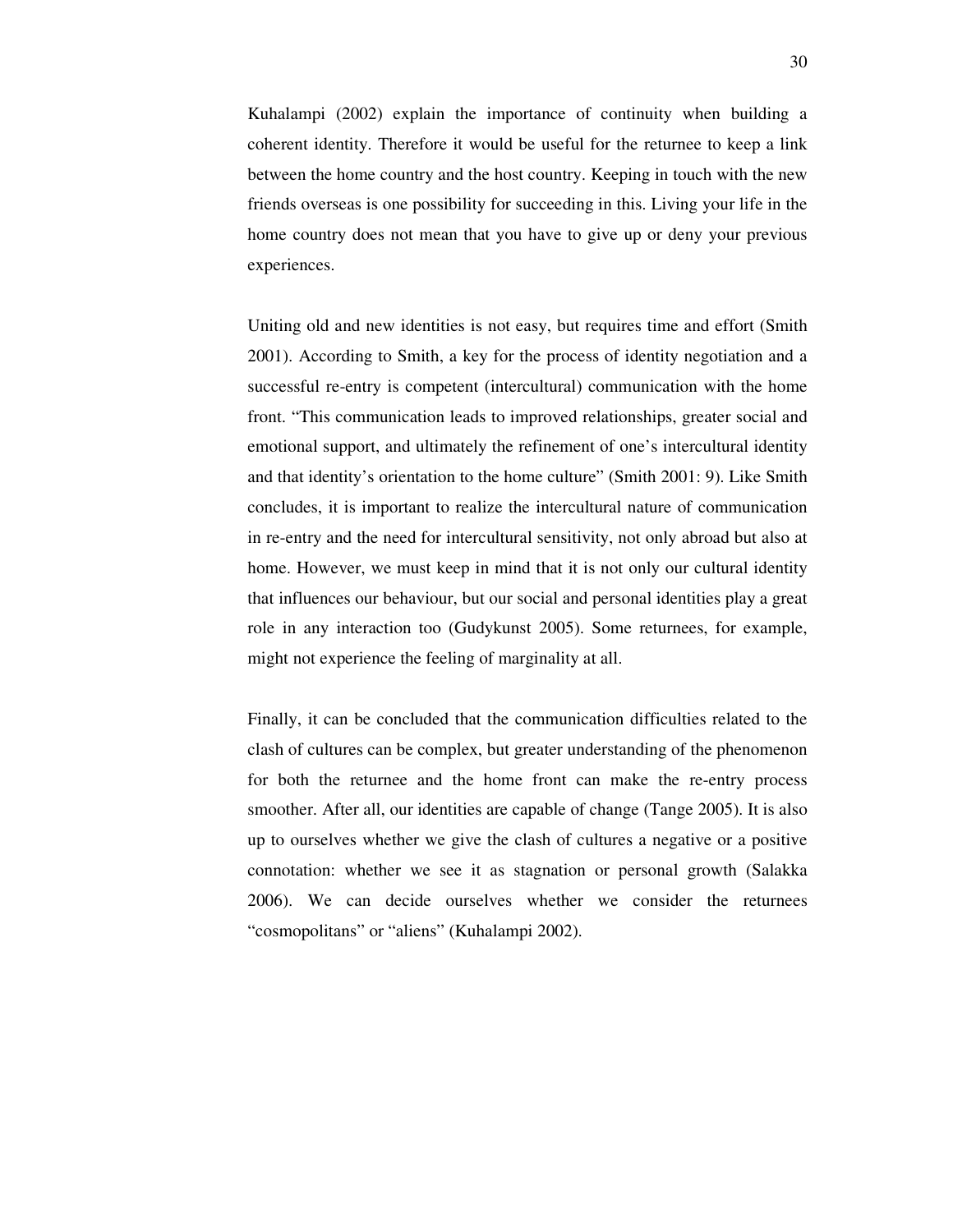#### **2.4.3 Stress and Anxiety**

Furthermore, one final essential factor affecting the communication process of a returnee is stress. "Stress, as such, is a manifestation of the generic process that occurs whenever the capabilities of the individual are not adequate to the demands of the environment" (Kim 2001: 55). Stress and anxiety may rise for example from the feeling of not feeling included and perceiving ourselves different from everyone else (Gudykunst 2005), like we saw in the previous chapter when talking about the clash of cultures. According to McCroskey  $\&$ Richmond (2001), anxiety can lead to communication disruption and to avoiding communication in general.

"When too anxious, our attention focuses on the anxiety and not on the effectiveness of our communication" (Gudykunst 2005: 288). Upon acculturation or re-entry, many individuals become uncertain due to anxiety, which results in poor communication:

a person in a top-high state of arousal, especially if accompanied by feelings of anxiety, is distracted by 'internal noise' and cannot give full attention to the messages he sends and receives. Neither is he free from restraint to 'tune-in' emphatically to the persons with whom he is interacting to search for feeling and meaning tones. A person in culture shock does not fit the requirements of a good communicator. (Barna 1976: 13).

Apart from poor communication, anxiety results in self-preoccupation, helplessness, and expectations of negative consequences (Sarason et al. 2001). These reactions again give rise to poor communication, thus generating a vicious circle.

Furthermore, stress affects our willingness to communicate. If we perceive the others as "strangers", or if the others perceive us in such way, the uncertainty of both parties makes us reluctant to communicate with each other (Gudykunst 2005 and McCroskey & Richmond 2001). In the worst case this leads to a total withdrawal from communication. Let us imagine for example that the returnee has been living in a very collectivistic country and has adopted ways of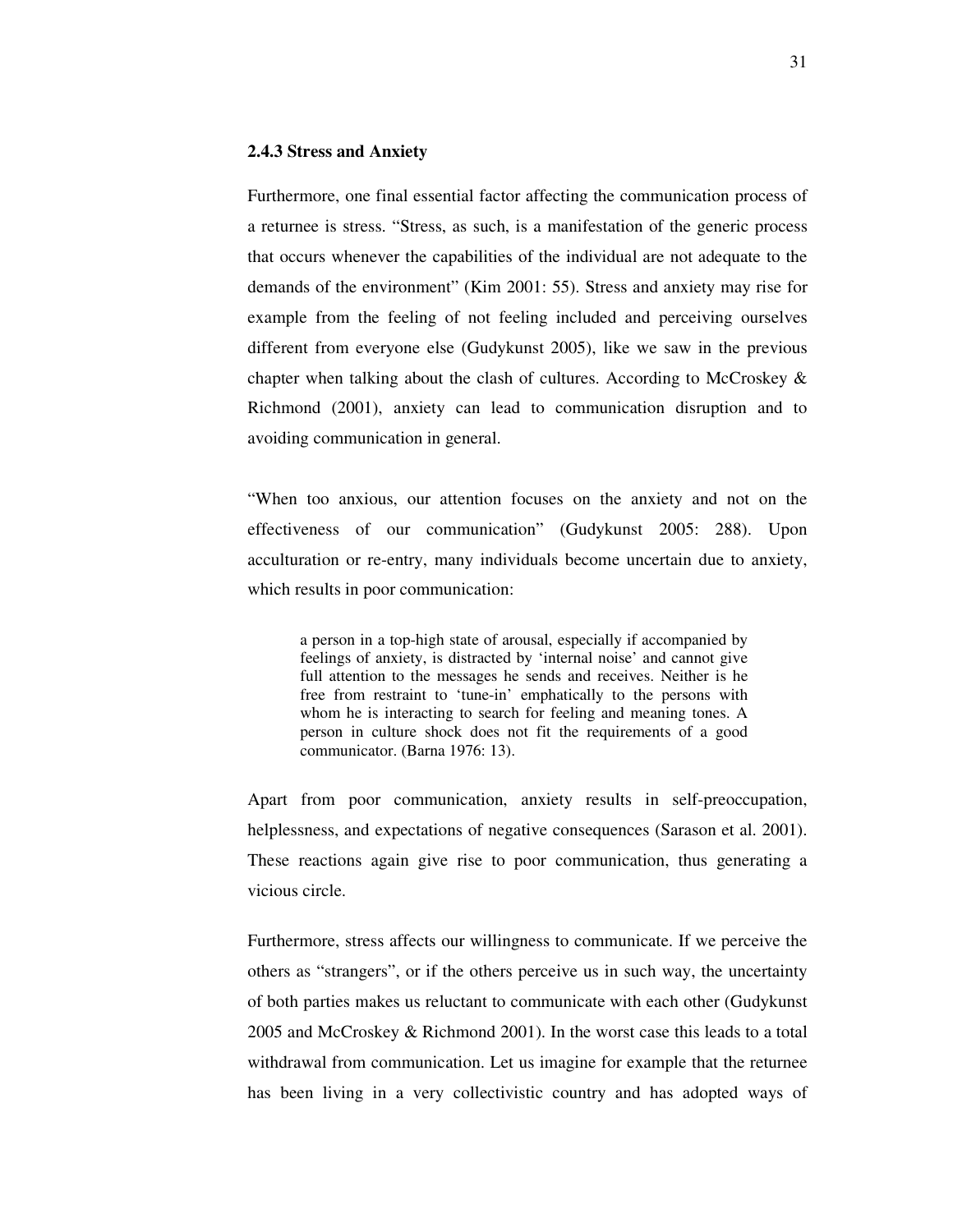behaviour appropriate to a collectivistic culture. Then he/she moves back to Finland which is a highly individualistic country. There will be a conflict in the person's behavioural patterns, and the stressful situation causes uncertainty of how to communicate effectively. The person might become depressed as a consequence of the high anxiety, and can start to completely lose willingness to communicate with the people at home. "Reduced willingness to communicate results in an individual being less effective in communication and generating negative perceptions of him or her self in the minds of others involved in the communication" (McCroskey & Richmond 2001: 32).

Like we saw, negative perceptions of oneself can lead even to a depression, which is a common symptom of re-entry. When depression comes into the scene, communication breaks down, and both interactants will be affected (Henry & Hall Nicholson 2003). According to Henry & Hall Nicholson (2003), in an interaction, the person suffering from depression can be irritable, negative, isolated, reticent, overly sensitive, misinterpreting, refusing to hear what is said to him/her, and finally often withdrawing from the communication situation. The other interactant, conversely, can try to fix things excessively, talk too much, blame and shame, get angry, and also ultimately withdraw from communication. This of course is an extreme, but not an impossible example of what can occur during re-entry.

To finish, we can return to trying to turn stress and anxiety into a positive experience. "Though there are a number of negative consequences of stress, it is an inevitable part of the process of life and of becoming. It may also be a very positive force in the sense that stress presents opportunities for personal and social growth and change" (Ruben 1978, cited in Ruben & Stewart 1998: 235). We naturally try to avoid stress by withdrawing from the situation that we think causes it (Kim 2001). This however, can exactly lead to a withdrawal from communication situations during re-entry. A more constructive means would thus be to accept stress and stop fighting it (Kim 2001). As Kim continues, stress is in fact a necessary aspect of our adaptation process, just as we saw in chapter 2.3. "To experience growth, we must go through stressful experiences, not avoid them" (Kim 2001: 228). In addition, when we anticipate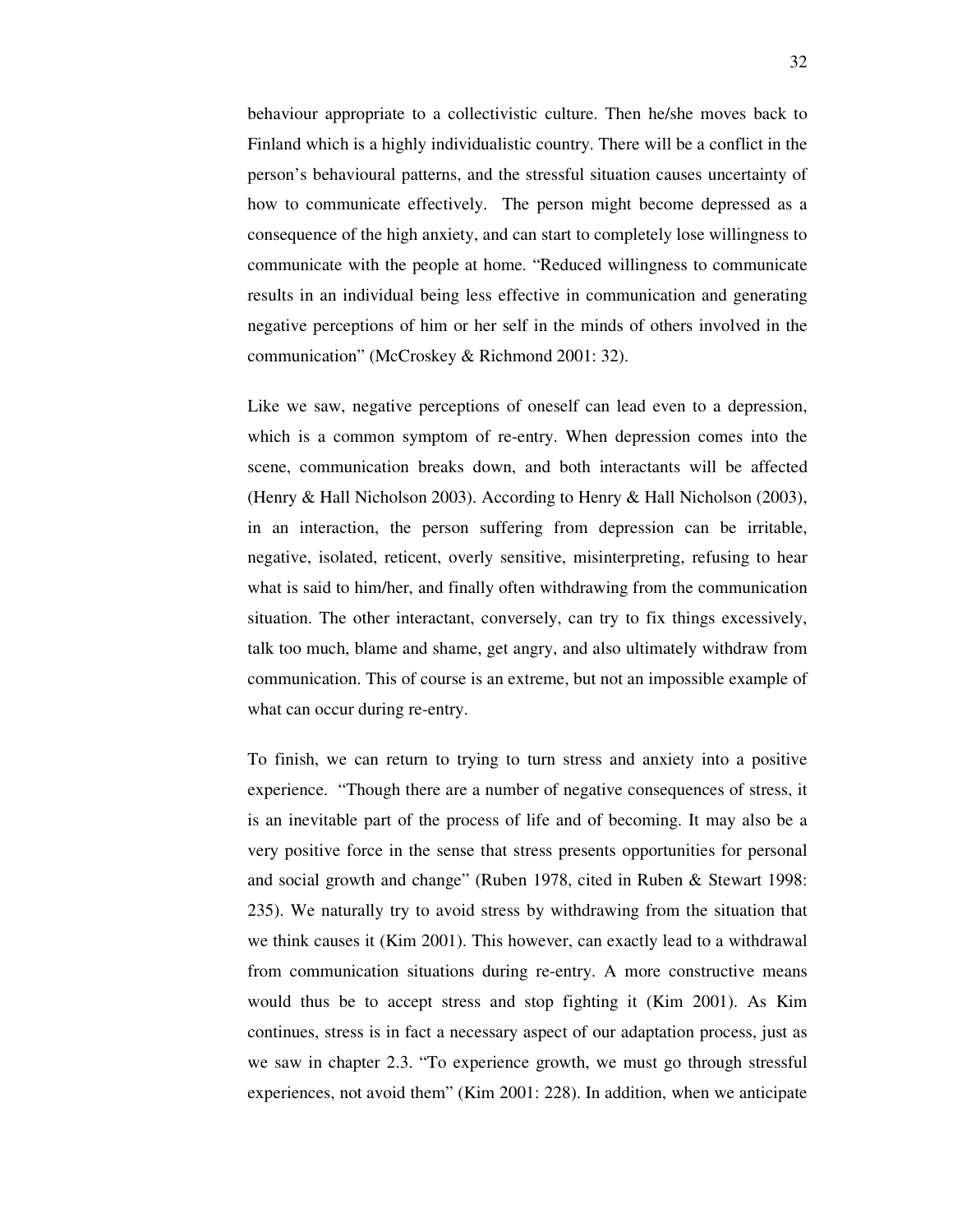stress, and when we know it is not only a negative experience, we cope with it better (see e.g. Barna 1976). Similarly, when we are conscious of our communication manners, we become "mindful" (Gudykunst 2005: 290), and consequently develop into better communicators in stressful situations too.

## *2.5 Strategies for Getting Through Re-entry*

Finally, before discussing the methodology of the study, we will briefly look at possible strategies for getting through re-entry, as suggested in previous literature.

Some factors that help individuals in their re-entry and conflict solving are related to personality, but however, most of these characteristics can also be learned and developed. These features include nonevaluativeness, cultural empathy, acceptance, and self-awareness (Berry et al. 1992). Note that these features are almost always emphasized also in intercultural communication competence (ICC), which refers to an ability to function and perform in an intercultural situation, communicating effectively and appropriately (see e.g. Chen & Starosta 2005 and Hajek & Giles 2003). As we have previously seen, communication in re-entry frequently takes an intercultural form, as the returnee and the person in the country of origin now often communicate in culturally different ways. The relationship between re-entry and ICC has not been studied much, but I find it important to emphasize that the role of ICC in re-entry cannot be underestimated.

Apart from more personal aspects related to ICC, there are also concrete strategies to facilitate readjustment. Besides national re-entry services, in several universities and polytechnics in Finland there are re-entry orientations in which several returnees share their experiences and discuss aspects of reentry. One often creates a safety network from other people who have lived abroad, and a re-entry orientation is a great possibility to meet those people.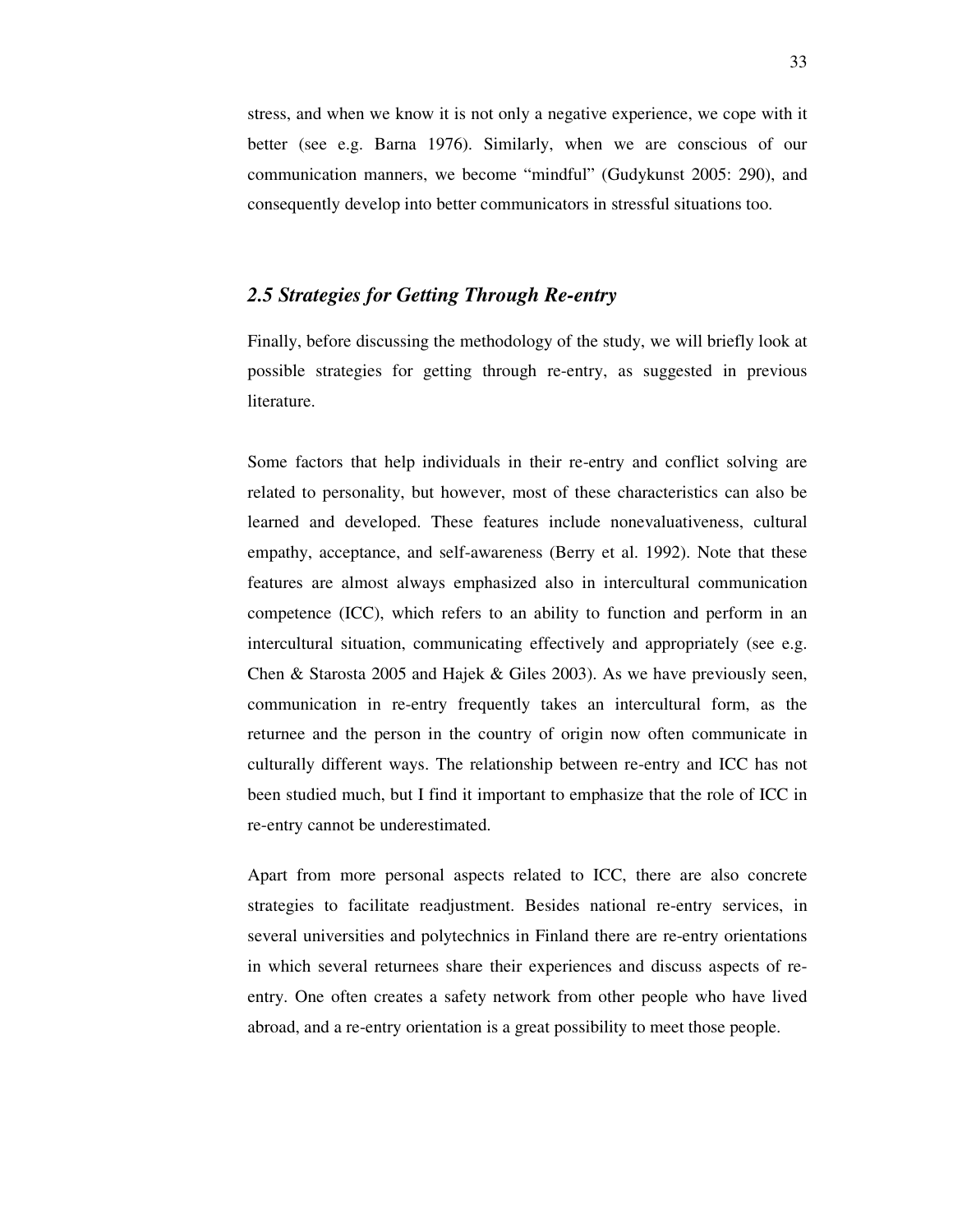Another important strategy is to keep in touch with the people at home while being abroad, as constant communication might alleviate the re-entry process (Walling et al. 2006). Coughling (1999) found out that when trying to cope with stressful situations, several repatriates took direct action and sought to control their emotions. In addition, one of Coughling's findings was that women, more often than men, seeked for support from other people.

Furthermore, it is also significant to prepare oneself for re-entry. Knowledge about possible reactions is definitely helpful (Saviaro 2005). As Saviaro continues, it is central to give oneself time to adjust and to organize the problems related to re-entry so that they do not appear all at once. It is also believed that one of the most important strategies is to expect a shock of some level (see e.g. Storti 1997). When the phenomenon is better understood and expected, it is usually much easier to cope with. Moreover, understanding one's communication behaviour can help to facilitate the interaction with the home front during re-entry. In sum, "better communication skills lead to better adaptation" (Smith 2001: 7).

In the following chapters we will see how the data in this particular research was collected, and what kind of results emerged from the study.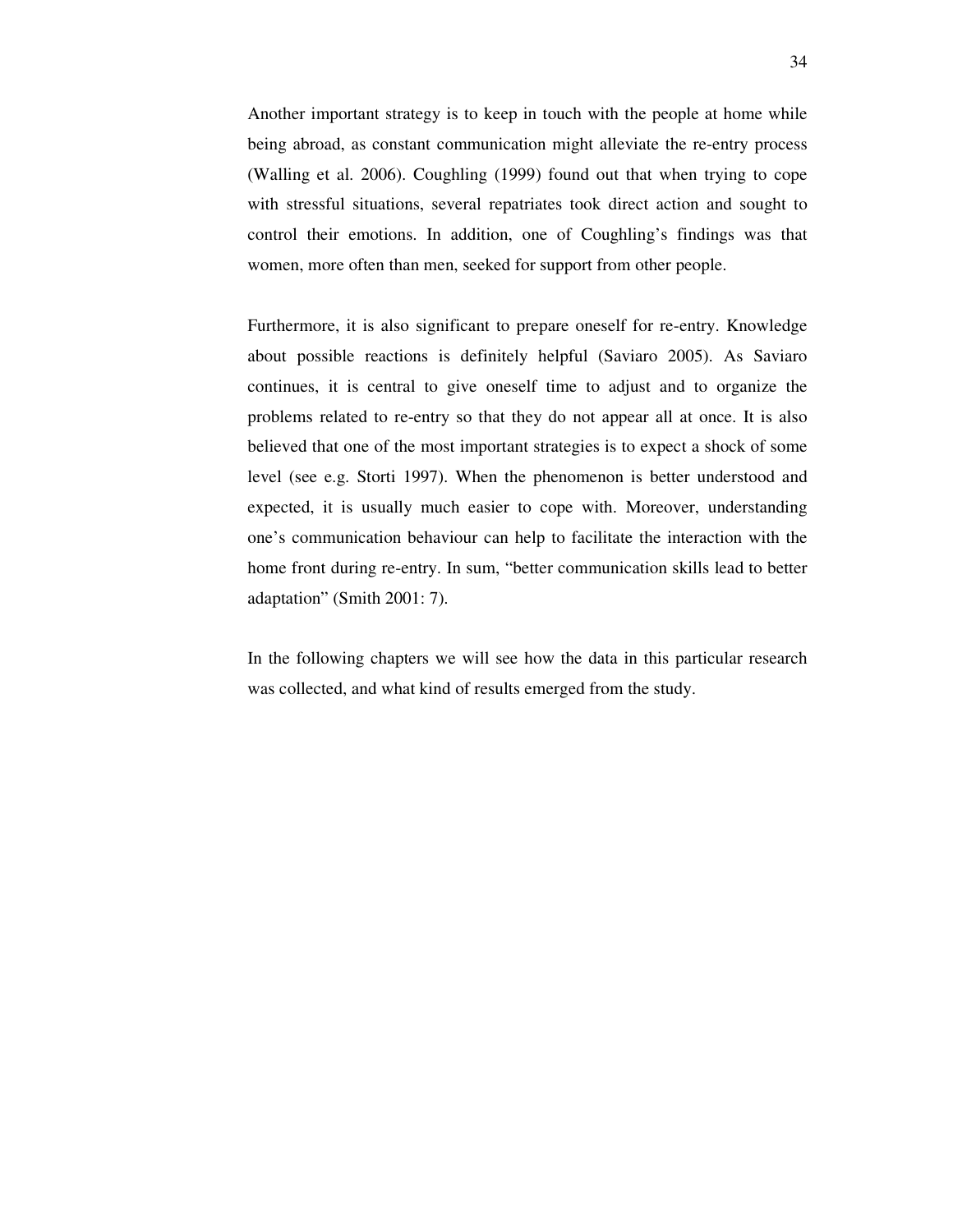## **3. METHODOLOGY**

## *3.1 Aims and Research Questions*

All in all, there has not been much research done on re-entry, and even though the amount of readjustment studies is gradually increasing, the communication difficulties that returnees frequently face are often neglected or touched only superficially in the existing studies. Nevertheless, effective communication is a vital aspect of a successful re-entry, and therefore the issue should be better understood both by the returnee and the home front. Assuming that there are communication difficulties related to re-entry, and considering the importance of understanding them better, I have chosen a communication perspective to my study.

The aim is to try to find answers to the following research questions through the data collected:

- (1) How is the re-entry process experienced?
- (2) What kind of communication problems are related to re-entry?
- (3) How to prepare oneself and the home front for the possible communication difficulties of the readjusting process? Is there support available?
- (4) How can one benefit from a re-entry shock?

Firstly, I will look at re-entry in a more general sense, investigating how it is experienced in my sample. Possible relationships between culture shock and re-entry will be looked at.

Subsequently, the possible communication difficulties and their nature will be looked at more in depth, taking into account for example how the returnees in this particular study found telling about their intercultural experiences to the people at home, and how factors such as stress affected their communication behaviour.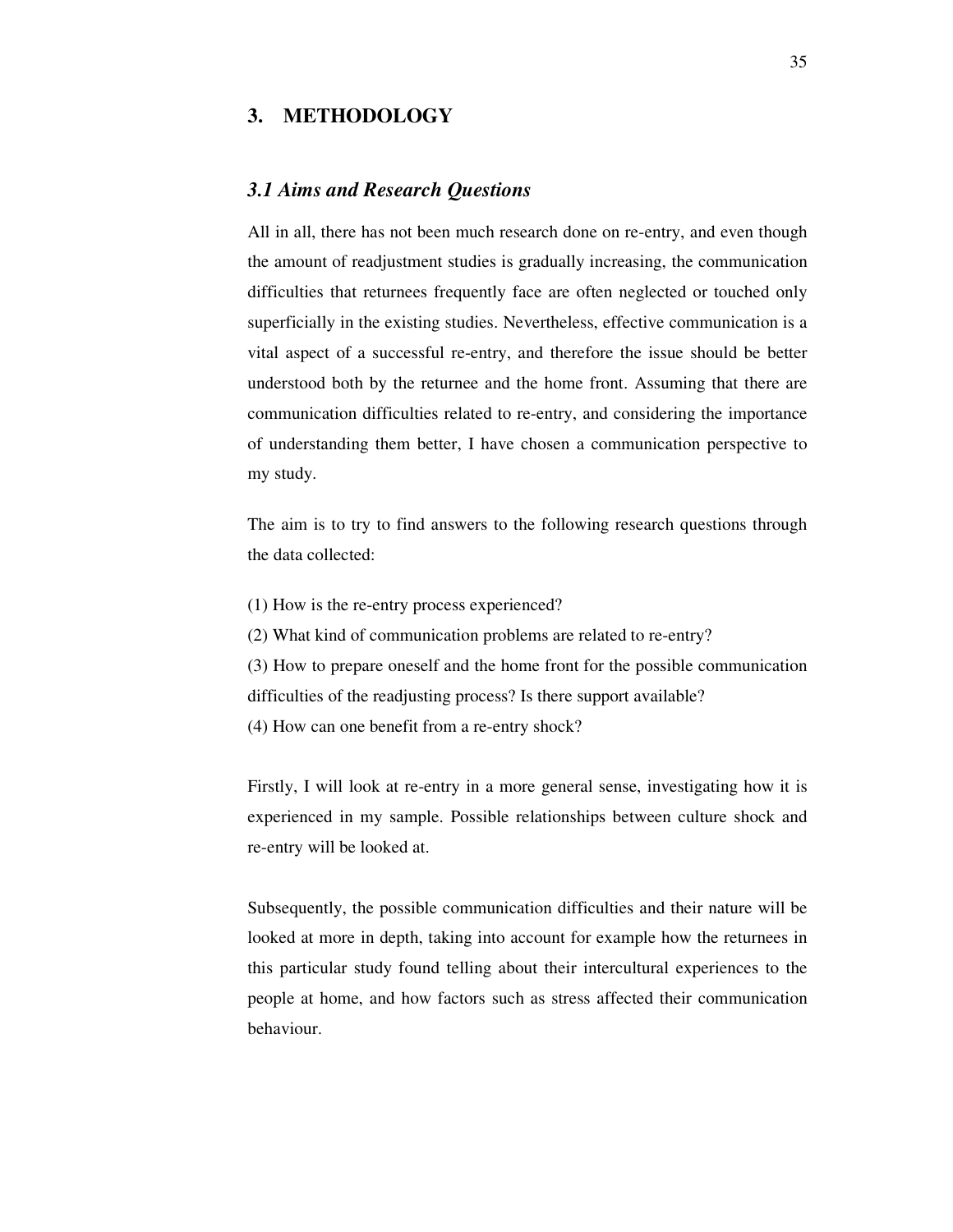I will also examine how the participants survived from re-entry, if it was difficult for them. It will be looked at who became the closest people for the respondents after they had returned home, and if they had enough support in general.

Finally, the possible benefits of a re-entry shock, and the outcomes of the intercultural experience in general will be looked into, being another important focus of the study. From the data collected it will be analysed what returnees have learned as a result of their experience.

## *3.2 Data Collection*

#### **3.2.1 Method**

In spring 2007 the target group were sent a qualitative electronic questionaire consisting of 25 open-ended questions (see appendix 1). The questionnaire was provided both in Finnish and in English, and the participants could choose in which language they preferred to answer. The English questionnaire was provided in case some of the half-Finnish respondents felt more natural to answer in English. The questions were related to acculturation stress, re-entry and communication difficulties associated with it, as well as focusing on personal development and learning experiences related to intercultural adaptation. The participants were asked to reply to the questionnaire either in Finnish or in English via electronic mail within a month.

A qualitative research method was chosen in order to receive a great depth of information and understanding of the phenomenon, even though generalizations or universal statistics could not be done due to non-random sampling and the non-positivist nature of the study (see e.g. Frey et al. 2000). Instead, the focus was on the participants recalling and reporting their experiences more thoroughly. A qualitative research method was selected also due to its flexibility and the possibility to explore new ideas. This way the participants could tell their experiences with their own words, and the data could yield rich information, which subsequently can lead to contributing to the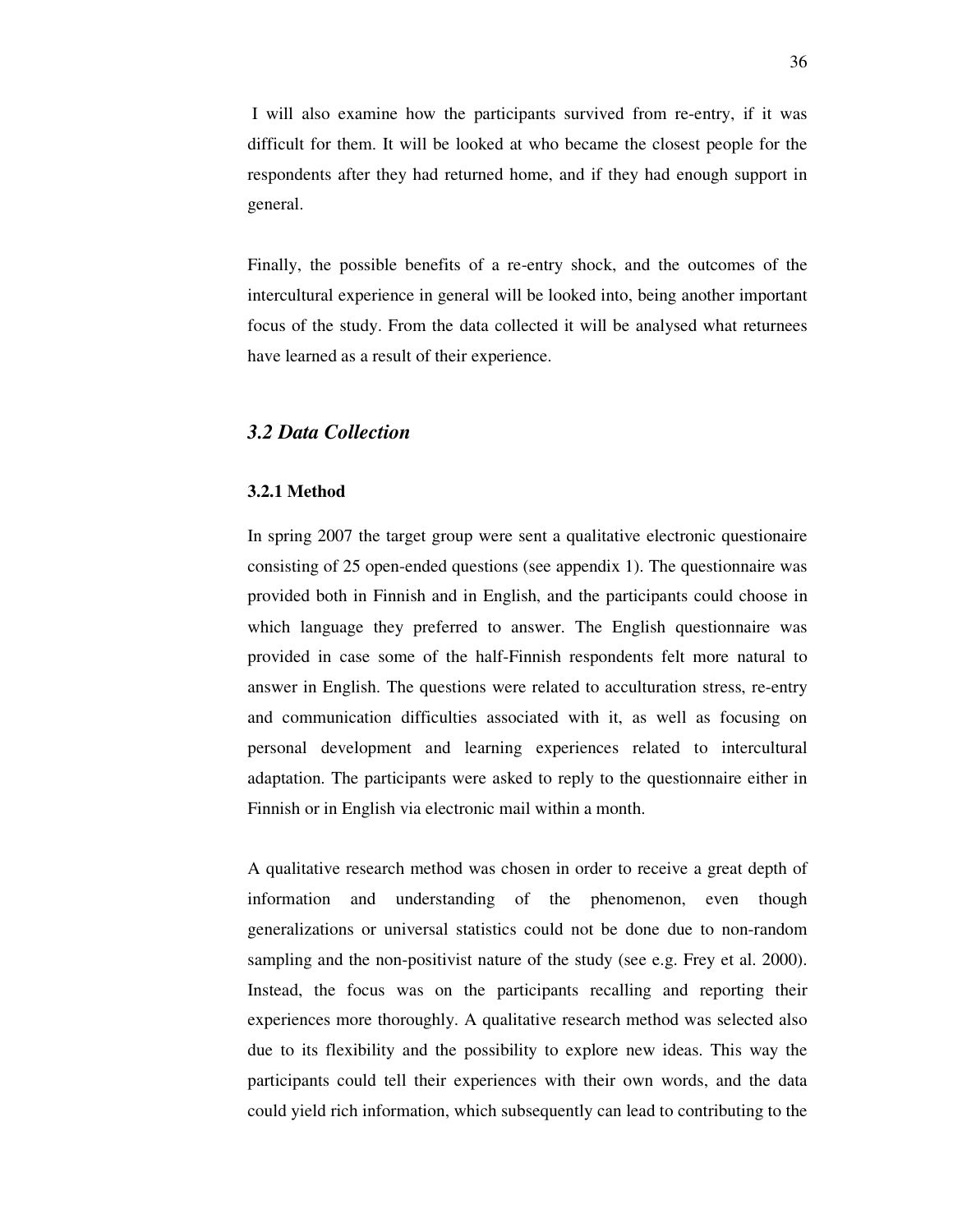theoretical understanding of re-entry in the field of intercultural communication.

The reason for choosing an electronic questionnaire, and not for example conducting an interview, were its relative advantages, such as being cheaper, quicker, easier to analyse, and also, an electronic questionnaire provided more anonymity for the respondents (see e.g. Frey et al. 2000). There were drawbacks too, however, because in a questionnaire nonverbal behaviour could not be accounted, the questions could not be clarified for the respondents, and an interview could have probed a greater rate of response (Frey et al. 2000).

Finally, adopting computer-mediated communication (CMC) to qualitative research is a relatively new phenomenon. I chose to try it, since electronic mail seemed to be a convenient and fast medium to send and receive the questionnaire. CMC is an umbrella term under which e-mail interviewing or email questionnaires fall, such as does also for instance video conferencing. Mann & Stewart (2000), for example, clarify that some further advantages of using CMC in qualitative research methodology include the ability to access more distant individuals, and the possibility to offer a safe and informal context for the participants. However, Lindlof & Taylor (2002) mention also that one needs well developed IT skills in order to participate in a study that uses CMC in data collection, which can limit the amount of individuals being able to contribute to the study. However, I assumed that this factor would not become a barrier in Finland among higher education level students. However, it is important to keep in mind that using CMC in this particular thesis is of no big relevance as such, since using a paper version of the same questionnaire would not have caused significant differences in the results.

#### **3.2.2 Subjects and Procedure**

The electronic questionnaire was sent to 33 Finnish or half-Finnish higher education level students, both from polytechnics and universities, who had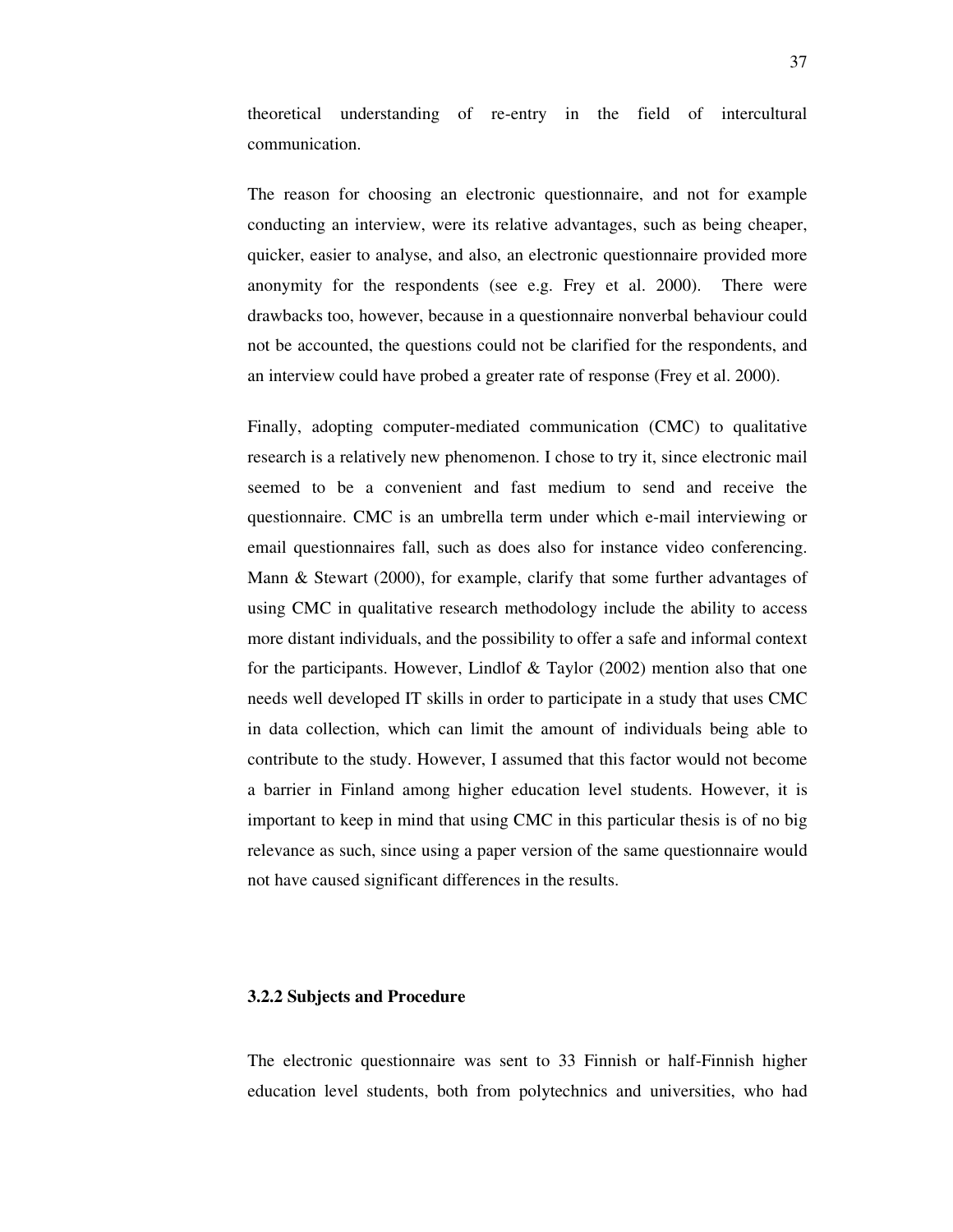spent at least one semester studying abroad. Some of them were found through a person who organises a re-entry orientation in the University of Jyväskylä. Others were found through my own social network, from which some individuals either participated in the study or provided more contacts of potential participants for the study. Out of the 33 subjects 22 replied, which makes the response rate 67%. Higher education level students were chosen since it can be assumed that they are more vulnerable to big changes in their lives, as they have less life experience than older people and are still vulnerable to changes in identity (see Walling et al. 2006). Additionally, the human flow of young people between countries is ever-increasing, which makes the students an even more appropriate target group.

In my study, 21 of the respondents were female, and only one was male. Only three respondents reported having lived outside Europe. The countries of sojourn included Sweden, Russian, Poland, Germany, France, Switzerland, Austria, Italy, Portugal, Island, Great Britain, USA, Japan, and Australia. The average age of the respondents at the time they had moved abroad was 21.9 years, the youngest being 18 and the oldest 26 years old. The average time spent abroad was 8.75 months. Finally, only three participants had studied abroad for one year or more. See the table below for a summary.

**Table 1**. Subjects of the study

| Female | Male | Average age (yrs)   Average time spent abroad (months) |
|--------|------|--------------------------------------------------------|
|        |      | 0.75<br>$0.1-$                                         |

Subjects for the research were identified through snowball sampling, which "yields a study sample though referrals made among people who share or know of others who possess some characteristics that are of research interest" (Bierbacki & Waldorf 1981, cited in Lindlof & Taylor 2002: 124). Besides using my personal contacts, I contacted a person organizing a re-entry orientation in Jyväskylä University to gain as many individuals belonging to the target group as possible. Snowball sampling method was a convenient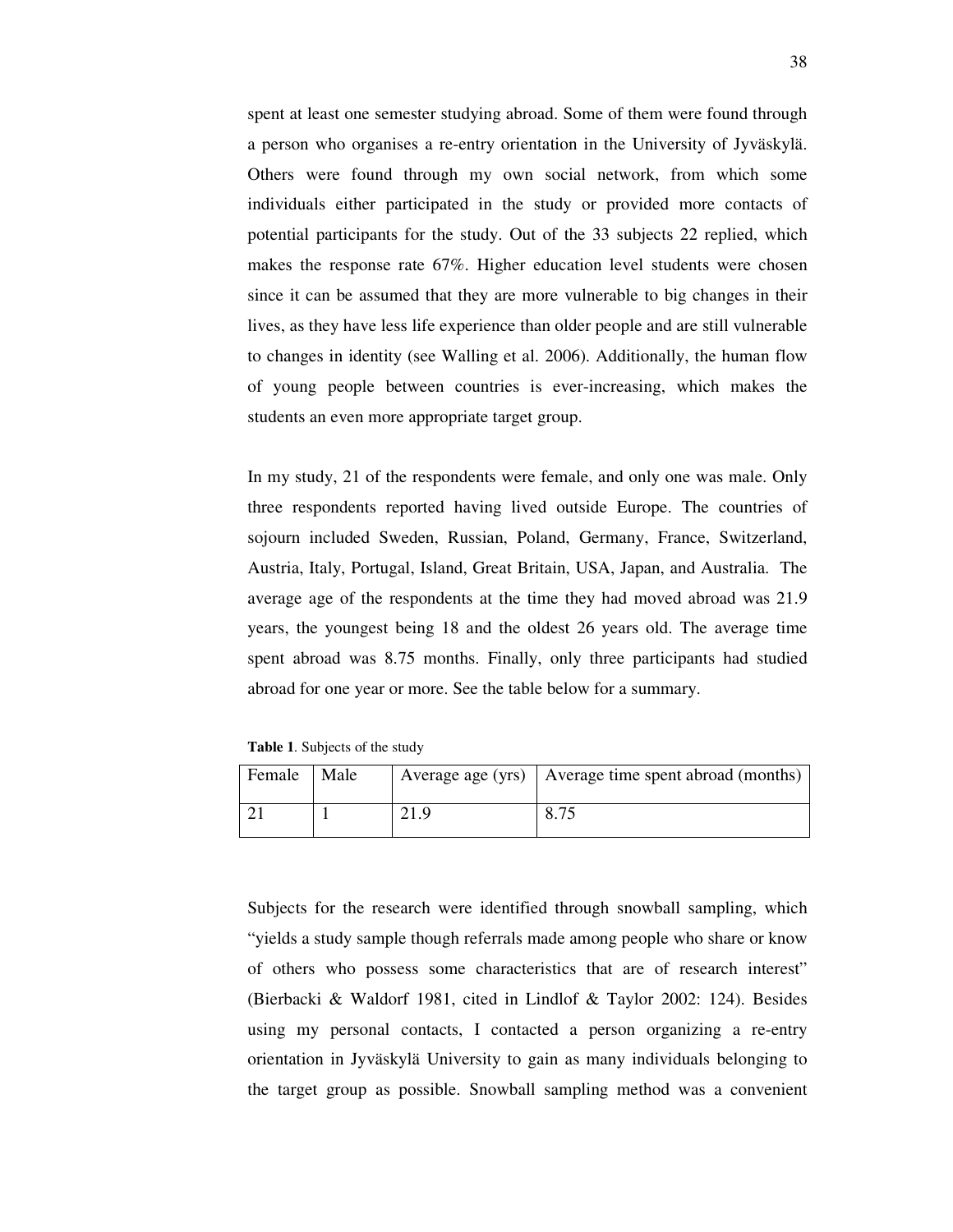choice in order to find individuals that fit the criteria of the sample. Once the sampling had been done, and the possible questions for the participants had been piloted and thus modified, all the subjects were sent the questionnaire.

#### **3.2.3 Ethical Issues**

The questionnaire was accompanied with an introductory e-mail clearly informing all the subjects that the participation in the study was voluntary, and that the data would be treated anonymously and confidentially. Contact details of the researcher were also provided in case the subjects needed more information concerning the study. In addition, an electronic copy of the thesis will be sent to those who participated to thank them for their time and effort, and sharing their valuable experiences. In sum, there were no major ethical dilemmas concerning this study.

### *3.3 Data Analysis*

The type of data analysis used in this study was content analysis. Content analysis is used for qualitative studies, and its aim is to verbally describe the content of data (Tuomi & Sarajärvi 2002: 107-108). In this study the content of the data of the 22 electronic questionnaires was studied and the questions relevant to the study were summarised. Content analysis was a convenient choice in this particular study, since it provides a great depth of information of the phenomenon, presented in the form of metacommunication (Griffin 1997) by the respondents themselves. It is interesting, but also challenging to analyse people talking about their own communication.

The analysing procedure started by reading the returned questionnaires several times. Then thematic units (see e.g. Krippendorff 2004) for data analysis were created based on the original research questions. This makes the content analysis inductive (Tuomi & Sarajärvi 2003), as the categorisation of the data was not based on previous theories or research, but on my own research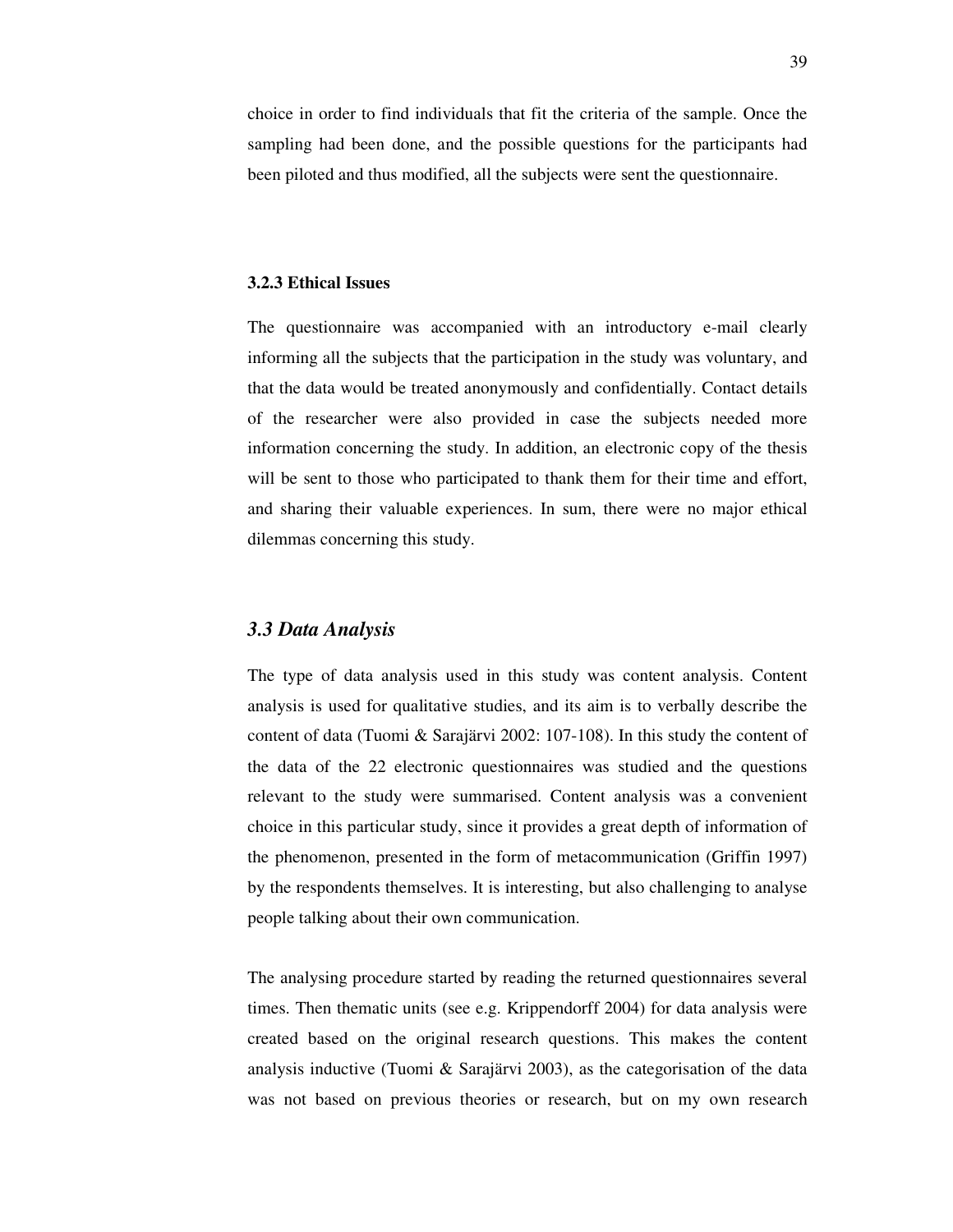questions that also more broadly appeared in the questionnaire. However, as Eskola and Suoranta (1999) have stated, the categorisation can never be completely inductive, since there are at least the own preconceptions of the researcher included in the units. Nonetheless, here are the categories created for this data analysis with examples of the questionnaire questions that were used to analyse every category:

#### **(1) How did the respondents of this study experience the re-entry process?**

The first category included questions, such as

- *What did you expect your re-entry to Finland to be like?*
- *What was it actually like?*
- *Could you describe your feelings upon returning?*

#### **(2) What kind of communication problems were related to re-entry?**

This category consisted of questions, such as

*- How did the people at home react when you told them about your foreign experiences? Did you encounter any communication problems?* 

*- Was it easy or frustrating for you to express your experiences of living abroad? Did you feel like the others understood you? Please explain.* 

*- Describe the changes you found about your own nonverbal communication or what others at home commented about it (e.g. eye contact, being "touchy", gestures, etc.).* 

# **(3) What helped the returnees to get through the readjusting process and the communication difficulties related to it?**

In this category there were following type of questions: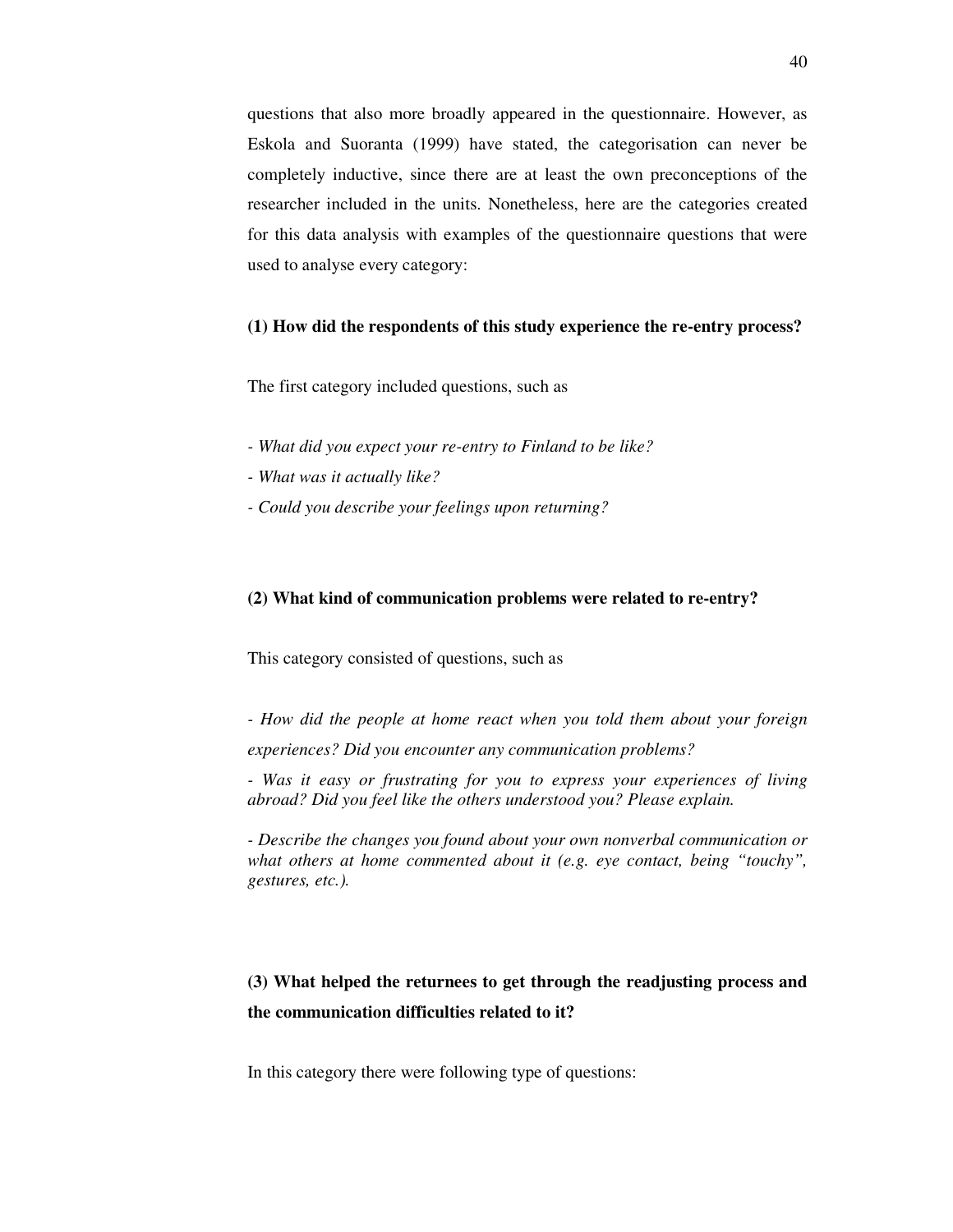- *What helped you get through your re-entry, if it was difficult to you?*
- *Who was your support during the whole re-entry process?*
- *Who became the closest people to you after your returning?*
- *If you live in Finland now, how do you feel?*

**(4) How did the respondents benefit from their foreign experience?**  In the final category, these questions were asked:

*- How do you think you had changed while living abroad?* 

 *- What have you learned and how have you developed as a person as a consequence of your foreign experience?* 

After the categories were created, the results of the questionnaires were summarized and reported with examples, and conclusions were drawn. You will see these steps in the following chapters.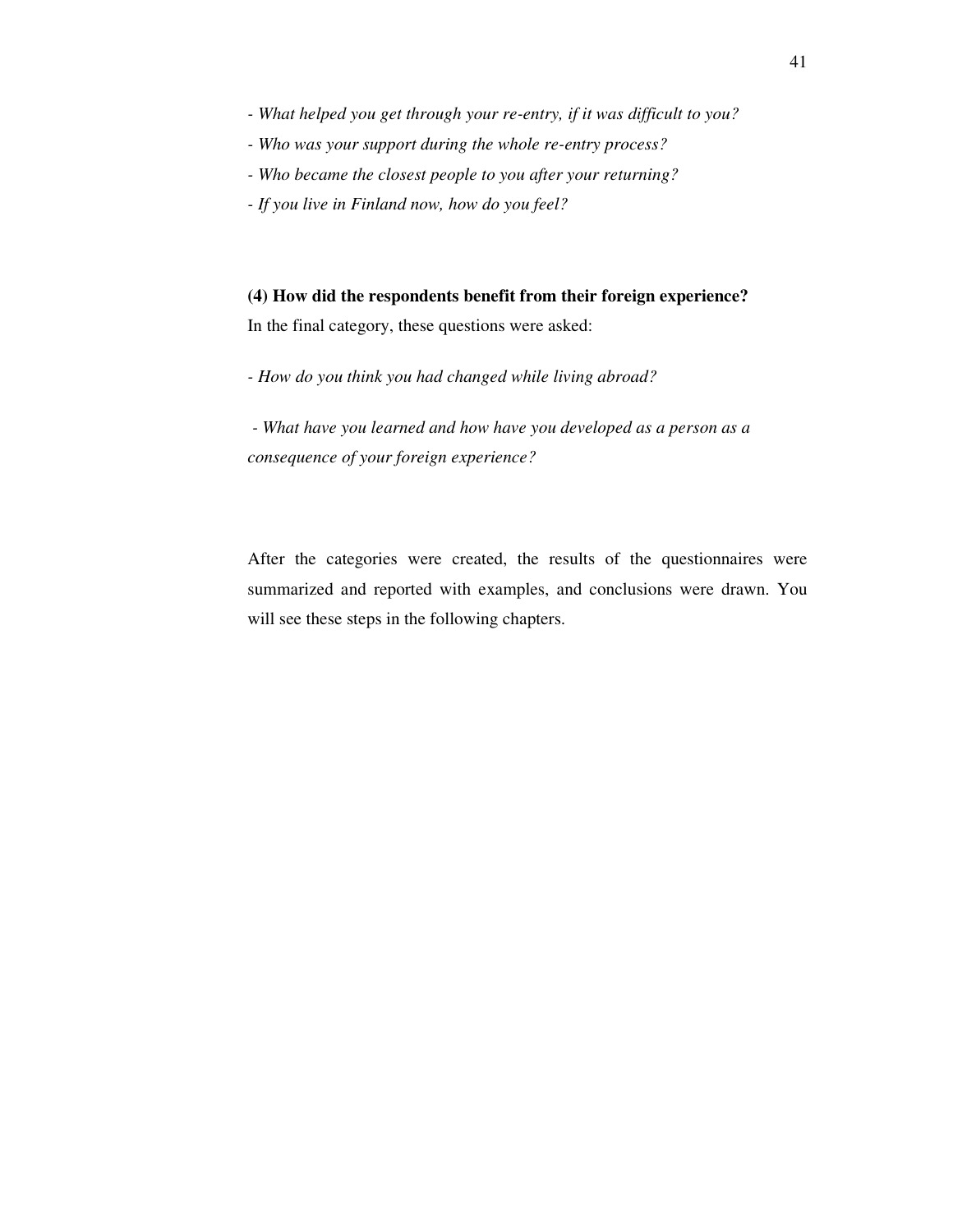### **4. RESULTS**

22 electronic questionnaires were returned out of the 33 sent. Thus, the response rate of this study was 67%. In this chapter the qualitative answers given by the respondents are summarized and examples of the phenomenon are given. The structure of reporting the results follows the pattern of the original research questions of this study. Most respondents answered in Finnish, but for this report the responses are translated also into English.

# *4.1 How did the respondents of this study experience the re-entry process?*

First we will look more generally at how the re-entry process was experienced in this particular study. The data showed that 12 respondents out of  $22 (55%)$ experienced a re-entry shock at least to some extent. Some had very strong emotions related to returning home:

 $F_1$ : It felt as if I had been sitting in a time machine instead of an aeroplane, and as if I had returned exactly to the moment where I started off from. Leaving France was just as sad and difficult as I had imagined, but returning to Finland included surprisingly little joy of reunion. $<sup>1</sup>$ </sup>

 $F_2$ : Olin järkyttynyt siitä, miten lattealta suomen kieli kuulosti, miten kalvakoita suomalaiset olivat, ahdistuin kun sisälläni oli niin suuri kokemusmaailma, mutta läheiseni eivät sitä omanneet, enkä osannut sitä suullisesti heille selittää vaikka he pyysivät aina kertomaan vuodesta.

 $F_2$ : I was shocked by how lame the Finnish language sounded, how morose Finns were, I was distressed because I had such a world of experiences inside me but my close relatives had not experienced the same and I was unable to explain it to them verbally, even though they were always asking me about my year.

 Despite strong or mild re-entry shocks in the study, 45% of the respondents found re-entry easy and experienced no shock. For example:

 $\ddot{\phantom{a}}$ 

 $F_1$ : Tuntui kuin olisin lentokoneen sijaan istunut aikakoneessa ja olisin palannut täsmälleen lähtöhetkeeni takaisin. Lähtö Ranskasta oli juuri niin haikea ja vaikea kuin olin kuvitellutkin, mutta Suomeen paluuseen liittyi yllättävän vähän jälleennäkemisen riemua.

<sup>&</sup>lt;sup>1</sup> The quotes have been freely translated by the researcher.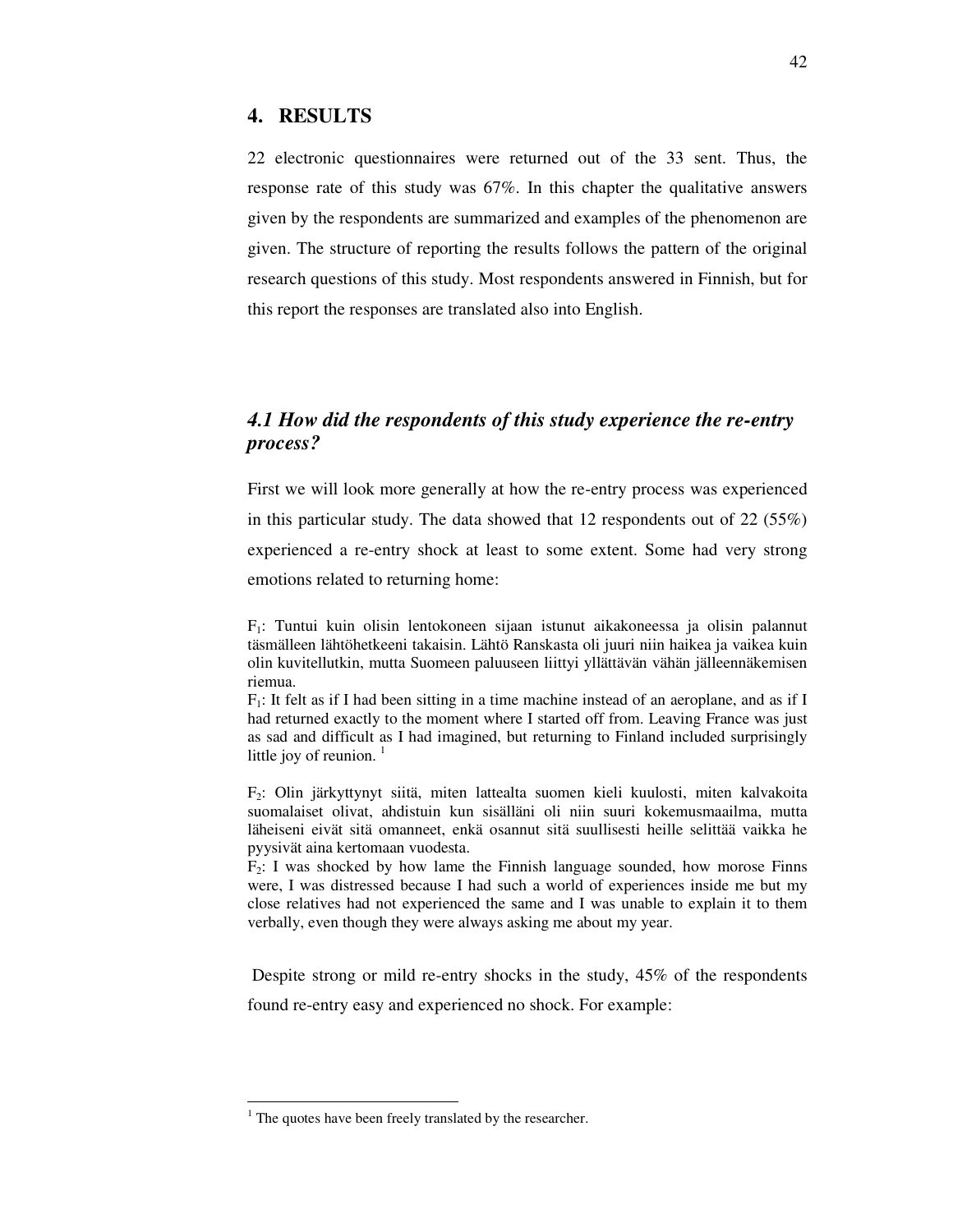$F_3$ : Oli kiva palata kotiin, tuttuun ympäristöön ja perheen ja kavereiden pariin.  $F_3$ : It was nice to return home, to a familiar environment and to be with my family and friends.

Possible correspondence between culture shock and re-entry shock were also looked at. It was found out that 10 (45%) of the respondents experienced no culture shock but did experience a re-entry shock. Only 2 (9%) experienced both a culture shock and a re-entry shock. 4 individuals (18 %) experienced a culture shock but no re-entry shock. And finally, 6 respondents (27 %) had neither culture shock nor re-entry shock. See table 2 below for summary.

**Table 2**. Correspondence between experiencing culture shock and re-entry shock

|                  | re-entry shock | no re-entry shock |
|------------------|----------------|-------------------|
| culture shock    |                |                   |
| no culture shock |                |                   |

Also expectations of re-entry were inquired in the questionnaire. In their writings Salakka (2006) and Smith (2001) concentrate on the unexpectedness of the re-entry shock. Storti (1997) mentions the positive and often idealised expectations about returning home. However, in my data the opposite was illustrated. Most respondents, 45%, had negative expectations or feelings about returning to Finland. 32% were excited about returning back home, and 23% had either no or neutral anticipations towards returning. Here are a few examples of the negative expectations about re-entry:

F4: Itse asiassa melkein pelkäsin paluuta Suomeen, sillä uskoin elämän olevan melko tylsää ja sisällötöntä […].

 $F_4$ : In fact I almost dreaded coming back to Finland because I assumed life to be rather boring with no content […].

F1: Kyllä harmitti lähteä!  $F_1$ : What a shame I had to leave!

M1: Pelkäsin palata Suomen todellisuuteen.

 $M<sub>1</sub>$ : I was afraid to return to the reality of Finland.

When it was asked whether the returnees felt like Finns, strangers or both upon returning, it turned out that only 4 respondents out of 22 perceived themselves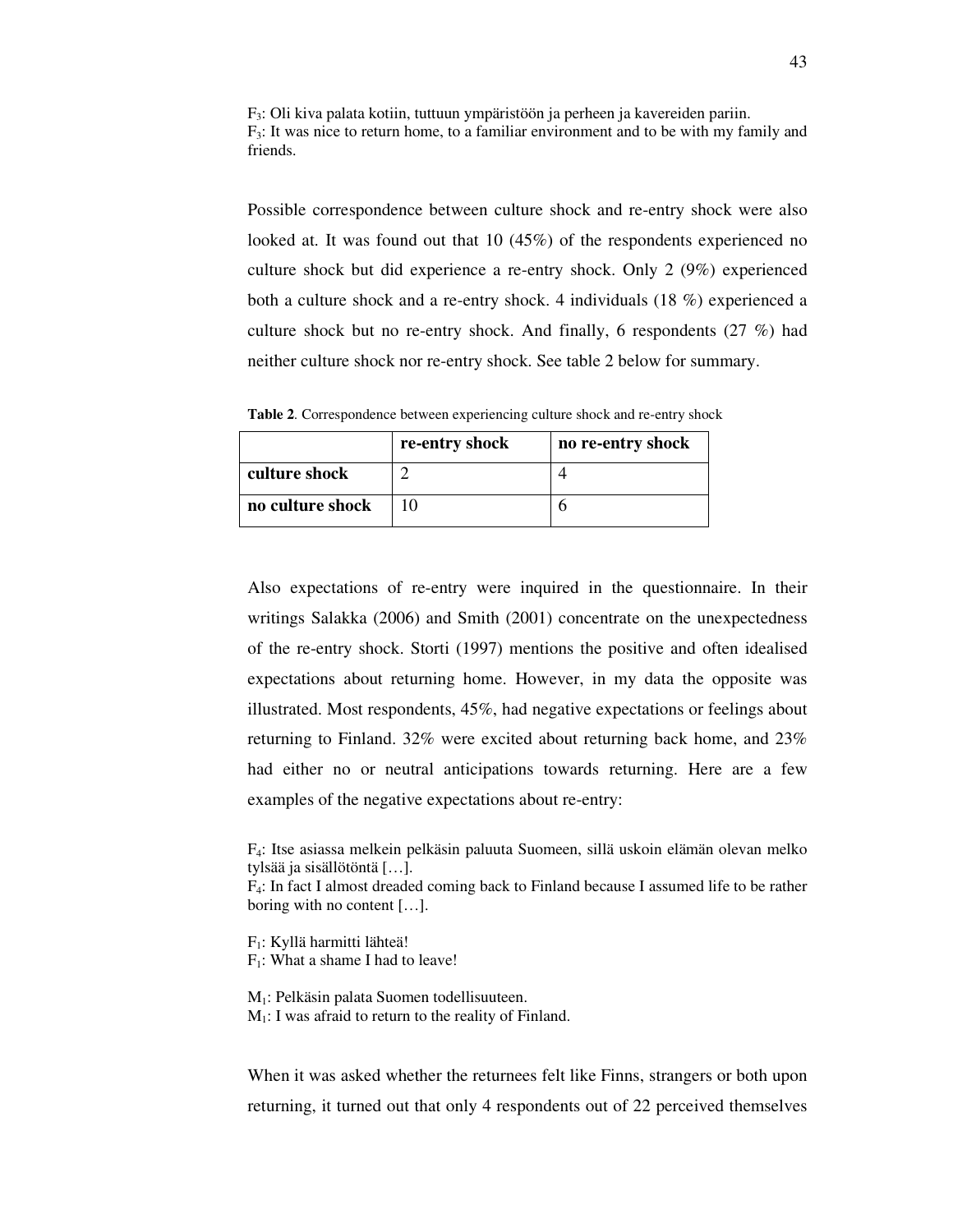as strangers. However, 7 respondents felt somewhat confused, reporting feelings of simultaneously both feeling like a Finn and a stranger. 11 individuals felt like Finns and at home, but most reported having now new perspectives to Finland and Finnishness:

 $F_5$ : Tunsin oppineeni hirveästi ja katsoin Suomea ja suomalaisuutta nyt ihan eri perspektiivistä. Tunsin kyllä olevani suomalainen enemmän kuin muukalainen mutta tunsin ehkä myös hitusen olevani "maailmankansalainen."

 $F_5$ : I felt like I had learnt a lot and I'd look at Finland and Finnishness from a different perspective now. I felt more like a Finn than a stranger but I also felt a tiny bit like a "cosmopolitan."

As Storti (1997) mentioned, there are major changes taking place during reentry. When the target group of this study were asked about the changes in the people, the environment and the personal relationships at home, there were several different answers:

M1: Ihmiset olivat aikuistuneet, menneet töihin ja perustaneet perheitä. Muutokset olivat suuria.

M1: People had become more mature, had started to work and had formed families. Changes were big.

F5: Ei puolessa vuodessa ollut muuttunut juuri mikään.  $F_5$ : In half a year nothing had really changed.

F1: Välit muutamiin ennen hyvinkin läheisiin ystäviin etääntyivät, koska tuntui, etteivät he ymmärtäneet ulkomailla kokemaani.

 $F_1$ : Relationships with some friends that used to be very close got colder because it felt like they did not understand what I had experienced abroad.

F6: Etäisemmät ystävyyssuhteet kariutuivat, mutta sen sijaan ne syvät suhteet vahvistuivat entisestään.

 $F<sub>6</sub>$ : More distant friendships came to and end but instead, the deeper relationships got even stronger.

 $F<sub>6</sub>$ : [Ihmiset/ympäristö] eivät juuri olleet muuttuneet. Muuttunein olin kai minä itse.  $F<sub>6</sub>$ : [People/environment] had not really changed. I was the one who had changed the most.

We can see that there were very different types of answers to the changes taking place upon re-entry. Some found home, including the environment, people, and the relationships different, whereas some did not encounter any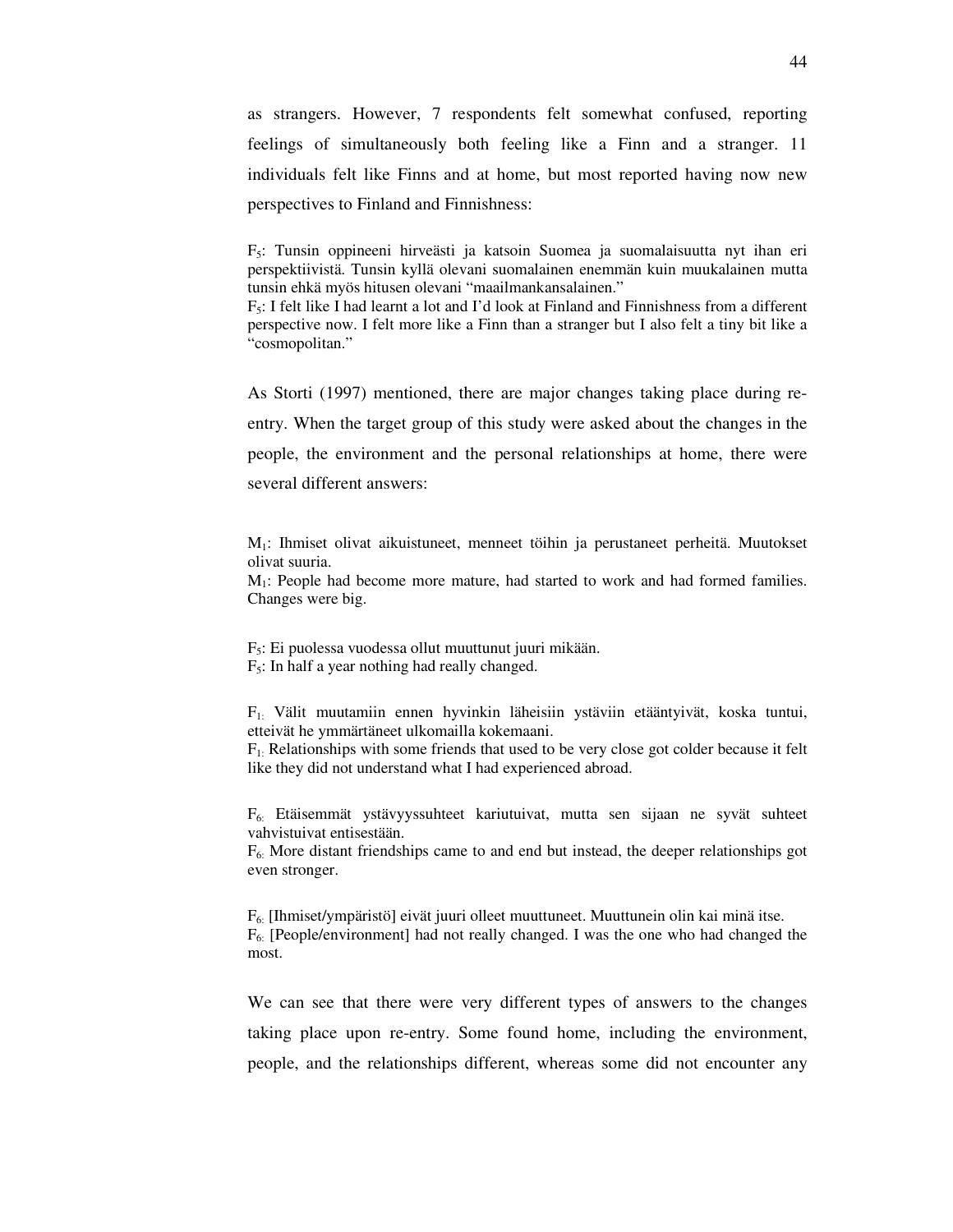changes at all. However, many people commented on the 'shock' of hearing Finnish language again after being abroad for a long time:

 $F_7$ : Todella kummallista oli myös se, miltä suomen kieli kuulosti pitkästä aikaa. [...] Kotiin palattuani sitten kuuntelin ja katselin innoissani kaikki tyhmätkin mainokset, koska joka ikinen sana kaikui päässäni ja minusta tuntui, että kuulen koko kehollani enkä vain korvilla. Se tuntui uskomattoman ihanalta!

 $F_7$ : It was very strange also how Finnish language sounded like after a long while of not hearing it. […] When I returned I listened to and watched every silly commercial because every word echoed in my head and I felt like I was hearing with all my body, not just with my ears. It felt unbelievably lovely!

F8: Suomen kieli särähti korvaan. […] Puhuin laivassa mieluummin ruotsia kuin suomea.

 $F_{8:}$  Finnish language grated on my ear. [...] On the ship I rather spoke Swedish than Finnish.

F17: Oli todella outoa kuulla taas suomea puhuttavan. […] Olin vähän järkyttynyt suomalaisten äänistä, jotka kuulostivat minusta ihan ankkaparven ääntelyltä.  $F_{17}$ : It was very weird to hear people speaking Finnish again. [...] I was a bit shocked by the noises of the Finns because to me they sounded like a flock of ducks.

Thus, we could see that in this study hearing one's mother tongue again for some was enjoyable and relaxing, whereas for some it was very unpleasant. In the following chapter we will see what other issues related to communication emerged from the study.

# *4.2 What kind of communication problems were related to reentry?*

In this chapter communication issues, and the communication difficulties and their nature will be looked at more in depth, taking into account for example respondents' changes in nonverbal behaviour, how the returnees in this particular study found telling about their intercultural experiences to the home front, and how factors such as stress affected their communication behaviour.

Previously we saw how people taking part in this study reacted to hearing Finnish language again after returning. In the questionnaire it was also asked if the respondents could describe any changes in their own nonverbal behaviour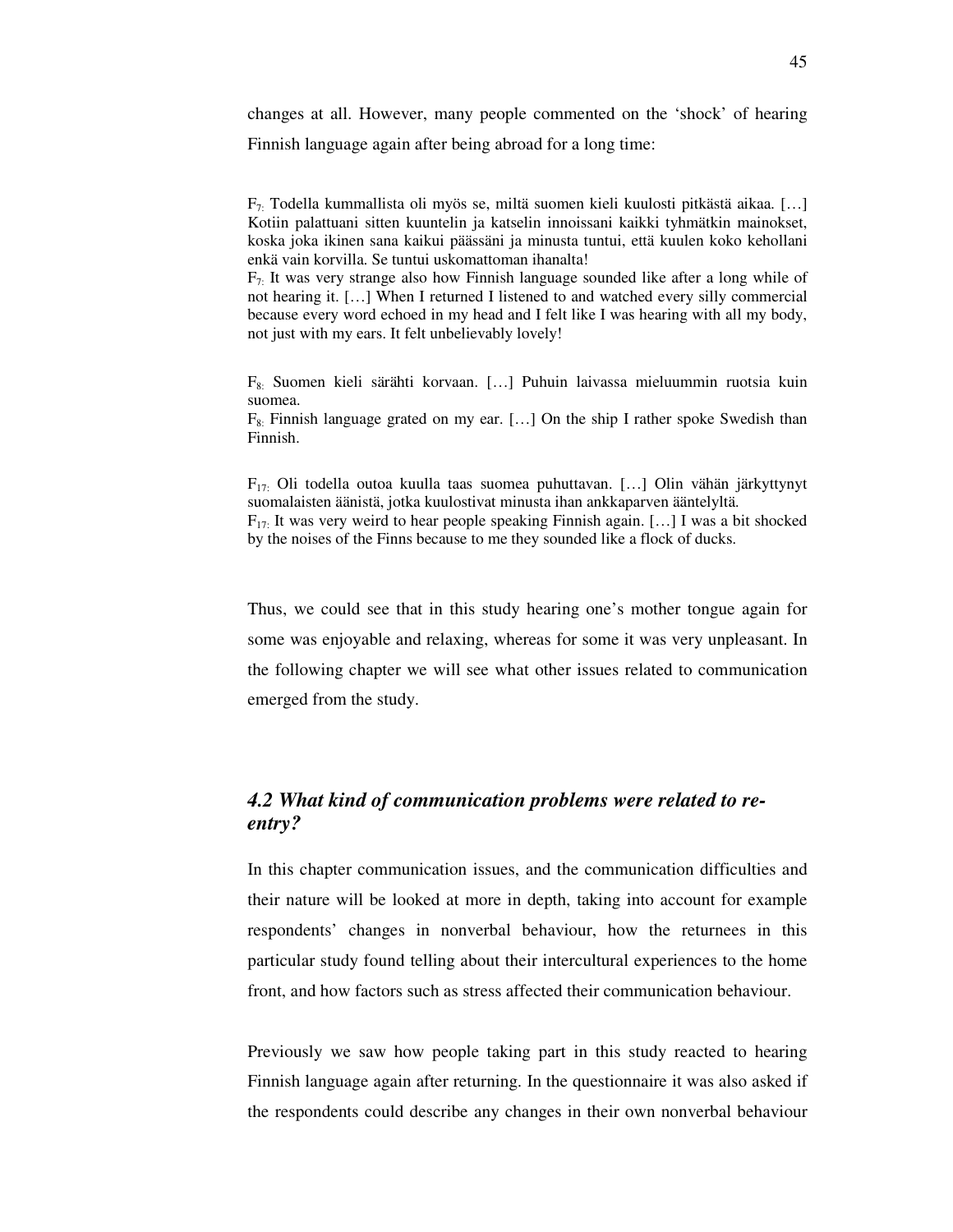that they themselves had noticed or what others had reported to them. The data showed that even 82% of the returnees had experienced some changes in their nonverbal behaviour as a result of their sojourn. Most common changes that were reported were being now more touching and affectionate, looking people more into their eyes, being more polite, using more gestures, and smiling more. Some commented on having learnt to kiss on the cheek when greeting people, having a new intonation in their speech, and having changed their style of clothing and eating customs. In the results of the question concerning changes in nonverbal behaviour it could be seen that for some people these changes caused communication problems back at home:

 $F_{11}$ : Minusta oli kummallista palata Suomeen, kun ei enää tervehditty poskisuudelmilla. Ihmiset tuntuivat kauhean tylyiltä ja etäisiltä.

 $F_{11}$ : I found it strange to return to Finland because no one would greet each other with a kiss on the cheek. People seemed very rude and distant.

F19: Luulen, että minusta tuli huomaavaisempi. Toisaalta sama "kohteliaisuus"-malli, jonka olin ottanut käyttöön saattoi esim. perhepiirissä vaikuttaa teennäiseltä ja etäännyttävältäkin. Snobilta…

 $F_{19}$ : I think I became more considerate. However, e.g. in my family the same "politeness" model I had started to use perhaps seemed fake and alienating. Snobbish…

F4: Huomaan myös keskeyttäväni toisen puheen keskustelun aikana kommenttejani ja kysymyksiä varten, mikä on joistakin ärsyttävää.

 $F_{4}$ : In a discussion I also notice that I interrupt what the other person is saying in order to add my own comments and questions, which some people find irritating.

 According to most theories of the field, during re-entry individuals often encounter difficulties in telling others about their foreign experience, and returnees often become disappointed because those at home seem unwilling to listen to their intercultural stories (see e.g. Smith 2001 and Storti 1997). This can be for example due to incompatible frames of reference (see e.g. Kuhalampi 2000 and Storti 1997). When the issue of communication about the foreign experiences was looked at in the data of this study, it was found out that even 73% found it frustrating to tell others at home about their life abroad. Most felt that others either did not understand them or did not show very much interest towards the intercultural experience. A very common reaction was that only those people who had also lived abroad could understand the returnees.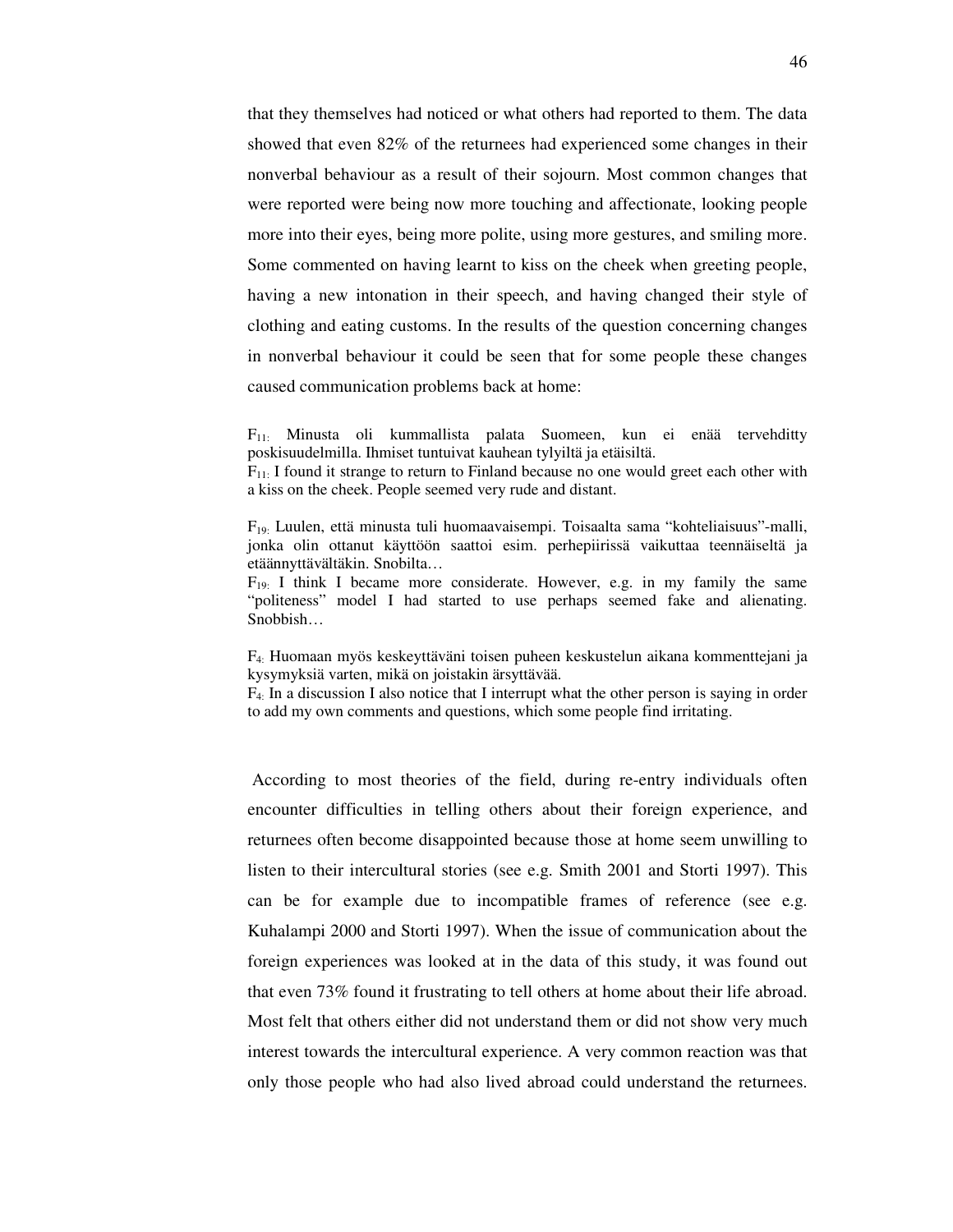Thus, most returnees encountered clear communication problems back in

Finland. Here are several examples:

F1: Ahdistavin kysymys oli "no, kerros nyt, millaista siellä oli?" Tuntui, etteivät ihmiset ymmärtäneet, ettei sellaista kokemusta voi tiivistää muutamaan lauseeseen.

 $F_1$ : The most distressing question was "so, tell us now, how was it?" It felt like people did not understand that you cannot summarize that kind of experience in a few sentences.

M1: Ei ne ymmärrä, joten turha yrittää.

 $M<sub>1</sub>$ : They don't understand so there's no point in even trying.

F2: En osannut melkein ollenkaan kertoa kokemuksistani. […] En usko, että kukaan muu kuin samanlaisessa tilanteessa ollut ymmärtää. Itse asiassa isäni loukkaantui kun kerroin miten hirveältä suomen kieli korvissani lentokentällä kuulosti.

 $F_2$ : I couldn't tell about my experiences almost at all. [...] I don't think that anyone expect those who have been in a similar situation can understand it. In fact my father took offence when I told him how horrible the Finnish language sounded in my ears at the airport.

 $F_{13}$ : Ihmiset olivat kyllä kiinnostuneita ensimmäiset viikot, mutta usein huomasin, etteivät he ihan oikeasti ymmärtäneet tunteita tai kokemuksia, joista heille kerroin. Luulen, että vain vaihtari voi ymmärtää toista vaihtaria.

 $F_{13}$ : Yes, people were interested during the first weeks, but often I noticed that they didn't really understand the feelings or experiences I told them about. I think that only an exchange student can understand another exchange student.

 $F_{8}$ : Kun saavuin Suomeen, seurasi suunnilleen ristikuulustelu siitä, mitä kaikkea minulle oli tapahtunut. Itse olisin siinä vaiheessa halunnut ensin rauhassa palautua matkasta ja lievästä kulttuurisokista Suomeen. Sitten kysymykset loppuivat kuin seinään ja kun joskus mainitsin, että miten joku asia oli Ruotsissa, niin tuli palautetta tyyliin "me ollaankin nyt Suomessa."

 $F_{8}$ : My arrival at Finland was followed by almost a cross-examination of all the things that had happened to me. At that point I would have wanted to recover quietly from the journey and from the mild culture shock in Finland. Then the questions suddenly ended up, and when I sometimes mentioned how something was done in Sweden, the feedback I got was like "well, we're in Finland now."

F9: Olen monesti pitänyt suuni kiinni vaikka olisin halunnut sanoa jotain, koska en halua ihmisten ajattelevan, että olen ylpeä ja kerskailen.

 $F<sub>9</sub>$ : Many times I've kept my mouth shut even though I would've wanted to say something because I don't want people to think that I'm proud or boasting.

 $F_{10}$ . With the friends that showed interest it was easy to express my experiences of living abroad. With those that were not so willing to listen I felt frustrated, especially when they changed subject and started to talk about their own experiences of being abroad travelling, studying, working, etc.

 $F_{11}$ : Kokemuksista oli hauska puhua. Välillä tosin huomasin kateutta.

 $F_{11}$ : It was fun to talk about the experiences. At times, however, I noticed jealousy.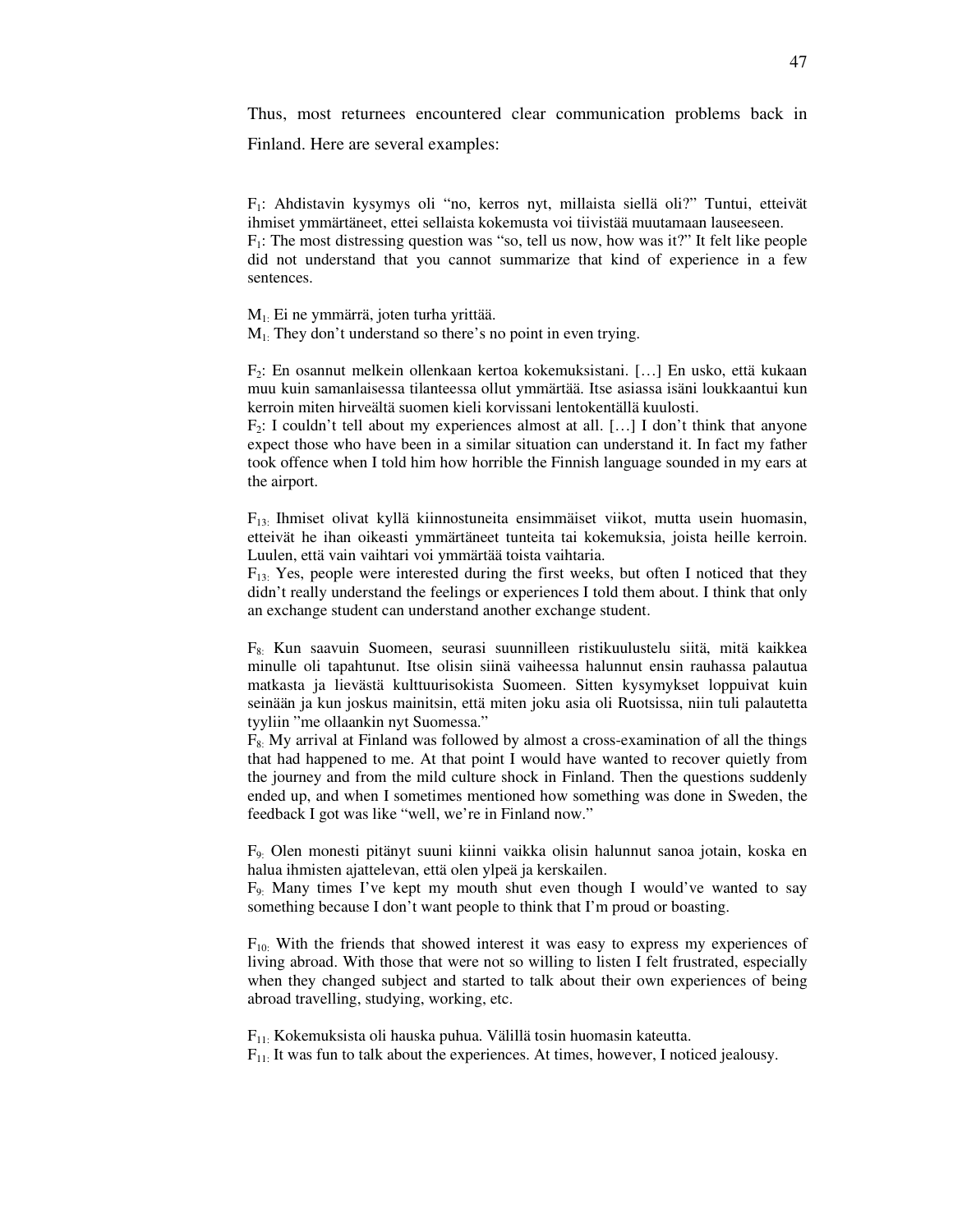All in all, frustration in communication was found in most cases. One additional finding from the data, however, was also that the returnees found it easier to tell about their sojourn to those people who had either visited them abroad or with whom they had had a lot of contact via phone, electronic mail, messenger, and etcetera.

According to McCroskey & Richmond (2001), stress and anxiety can lead to communication disruption and to avoiding communication in general. The data of this study showed that 64% returnees encountered no anxiety or stress. 36% of the respondents were clearly stressed when returning home, and commented on communication difficulties they encountered due to stress and anxiety:

 $F_1$ : I was stressed and probably slightly depressed too when I returned. Because of this I surely communicated often pretty rudely and I got nervous easily when I felt like I wasn't understood.

F12: Tämä [stressi] vaikutti puhetapaani ja äänensävyyni.

 $F_{12}$ : This [stress] influenced my way of speaking and the tone of my voice.

F13: Stressi vaikuttaa yleensäkin viestintääni siten, että suutun helpommin, pinna on lyhyempi ja unohdan joskus huomioida läheisiäni tarpeeksi - niin myös nyt.  $F_{13}$ : In general, stress affects my communication in a way that I get angry more easily, I'm more uptight, and I sometimes forget to take my close relatives into account – which happened also this time.

Thus, there were cases where stress upon returning affected the communication between the returnees and the people at home. However, as we saw previously, most common causes for communication problems reported in this study were the differences in nonverbal behaviour, the difficulty of expressing one's foreign experiences to the people at home, not being understood, and the frustration of the home front of not showing enough interest in the stories of the returnees. In the following chapter we will see how the respondents got through re-entry and the communication difficulties related to it.

 $F_1$ : Olin stressaantunut ja luultavasti hiukan masentunutkin palatessani. Tästä johtuen kommunikoin varmastikin usein melko töykeästi ja hermostuin helposti, kun koin, ettei minua ymmärretty.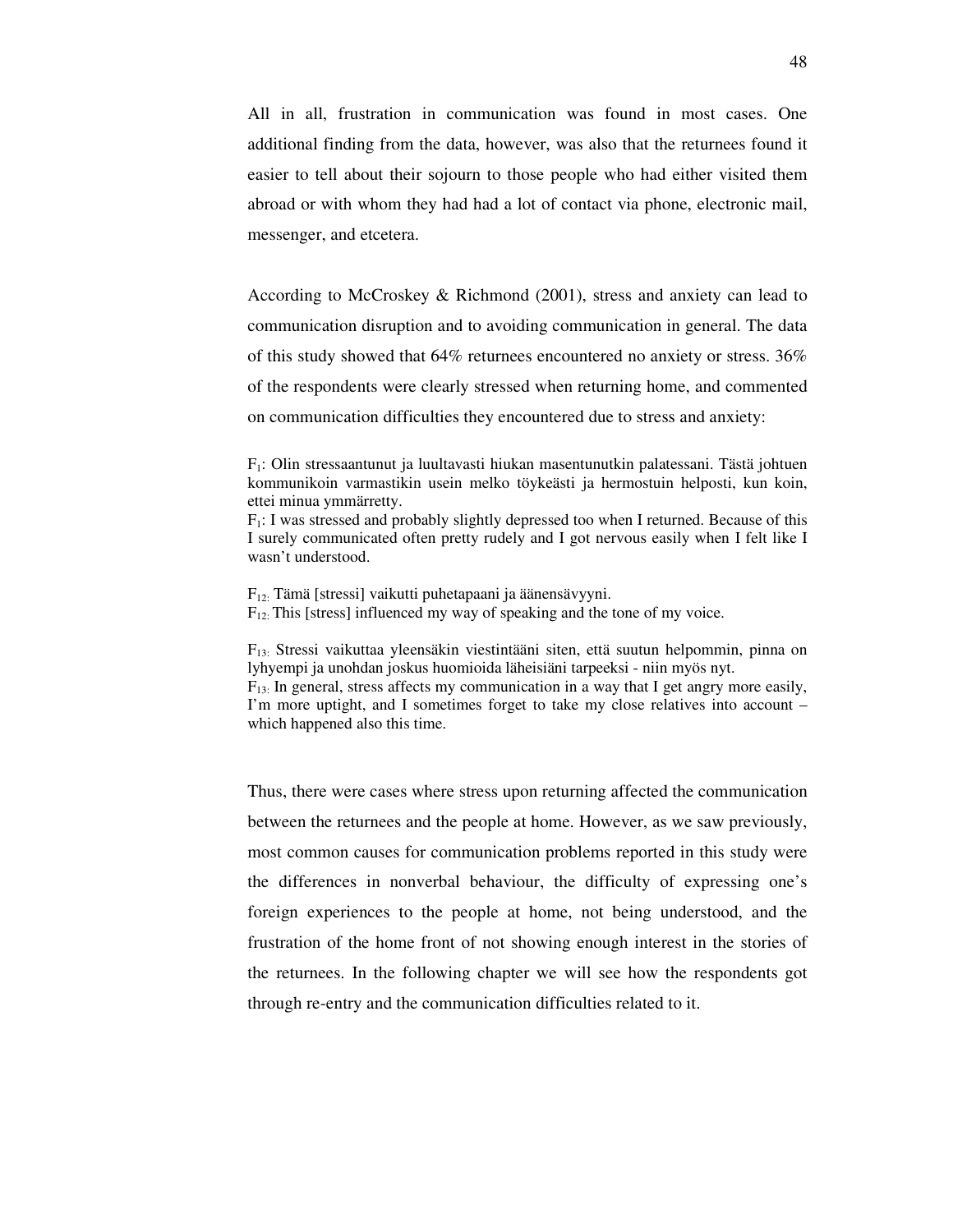## *4.3 What helped the returnees to get through the readjusting process and the communication difficulties related to it?*

We will now examine how the participants of this study survived from reentry, if it was difficult for them. It will be looked at if there was support available, and from where/whom they got the help. Lastly, we will look at who became the closest people for the respondents after they had returned home, and if the returnees feel satisfied in Finland at the moment.

Some people affirmed that they had not needed any support during re-entry. Nevertheless, several individuals who found re-entry difficult described that they had found help from for example getting back to the routine, keeping oneself busy, giving oneself time to recover, talking to people with similar experiences, and communicating with friends that still live in the host country. Two returnees informed that the re-entry orientation organized by their university was very helpful. One person mentioned that it was comforting that things functioned in Finland. Another one said that the best relief was leaving abroad again.

The people who were mentioned as giving most support to these returnees were friends and family. Also, the majority reported that individuals who had similar experiences were of most help and seemed the most understanding and supportive. It was reported that communication was most effortless and successful with other students who had lived abroad. Some returnees also turned to their foreign friends living in Finland. Not everyone needed support, but those who needed it, mostly found it. However, there were a few cases where support was not available. See an example below:

When it comes to the question of who became the closest people to the returnees after their readjustment, the most common answers included family,

F4: Kukaan ei oikeastaan auttanut minua Suomeen muuton jälkeen, sillä melkein kaikkien mielestä "tuttuun" maahan ja ympäristöön palaamisessa ei pitänyt olla mitään vaikeaa.

 $F_4$ : No one really helped me after I moved to Finland because almost everyone thought that returning to a "familiar" country and environment should not be any difficult.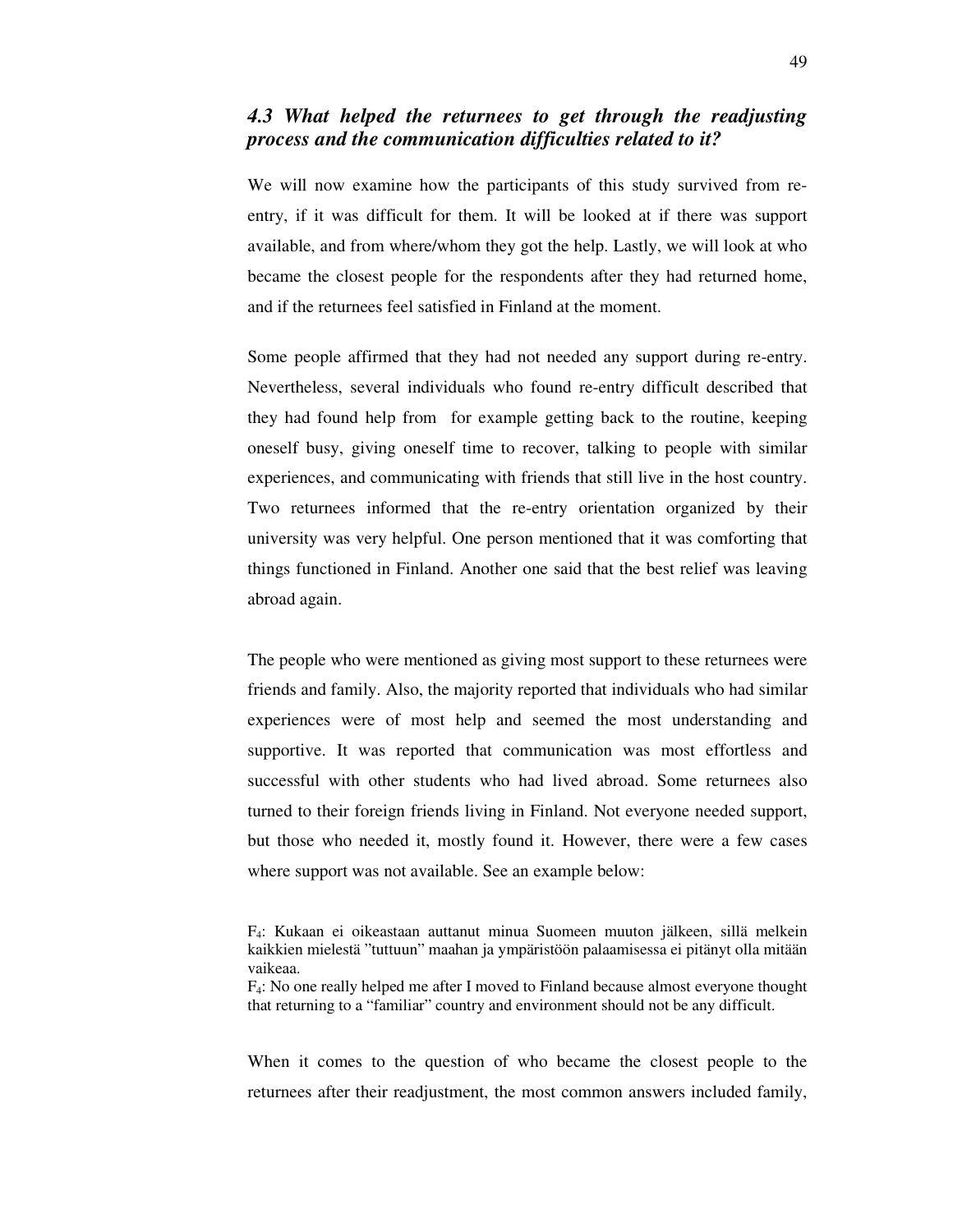friends (usually those who had also been close to the respondents before they left Finland), a partner, and again, those people who had also lived abroad were mentioned several times.

When asked whether the respondents currently felt happy in Finland, if they lived here, it turned out that 16 respondents, being the majority, were satisfied living in Finland now, even though some had first experienced a re-entry shock:

 $F_{10}$ : I feel happy and appreciating every day the good things that this country has to offer.

F7: Tunnen oloni hyväksi ja onnelliseksi. Tunnen olevani turvassa.  $F_{7}$ : I feel good and happy. I feel that I'm safe.

F1: Olen sopeutunut takaisin Suomeen, mutta eri tavalla kuin ennen lähtöäni. Koen, että voin asua täällä olematta kuitenkaan samanlainen kuin stereotyyppinen sulkeutunut suomalainen. Yritän välillä ihan tietoisestikin pitää hengissä pientä sisäistä ranskalaistani, ja uskon tulevaisuudessa muuttavani ainakin lyhyeksi ajaksi ulkomaille.

 $F_1$ . I have adapted to Finland again, but in a different way than before I left. I feel that I can live here without being similar to a stereotypical, reserved Finn. Sometimes I try even consciously to keep alive the small, inner Frenchman inside me, and I believe that in the future I will move abroad at least for a short while.

Apart from the 16 satisfied individuals, 2 individuals lived already outside Finland, and 4 were discontented to live in their home country. This is how some dissatisfied individuals described their feelings about living in Finland:

 $F_{11}$ : Ajoittain tuntuu tylsältä ja kaavamaiselta. Ulkomailla tunsi elävänsä ja tekevänsä elämässään jotain.

 $F_{11}$ : From time to time it feels boring and rigid. Overseas I felt like I was alive and that I was doing something with my life.

M1: [Tuntuu] synkältä.  $M_1$ : [It feels ] gloomy.

Even though the majority of the respondents currently felt satisfied in Finland, all except one stated that they would feel comfortable, or even desirable, to move abroad again. Some had already made concrete plans of returning overseas: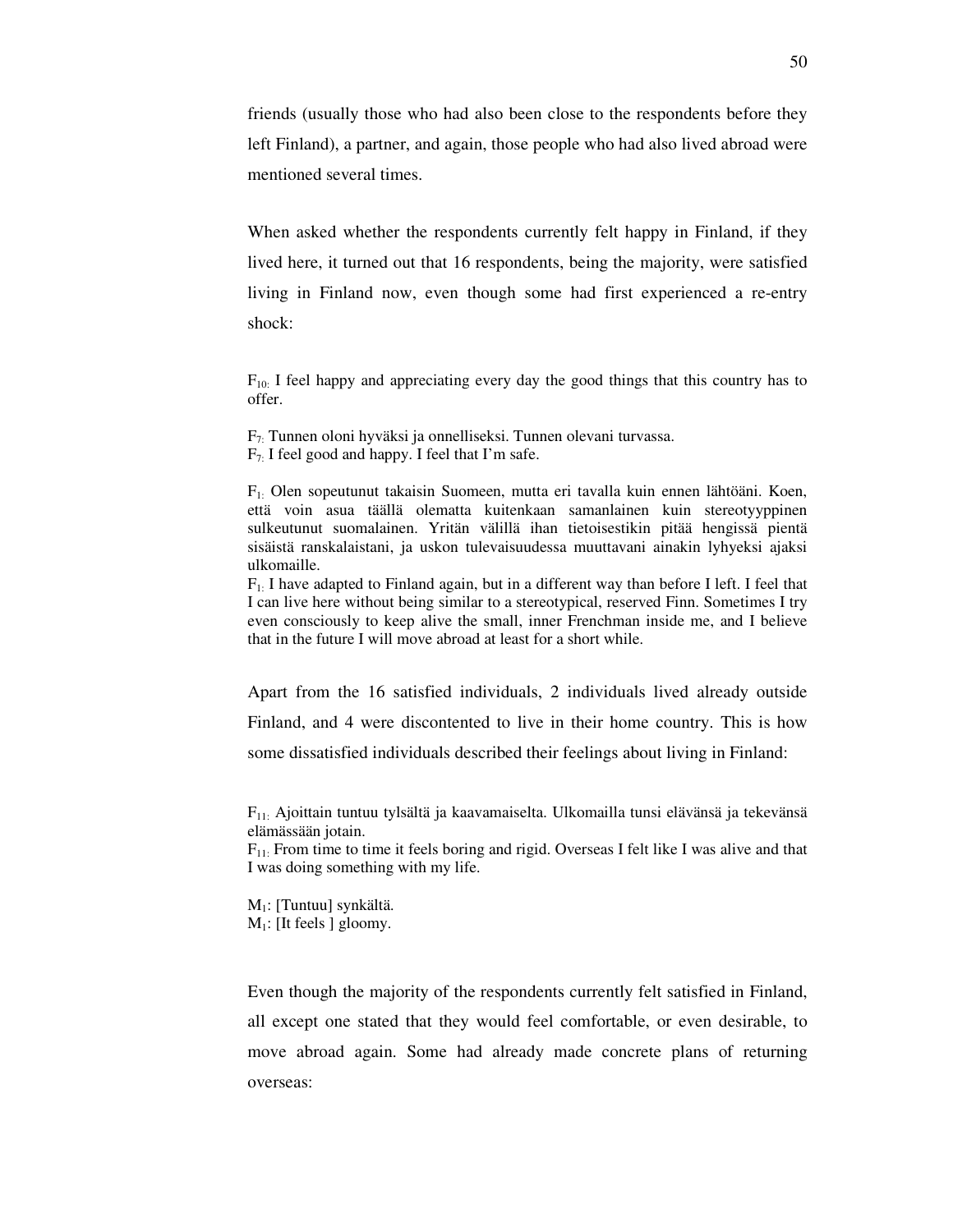F7: Olen jo lähdössä samaan maahan kesätöihin ensi kesäksi (2007).  $F_7$ . I'm already leaving to the same country to work for the summer (2007).

F14: Mielelläni lähtisin ja vähän sitä jo suunnittelenkin.  $F_{14}$ : I would go with pleasure and I am planning it a little bit already.

F15: Aion mennä uudestaan. Todennäköisesti loppuelämäkseni.  $F_{15}$ : I will go again. Probably for the rest of my life.

Returning overseas is often a reaction to a re-entry frustration (Asuncion-Lande 2006), but in this study moving abroad was mentioned even if people were satisfied with living in Finland. However, there were also a few cases, where the thoughts of moving abroad were used as a support mechanism to survive from the re-entry shock:

 $F_{15}$ : Suomesta vieraantumisen tunnetta helpotti se, että tiedän asuvani ulkomailla tulevaisuudessa

 $F_{15}$ : The thought of knowing that I will live abroad in the future helped me with the feeling of having alienated from Finland.

However, in the following chapter we will see what positive issues and learning experiences emerged from the respondents as a result of having lived overseas.

# *4.4 How did the respondents benefit from their foreign experience?*

Finally, we will observe from the data of this thesis what kind of learning experiences and personal development appeared in the respondents as a consequence of their sojourn. We will first look at the personal changes that the respondents mentioned in the questionnaire, then see how their perceptions of Finland have changed as a result of their intercultural experience, and finally we will summarize what the returnees have learned and how they have developed personally after returning home.

Every single respondent stated that he/she had experienced changes due to the intercultural experience. The most common changes were having become more independent, more open-minded, and having broadened one's horizons. Also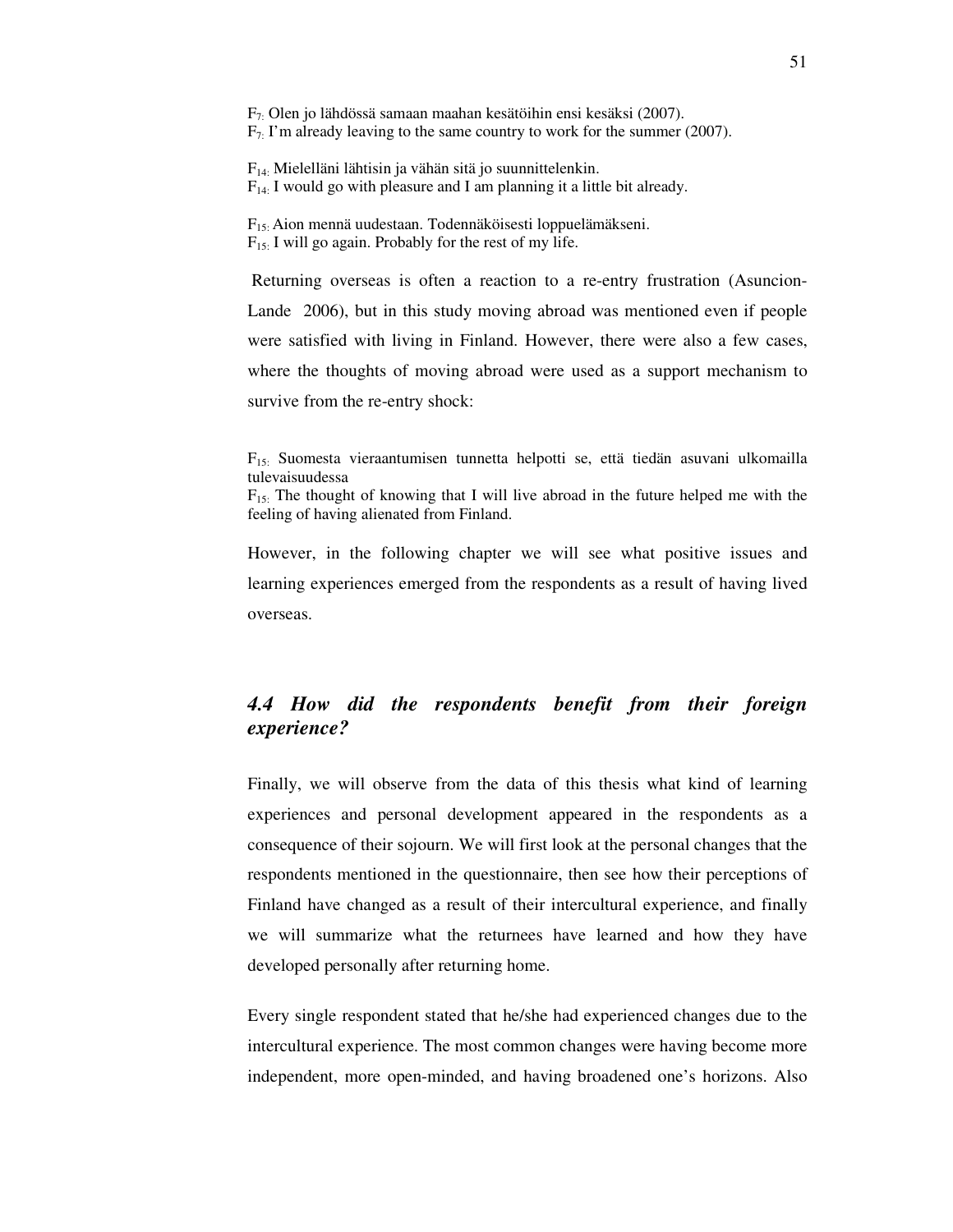changes and development in intercultural understanding were commonly mentioned. Here are some examples of the encountered changes:

F16: Olen iloisempi, avoimempi ja ennakkoluulottomampi.  $F_{16}$ : I'm happier, more open, and less prejudiced.

 $F<sub>5</sub>$  Silmäni ovat auenneet toisten kulttuureiden ymmärtämiselle ja erilaisuuksien näkemiselle. […] Suvaitsevaisuus on lisääntynyt jatkuvasti. Into lähteä yhä uudestaan ulkomaille on lisääntynyt myös.

 $F_5$  My eyes have opened for understanding other cultures and differences. [...] My tolerance has continuously increased as well. I am also keener on returning abroad.

 $F_{17}$ : Eihän vierasta kulttuuria voi ymmärtää muuten kuin asumalla siellä. Ehkä se on avartanut maailmankuvaa. Omankin kulttuurin näkee nyt eri valossa.

 $F_{17}$ . It is impossible to understand a foreign culture without living there. Maybe that has broadened my worldview. Now I see my own culture in a different light too.

 $F_{18}$ : Luulen, että kyseenalaistan ympäröivän kulttuurin tapoja enemmän kuin ennen, oli se sitten kotikulttuuri tai vieras.

 $F_{18}$ : I think I question the traditions of the surrounding culture more than before, whether it was my home culture or a foreign one.

 $F_{11}$ : Kokemusmaailmani on avartunut, en pelkää kohdata uusia tilanteita, tiedän selviytyväni omillani vaikka vieraassakin ympäristössä. Itseluottamukseni on siis kasvanut. Kaipaan matkustelua entistä enemmän. Lisäksi ymmärrän ihmisten erilaisia taustoja paremmin.

 $F_{11}$ : My world of experiences has become broader, I'm not afraid to face new situations, I know I will cope on my own even in an unfamiliar environment. Thus, my self-esteem has become stronger. I yearn to travel more than before. In addition, I understand better the different backgrounds of people.

M1: Olen suvaitsevaisempi, kokeneempi, puheliaampi ja itseluottamukseni on korkeammalla tasolla.

M1: I'm more tolerant, more experienced, more talkative, and my self-esteem is on a higher level.

Many people mentioned that they looked at Finland now from a different perspective. When it was concretely questioned how the respondents' views and feelings about Finland had changed, there were several different types of answers. Some mentioned that they respected Finland less after living abroad than before, whereas some said that they appreciated their home country a lot more after the sojourn. The answers were very diverse. First we will have a look at the more negative issues reported.

Someone mentioned that Finland felt even more remote and colder than ever before. Some returnees were disturbed by the reserved and rude character of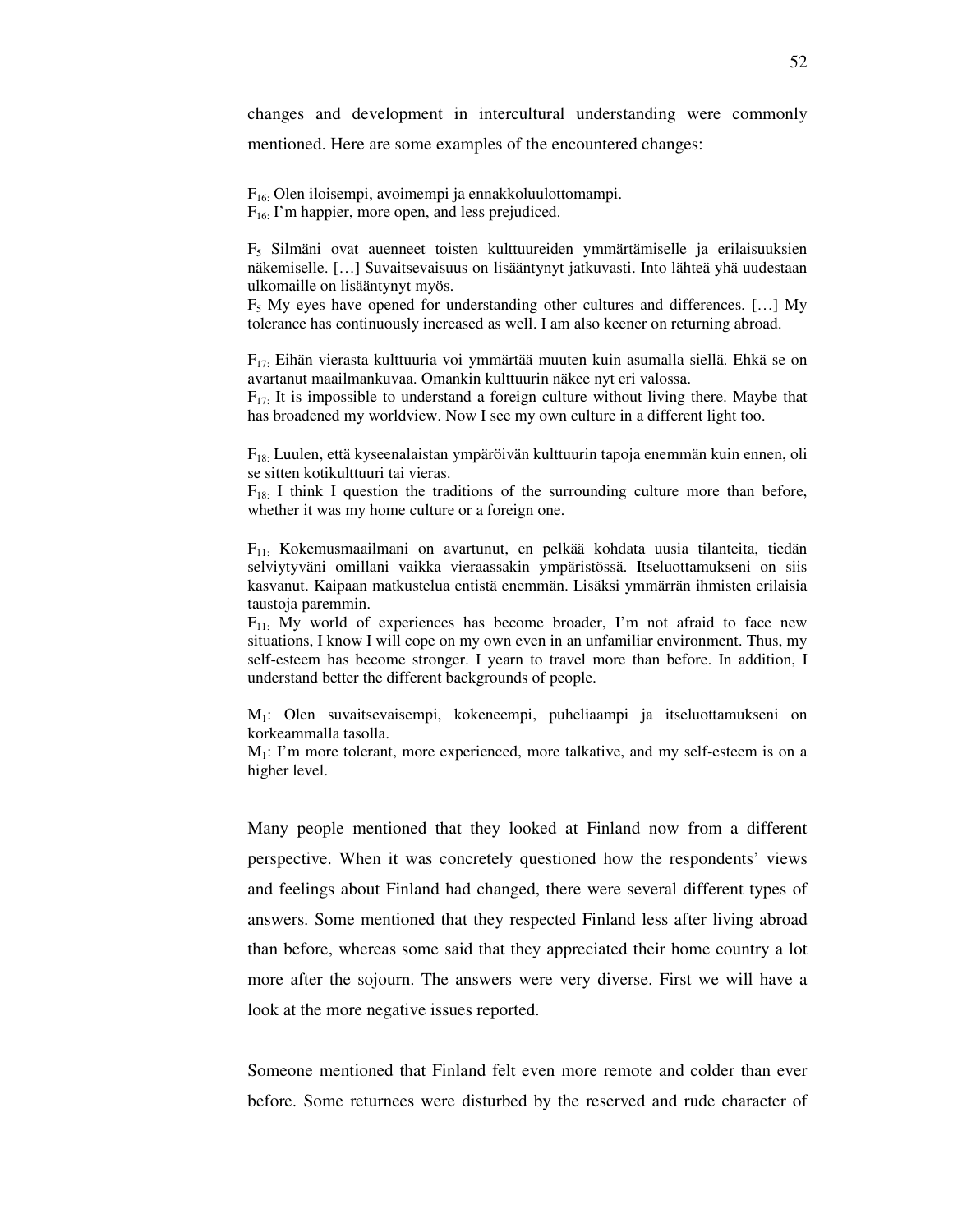Finnish people. It was mentioned that now some of the participants of the study noticed how Finns do not take each other into account, do not greet for example neighbours, do not smile enough, and complain too much unnecessarily. Other negative perceptions mentioned were the use of very few nonverbal gestures, impoliteness, individuals spending strangely huge amounts of time alone, and people drinking too much alcohol. Some also mentioned that after living abroad Finland felt small and monotonous.

 $F_2$ : Huomasin, että kaikki ei olekaan täydellistä Suomessa, mikä oli minulle iso pommi. F2: I noticed that everything wasn't perfect in Finland after all, which was a big shock to me.

Nevertheless, there were also several positive perceptions that had emerged as a result of the sojourn:

F7: Opin arvostamaan Suomea paljon enemmän ja näkemään kotimaani toisesta näkökulmasta. Suomi tuli minulle rakkaammaksi ulkomailla oleilun ansiosta. Aiemmin en ymmärtänyt ollenkaan, mitä puhe puhtaudesta, luonnon rauhasta, turvallisuudesta yms. Suomessa oikein tarkoitti, koska en ollut kunnolla tutustunut mihinkään muuhun maahan, jossa tällaisia asioita ei juuri ollut. Opin arvostamaan myös suomen kieltä ja olemaan ylpeä siitä.

 $F_7$ : I learned to respect Finland a lot more and to see my home country from a different point of view. I started to love Finland more as a consequence of having lived abroad. Before I didn't understand at all what the talk about cleanness, peace of nature, safety, etc in Finland meant because I had never before properly got to know any other country where these things would not really exist. I also learned to appreciate the Finnish language and to be proud of it.

F9: Opin arvostamaan monia asioita Suomessa ja ymmärsin, miten hyvin meillä on asiat jopa samankaltaiseen Saksaan verrattuna.

 $F_{9}$ : I learned to appreciate many issues in Finland and I understood how well things were here, even compared to as similar country as Germany.

Apart from the clean nature, safety, language, and all the things that functioned well, the positive perceptions of Finland also included good housing, high level of technology, the honesty of people, and society being tolerant and helpful.

Lastly, it was asked what the returnees had learned and how they had developed as persons as a consequence of their foreign experience. Again, the majority of the respondents reported having developed, grown, and learned a lot due to living overseas. Most common answers included having become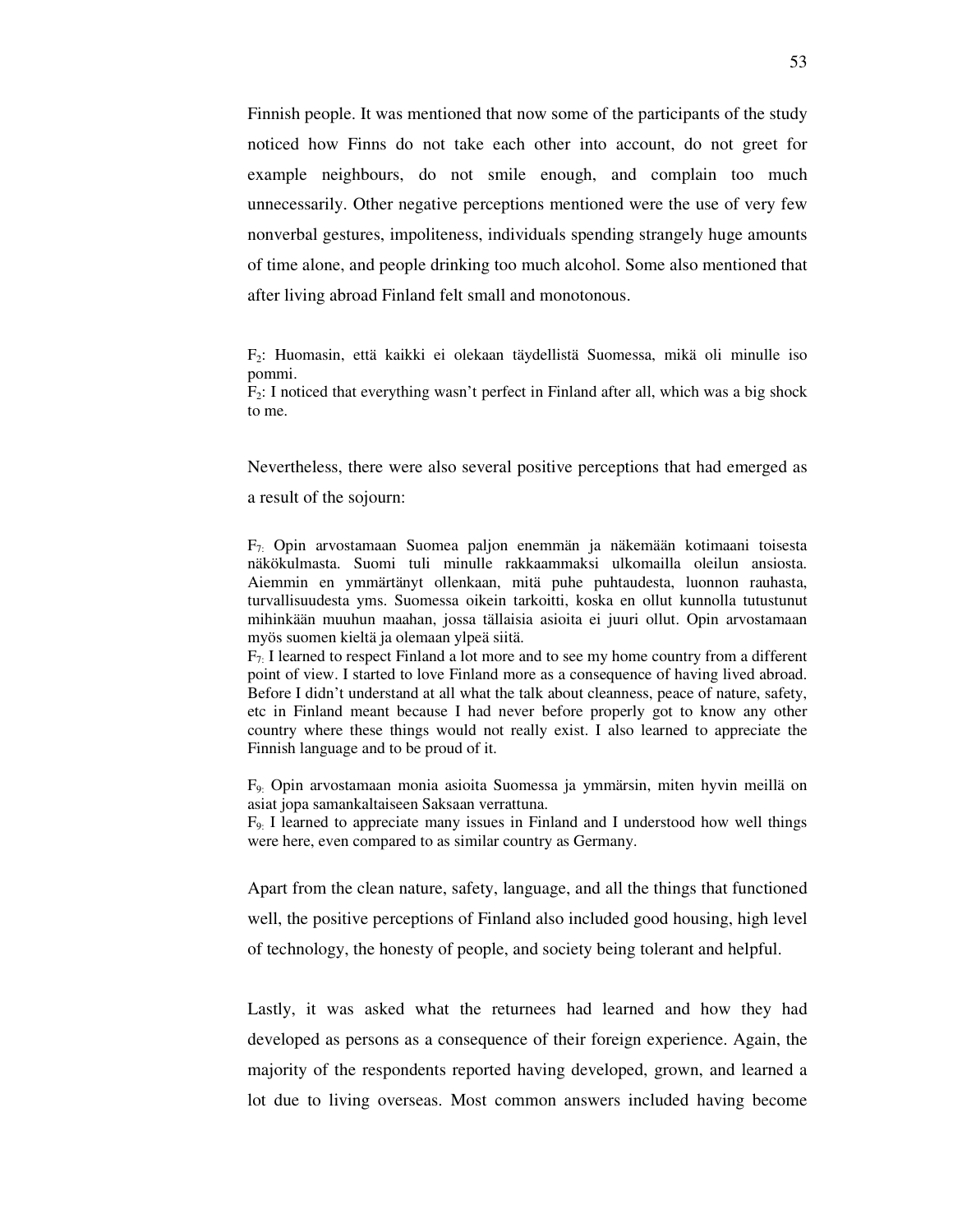more independent and developed in tolerance and open-mindedness, feeling more mature, and having improved language skills and cultural understanding. The returnees had also learned to adapt to different situations, become more tolerant of uncertainty, be more relaxed, and trust themselves and other people. In addition, the target group had developed a better self-knowledge and selfesteem, developed new perspectives to life, learned to be less prejudiced, and finally, the returnees appeared with stronger personalities in general.

F18: Opin ajatuksen, että asiat järjestyvät ja että kyllä mie pärjään :).  $F_{18}$ : I learned a thought that things will be ok and that I'll survive :).

## *4.5 Summary*

Thus, here the results of the qualitative electronic questionnaire will be summarized. First of all, 55% of the respondents experienced a re-entry shock of at least some level. However, 45% found it pleasant and easy to return home and to be surrounded by familiar people. Those for whom re-entry was very difficult and painful reported for example that they yearned back to the host country, and that Finland and Finnish people seemed cold and reserved. From the data it was also found out that the most common relationship between culture shock and re-entry shock in this study was to experience no culture shock but to go through a re-entry shock, which was the case for 45% of the respondents.

Opposed to previous writings which emphasize that returnees usually have no expectations or that they have positive anticipations about returning to one's home country, in this study it turned out that most respondents had a negative attitude towards re-entry, and some were even afraid of it. In the previous literature of the field it is also often mentioned that returnees feel uncomfortable and weird, in other words 'strangers', back in their home country. In my study, however, only 4 individuals out of 22 clearly felt like strangers.

When the participants of this study were asked about the changes in the people, the environment and the personal relationships at home, there were various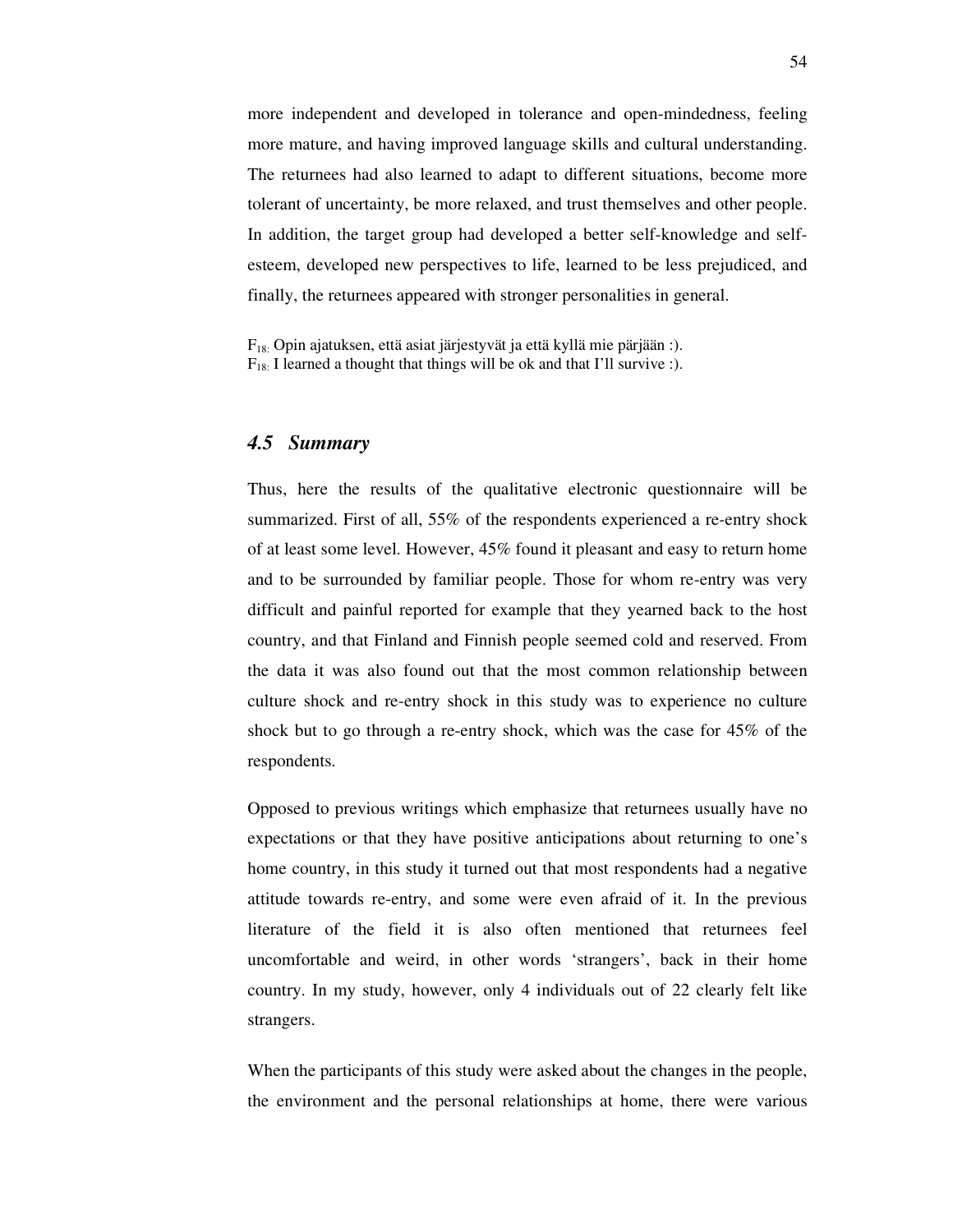responses. Some mentioned that changes were big, whereas some reported that nothing had really changed at all.

When it comes to the communication difficulties, the actual focus of the study, many individuals found Finnish language strange after not hearing or speaking it for a long while. Also, 82% reported that they had experienced changes in their nonverbal behaviour, for example now using more haptics, looking people more into their eyes, and smiling more. For some people the changes in the nonverbal behaviour caused communication difficulties and confused feelings at home. A very common communication difficulty was also not being able to express the foreign experiences to the others at home, and the others not showing enough interest towards the intercultural stories or not being able to understand the returnee. These problems were encountered by even 73% of the respondents. Most found it easiest to communicate with those individuals who had also lived abroad and had similar experiences. After all, most returnees of this study reported not having been clearly stressed upon returning. 36% stated that they were stressed or anxious, and many of those commented on how the stress made their communication behaviour poorer.

Next, surviving from re-entry was looked at. Those who found re-entry difficult, also usually found support from the home country, for example from family and friends, from re-entry orientations, or by keeping oneself busy. Important resources for support were also those people with similar experiences. At the moment, however, the majority of respondents had recovered from their possible re-entry shocks and were satisfied with their lives in Finland. However, some had moved back abroad already and nearly all stated that they would feel comfortable, or even desirable, to move to a foreign country again. For some returning overseas or thinking about it was seen as a relief for re-entry shock.

Finally, arriving at the learning experiences, personal growth and development that appeared in the respondents, everyone stated that they had changed as a consequence of living in a foreign country. Most commonly, returnees had become more independent, more open-minded, and described having new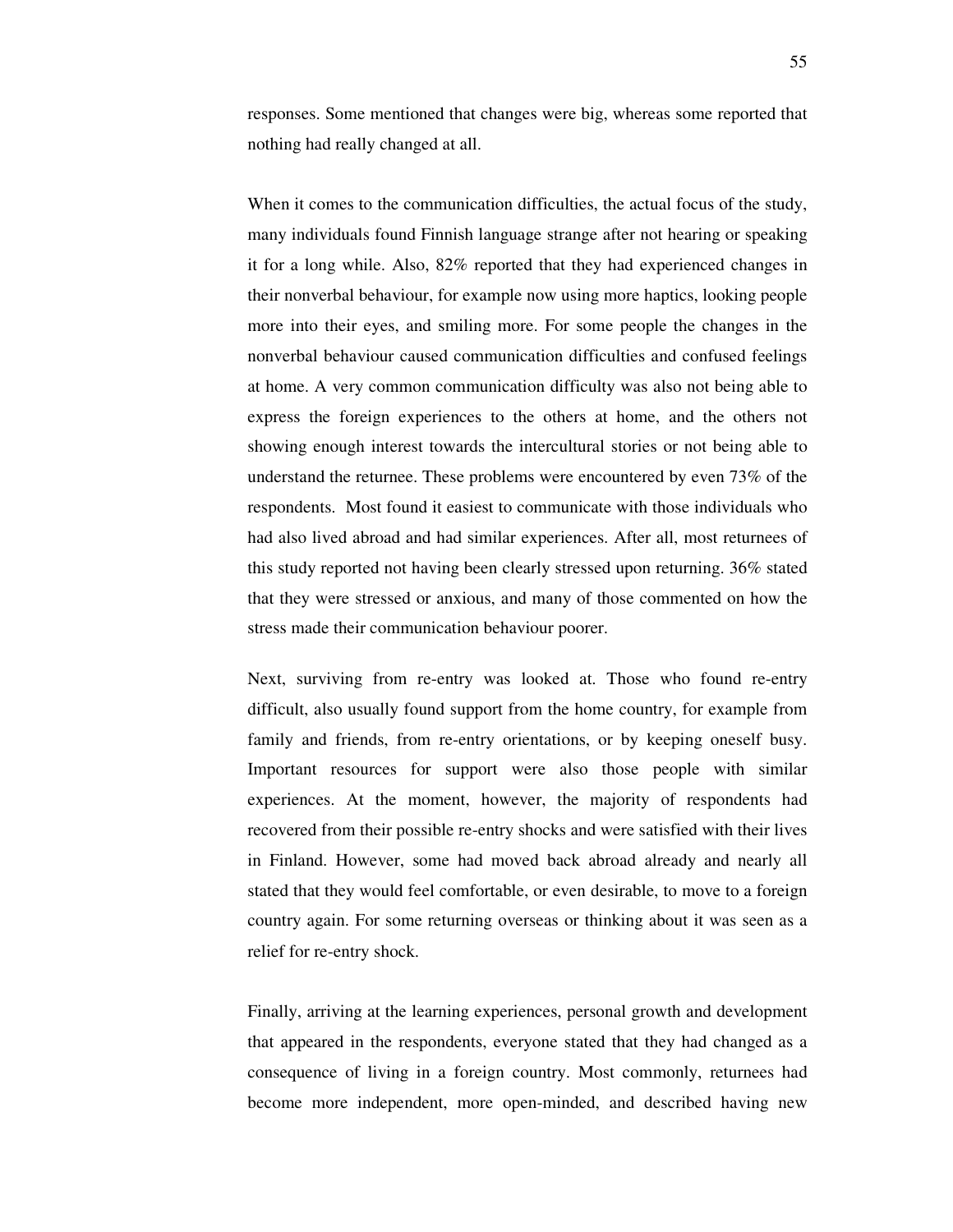perspectives and worldviews. Also development in intercultural understanding was commonly mentioned, as well as better self-knowledge and stronger selfesteem. Almost everyone reported having developed as a person and having experienced personal growth as a consequence of the sojourn.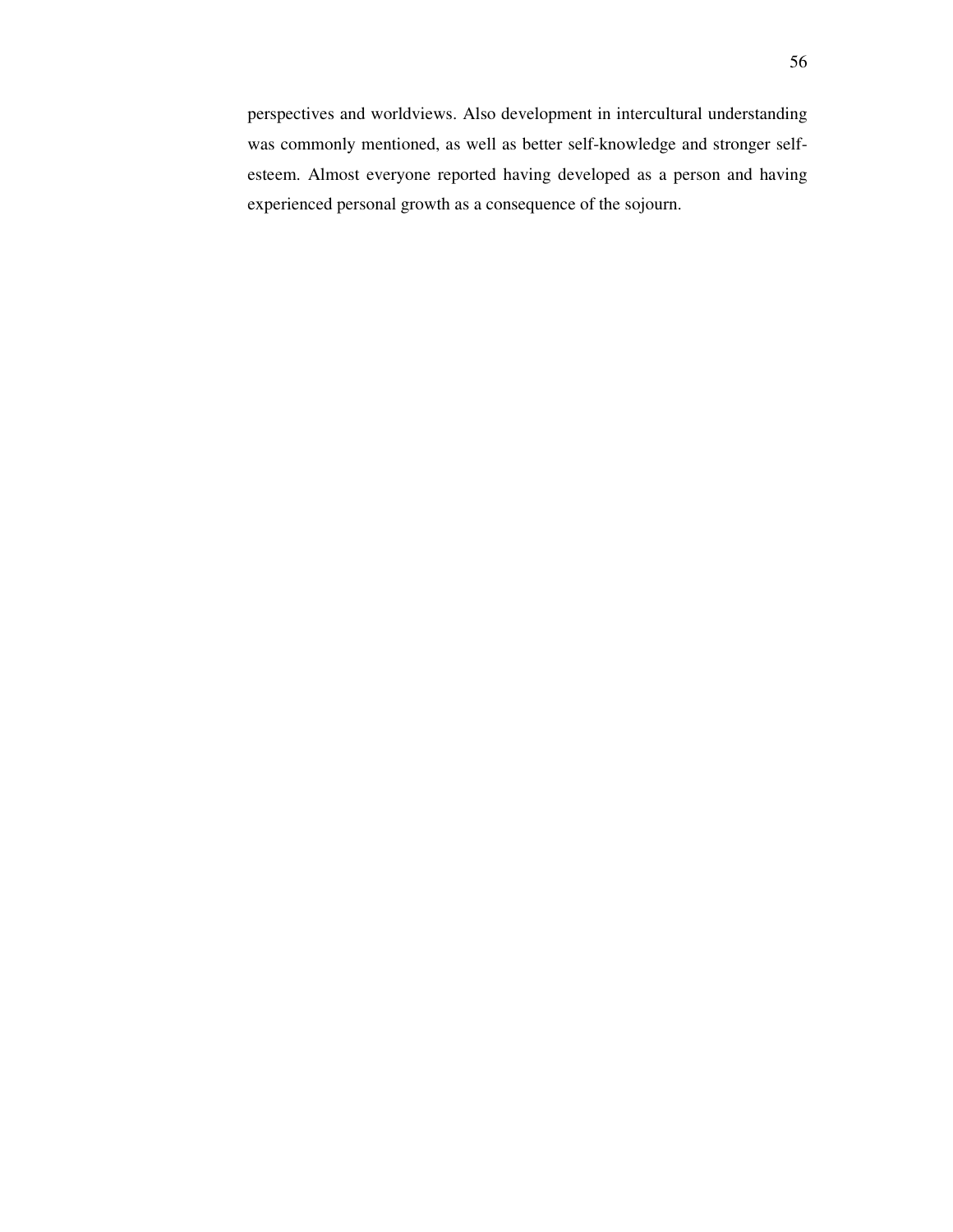### **5. DISCUSSION**

## *5.1 Discussion of the findings*

The findings of this study underscore the importance of understanding better the re-entry process and the communication difficulties related to it. The data of this study confirmed that re-entry shock was experienced by the majority of those Finnish higher education level students who took part in the study. Moreover, even a larger number of students experienced communication difficulties upon returning. In this chapter we will discuss and analyse the results more precisely, again in the order of the original research questions.

## **5.1.1 Why and how did most of the respondents experience re-entry problems?**

First of all, the study showed that despite living abroad for a short period (the average duration of sojourn in this study was 8.75 months) there were re-entry difficulties for most respondents. For some reactions were very strong and overwhelming, whereas some experienced only mild effects. However, 45% experienced no shock at all. These results already show how individual and unique the re-entry process is for every returnee. Therefore it is important to be careful when drawing generalizations related to re-entry.

Another relevant finding from the data was that the most common correlation between acculturation stress and re-entry shock was to experience no acculturation stress but to have problems at re-entry. One way to explain this could be to assume that the sojourners became rather involved with the host culture, and that they had enjoyed their time abroad. In these cases most probably a large amount of 'deculturation' (Gudykunst & Kim 1997: 337) has taken place. Old habits of the country of origin have been replaced to some extent by new ones that took place in the host country. This explanation would disprove the statement by Berry et al. (1992: 348) that sojourners, being only temporary inhabitants of a country, would not become fully involved in the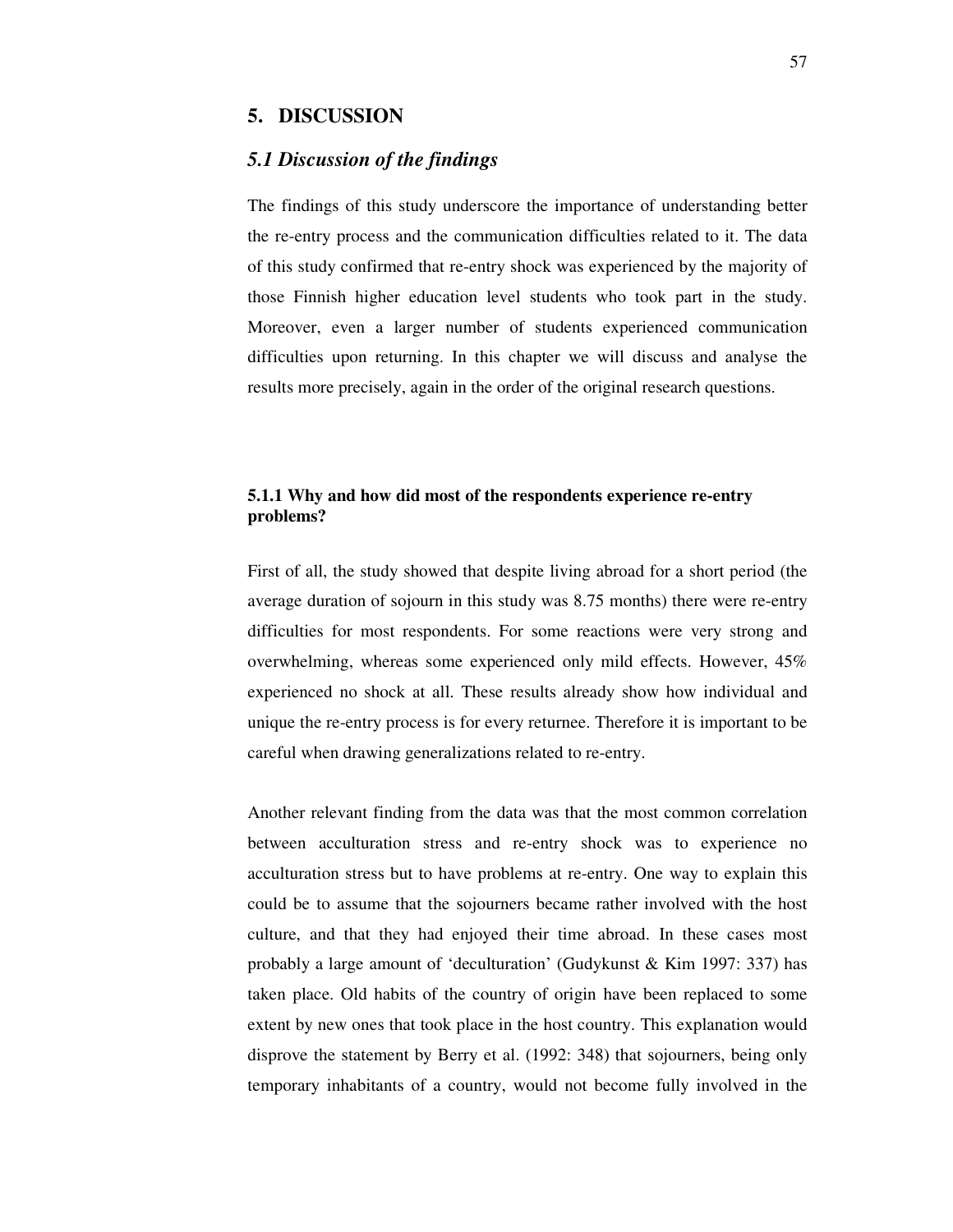new culture, would not establish close relationships there, nor would relate themselves to the new society.

According to the research literature, other possible factors affecting re-entry are age, gender, education, cultural distance, and expectations about re-entry (see e.g. Berry et al. 1992 and Saviaro 2005). In this study the average age of the respondents was 21.9 years. It was assumed that young people are more vulnerable to big changes in their lives, as they have less life experience than older people. As one may recall, Walling et al. (2006: 154) stated: "young adults are in the unique developmental stage of identity formation. It is logical to predict that international experiences have tremendous impact during such formative times, particularly on students' sense of cultural identity." The data of this study proves this statement, even though we have to keep in mind that not everyone experienced acculturation stress or re-entry shock in my study.

It is also said that gender affects re-entry. In this case this particular study is very subjective because all except one student were females. Some have previously written that women in general experience more problems regarding acculturation than men do (see e.g. Berry et al. 1992). However, based on this study we cannot draw any conclusions on how gender relates to adaptation. Another important factor affecting re-entry is said to be cultural distance: "Cultural distance has been used to refer to how far apart two cultural groups are on dimensions of cultural variation" (Berry et al. 1992: 361). It is assumed that with a higher cultural distance there would be more difficulties in acculturation and re-entry (see e.g. Chen & Starosta et al. 2005). However, in my study, for example, both individuals who had lived in Sweden encountered strong re-entry problems when returning to Finland. Thus, even cultural distance cannot indicate whether one will have a re-entry shock or not.

Finally, it was mentioned that expectations of re-entry affect how readjustment is experienced in reality. In the theory section it was said that one of the main reasons for experiencing a re-entry shock is its unexpectedness or idealised expectations about returning home. In this study, however, only 32% of the returnees were excited about returning back home, and 23% had either no or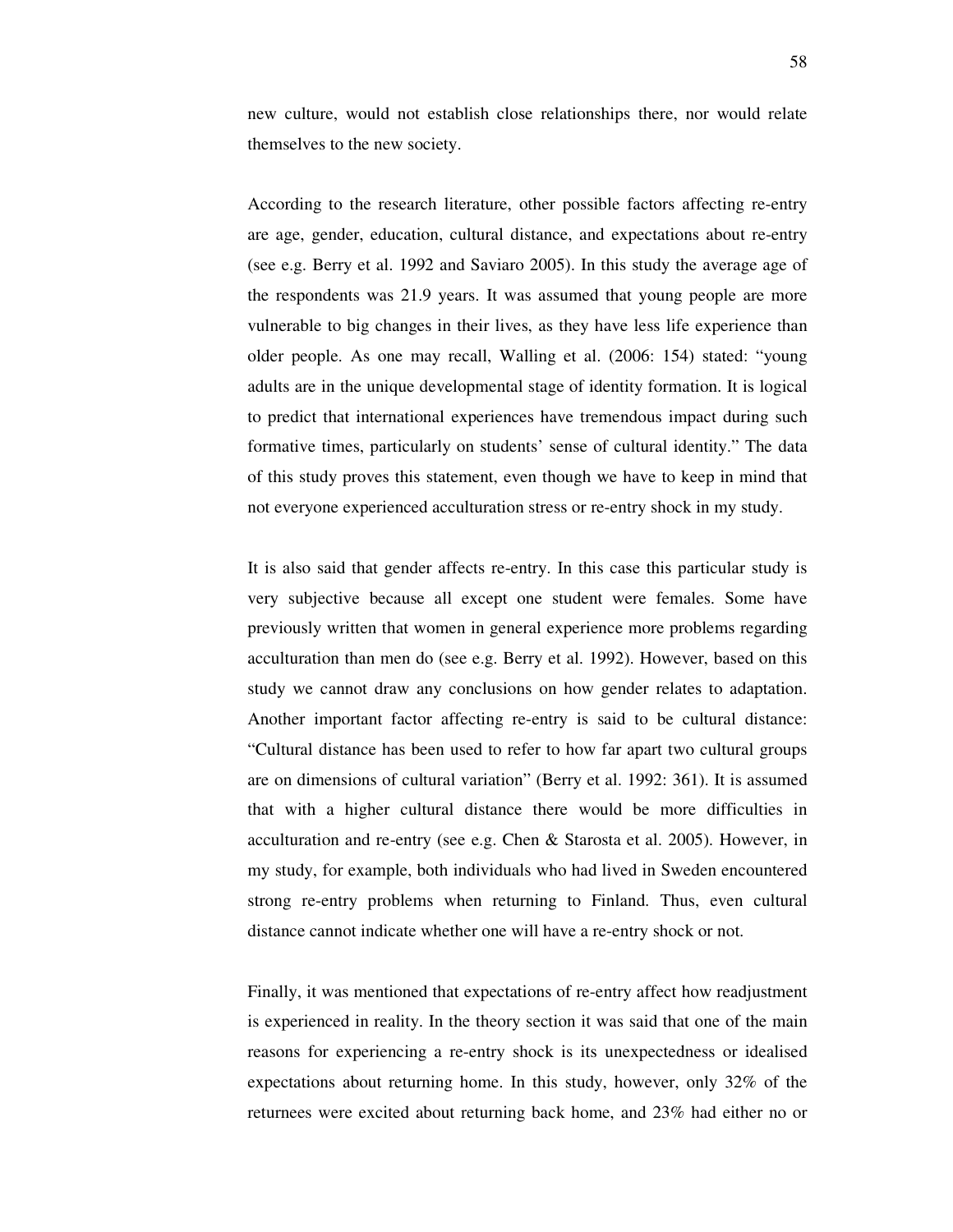neutral anticipations towards returning. Contradictorily, most respondents had very negative expectations about returning home. Many were even afraid of returning and did expect a re-entry shock. This could be for example due to previous knowledge about the issue, as more writings on re-entry have been published recently. Also, good experiences and enjoyment of living abroad reduce the excitement about returning home to 'monotony'.

Apart from the previously mentioned factors that affect re-entry, it could be also assumed that the amount of times spent abroad would have an effect on reentry. In addition, amount of contact with the home culture while living abroad, and the reactions of people at home upon returning could be said to affect re-entry. Moreover, some respondents mentioned that they had met a partner overseas, which made re-entry more difficult. Oppositely, some individuals mentioned that someone special had been waiting for them at home, which then again made re-entry easy and desirable. As we see, there are as many types of re-entries as there are individuals. No two individuals experience the phenomenon in the exact same way.

One surprising finding in the study was that despite all the previous writing of alienation during re-entry, in this enquiry only 18% of the returnees felt like strangers in their home country. However, there were 32% who mentioned feeling confused about whether they were Finns or strangers. For the rest home actually felt like home, or at least most felt cosy to some extent, somewhat contradicting what Storti (1997) wrote about incorrect idealisation of home while still abroad. However, most returnees of the study reported having now new perceptions towards Finland and life in general. Thus, without necessarily feeling foreign, many people were possibly looking at their home country with the eyes of a foreigner, as was suggested by Junkkari & Junkkari (2003). The new perceptions and views imply the need to adapt again to one's home country.

According to Storti (1997), there are major changes taking place during reentry. When the target group of this study were asked about the changes in the people, the environment and the personal relationships at home, there were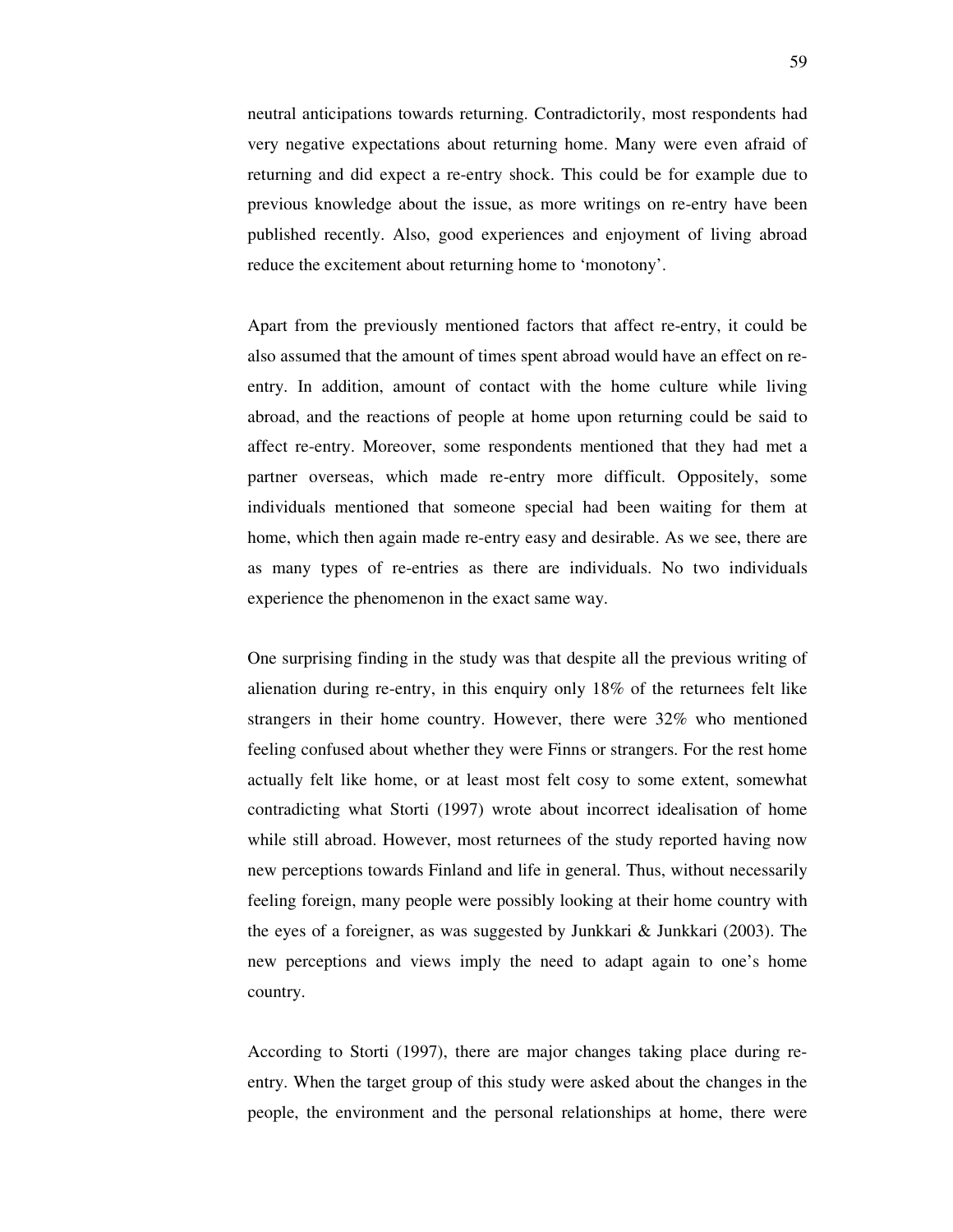several different answers. Some found home, including the environment, people, and the relationships different, whereas some did not encounter any changes at all. It could be assumed that those who perceived big changes would have also had more difficulties adapting home.

## **5.1.2 Why did the majority of the respondents encounter communication difficulties upon returning?**

We interact with our environment and others by communicating, both verbally and nonverbally. As it was said earlier in chapter 2.4, good communication is "effective exchange of ideas and information between individuals through a common system of language and behaviour" (Henry and Hall Nicholson 2003). However, for many returnees it often seems like the home front is not 'speaking the same language' as the returnee him or her self.

The data of this study illustrated concrete examples of 'not speaking the same language'. Many respondents commented on how strange the Finnish language sounded like after not hearing or speaking it during the sojourn. For some it sounded beautiful, whereas for some the sounds were unbearable. Considering the latter case, it can be assumed that not identifying oneself with one's own mother tongue can be problematic and can cause confused and unexpected feelings. Apart from the verbal language, the majority of the respondents also commented on differences in the nonverbal communication between them and the home front.

In fact, the data showed that even 82% of the returnees had experienced some changes in their nonverbal behaviour as a result of their sojourn. As a consequence it could be assumed that many returnees felt different, and maybe somewhat alienated, from the home front because their nonverbal communication was in discrepancy. As Salo-Lee (1998) explained, our cultural background is reflected in our communication choices, and in this case in our choices of nonverbal communication. Based on the new cultural experiences of the sojourner, the returnee has now novel ways of communicating. He/she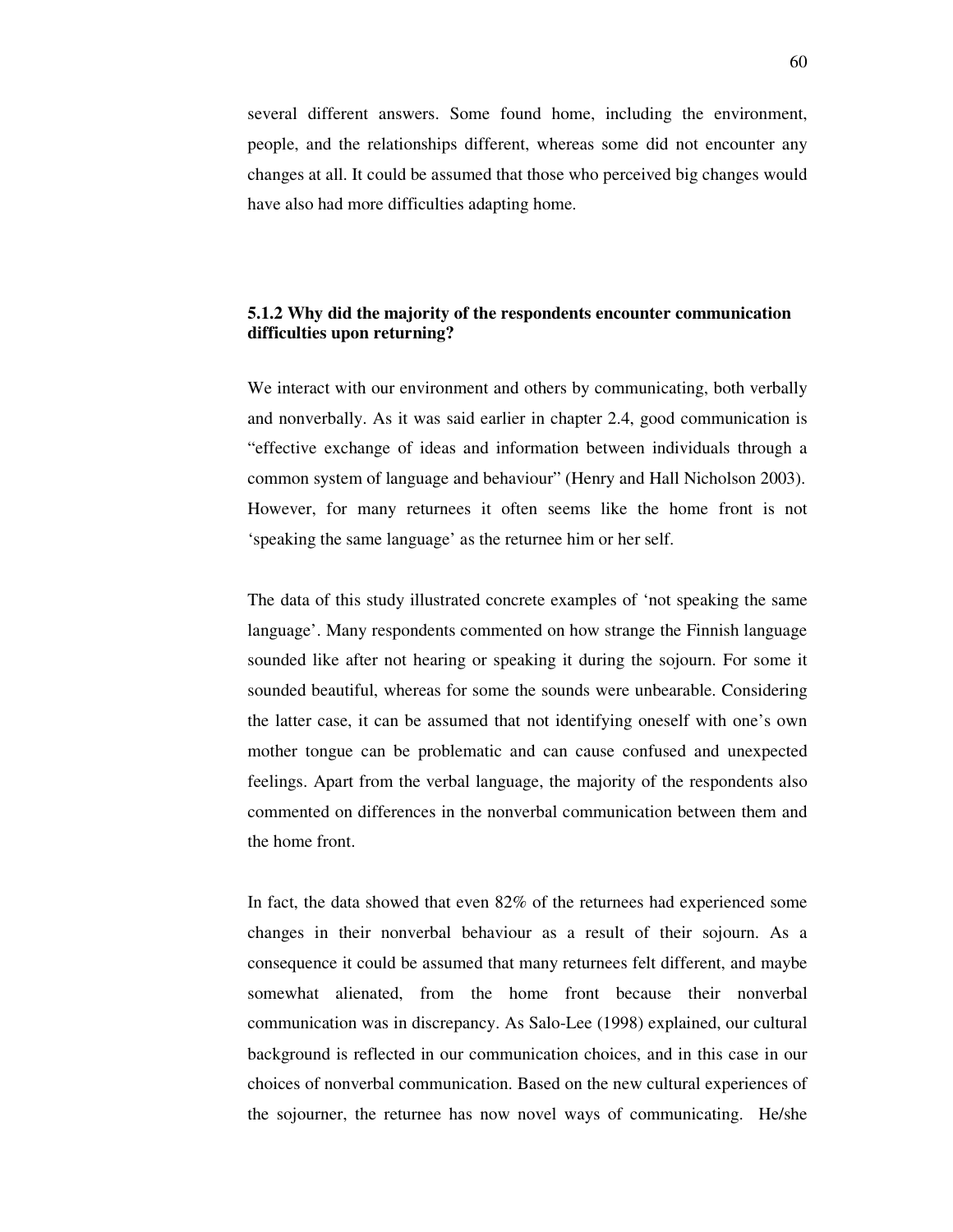might notice that the frames of reference with the home front are now different and even incompatible (see chapter 2.4.1). The returnee is perhaps also going through 'a clash of cultures' (see chapter 2.4.2), not knowing which way to behave. Communication between the returnee and the home front has become intercultural (Smith 2001 and Storti 1997), and effective communication "through a common system of language and behaviour" has become poorer. For example:

Apart from the changes in nonverbal behaviour, returnees often face other communication problems related to incompatible frames of reference. It is said that when two people share similar experiences and backgrounds, communication usually works rather smoothly (see e.g. Scollon 1995). Upon re-entry mutual understanding between the returnee and the home front often becomes complicated due to changes in experiences and knowledge that are not common for both parties. The majority of the participants found it difficult or even impossible telling the home front about their sojourn because "they wouldn't understand anyway." In the data another reason for not feeling comfortable about telling about the experiences was the unwillingness of the home front to listen. This is said to be a common communication problem in re-entry, like we saw in the theory section. However, none of the returnees mentioned that they themselves would have been a source for communication difficulties too by not being very interested in what had happened in the lives of the people at home. According to Junkkari & Junkkari (2003), the returnee often forgets that he/she is not the only one whose life has changed. Fortunately, listening is a communication skill that can be learned and developed (Kealey 1990).

One respondent also mentioned that one reason for not being willing to discuss the foreign experience was that the returnee thought the other people would get jealous about the stories. Jealousy actually is a common reaction to the

 $F_{11}$ : Minusta oli kummallista palata Suomeen, kun ei enää tervehditty poskisuudelmilla. Ihmiset tuntuivat kauhean tylyiltä ja etäisiltä.  $F_{11}$ : I found it strange to return to Finland because no one would greet each other with a kiss on the cheek. People seemed very rude and distant.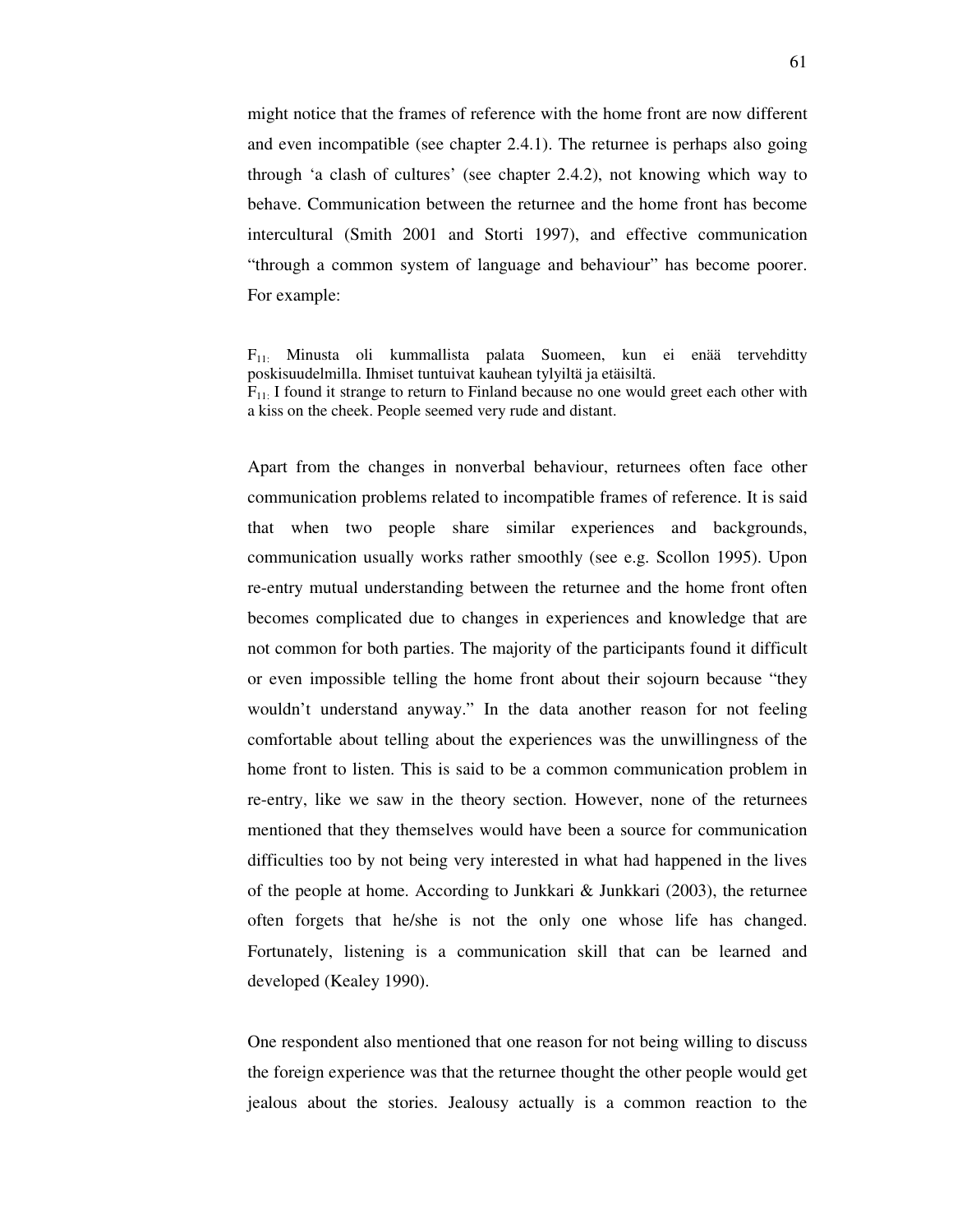narratives, and thus also a cause for the lack of interest by the other communicator (Junkkari & Junkkari 2003 and Saviaro 2005).

What became obvious from the data was that returnees found it easiest to communicate with people who had had similar experiences. This proves the fact that communication is usually most trouble-free with people who have comparable histories. Thus, due to smoother communication, the people who have experienced intercultural alterations often become the source of comfort for returnees.

Finally, when it comes to stress, according to McCroskey & Richmond (2001), stress and anxiety can lead to communication disruption and to avoiding communication in general. Nevertheless, it was concluded that in this study only 36% were clearly stressed when returning home, and had communication difficulties as a result. Most reported not being that much stressed but maybe more likely sad, and some encountered no negative feelings at all. Some of those who were stressed said that they were nervous and rude in their interaction due to anxiety. Some also mentioned that they were depressed when returning, which clearly made their communication poorer. Cases of stress and depression, along with other examples of communication barriers in re-entry underline the importance of understanding the readjustment difficulties more in depth. But to remind one about Kim's Stress-Adaptation-Growth model (see chapter 2.3), "to experience growth, we must go through stressful experiences, not avoid them" (Kim 2001: 228).

#### **5.1.3 What different sources for support did the returnees find?**

We will discuss now how our returnees survived from the stressful and frustrating situations in their home country, and thus we will see possible suggestions for preparing other returnees for re-entry. It was important to find out that the majority of the returnees who found re-entry problematic found some kind of support in Finland. However, unfortunately a few cases also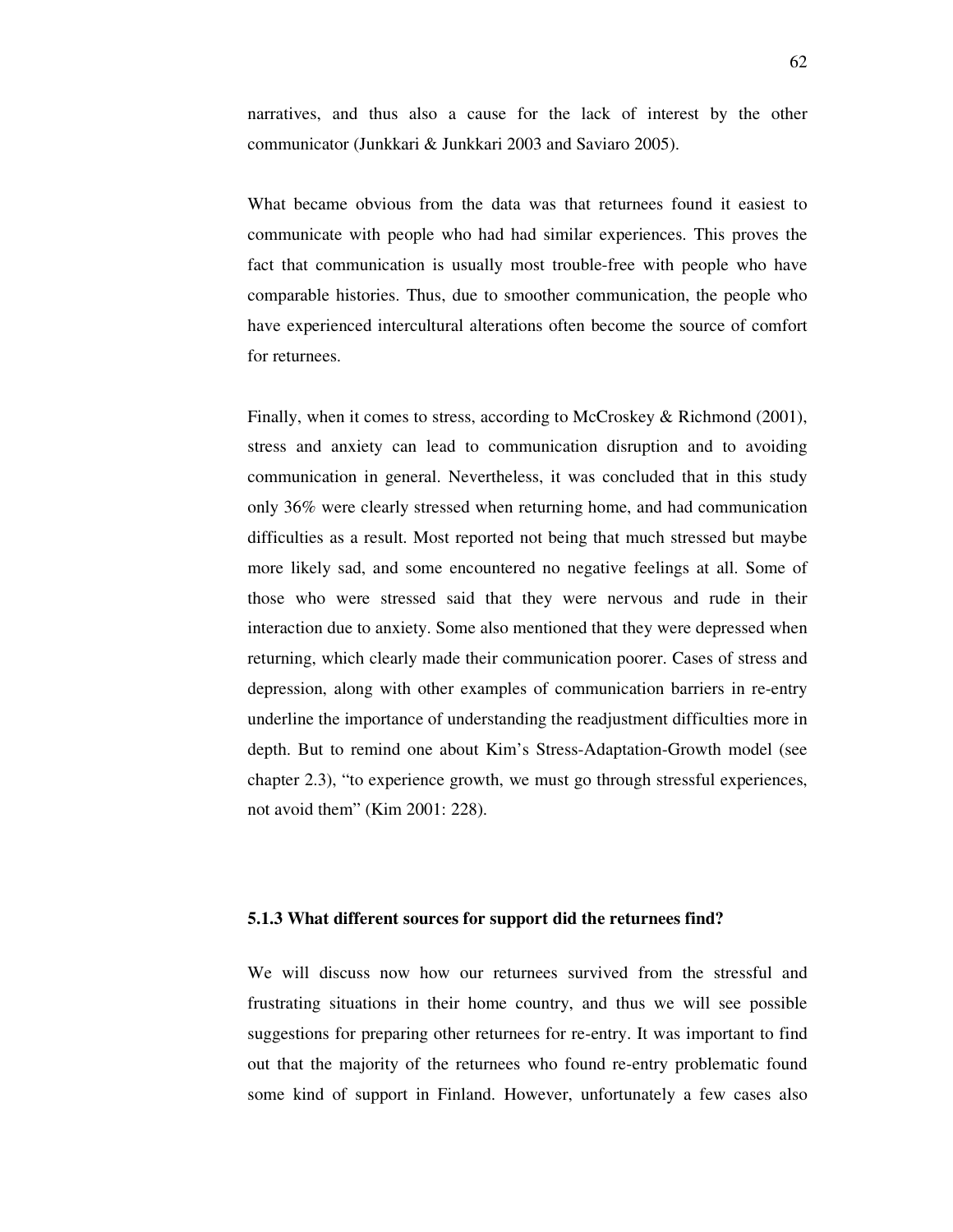explained that no one really helped them with re-entry because no one thought it should have been hard to return to a familiar country. This illustrates how some people are still unaware of the struggle related to readjustment.

Those who obtained support, found it from similar sources that were mentioned in the theory section. These included giving oneself time to recover (see e.g. Saviaro 2005), going to re-entry orientations organized by the university, and keeping in touch with people in the host country (see e.g. Storti 1997). Giving oneself time is one of the most important factors in surviving from re-entry shock. Also, if returnees know already beforehand about the possible re-entry shock, they probably cope with it better too. In this study many students expected to have a shock, which possibly was an advantageous fact. In addition, understanding one's communication behaviour, and the changes that take place in it because of the sojourn, also facilitates interaction at home and helps both the returnees and the home front to prepare themselves for readjustment complications. All this emphasizes the need for deeper information on re-entry and the communication difficulties related to it.

When it comes to re-entry orientations, it seems like they were useful to at least some of the students. There you can share your foreign experiences and feelings related to re-entry with a peer group. As it was said, many people find it comforting to talk to other people with similar experiences, and a re-entry orientation is a good place to find those people. It was also mentioned that it was helpful to keep in touch with those friends who still live in the host country. This is related to continuity which is an important aspect of building a coherent identity (Hannula 1997 and Kuhalampi 2002). Often the returnee feels that he/she is between cultures. Nonetheless, in fact the returnee does not have to decide which culture he/she prefers or feels most comfortable in - it is possible to maintain the link between both cultures. Maintaining the link is often even recommended in order to alleviate the internal culture shock, or 'clash of cultures'. Living your life now in the home country does not imply that you should forget or deny your previous experiences. All in all, all these confused feelings related to re-entry are in effect an important part of one's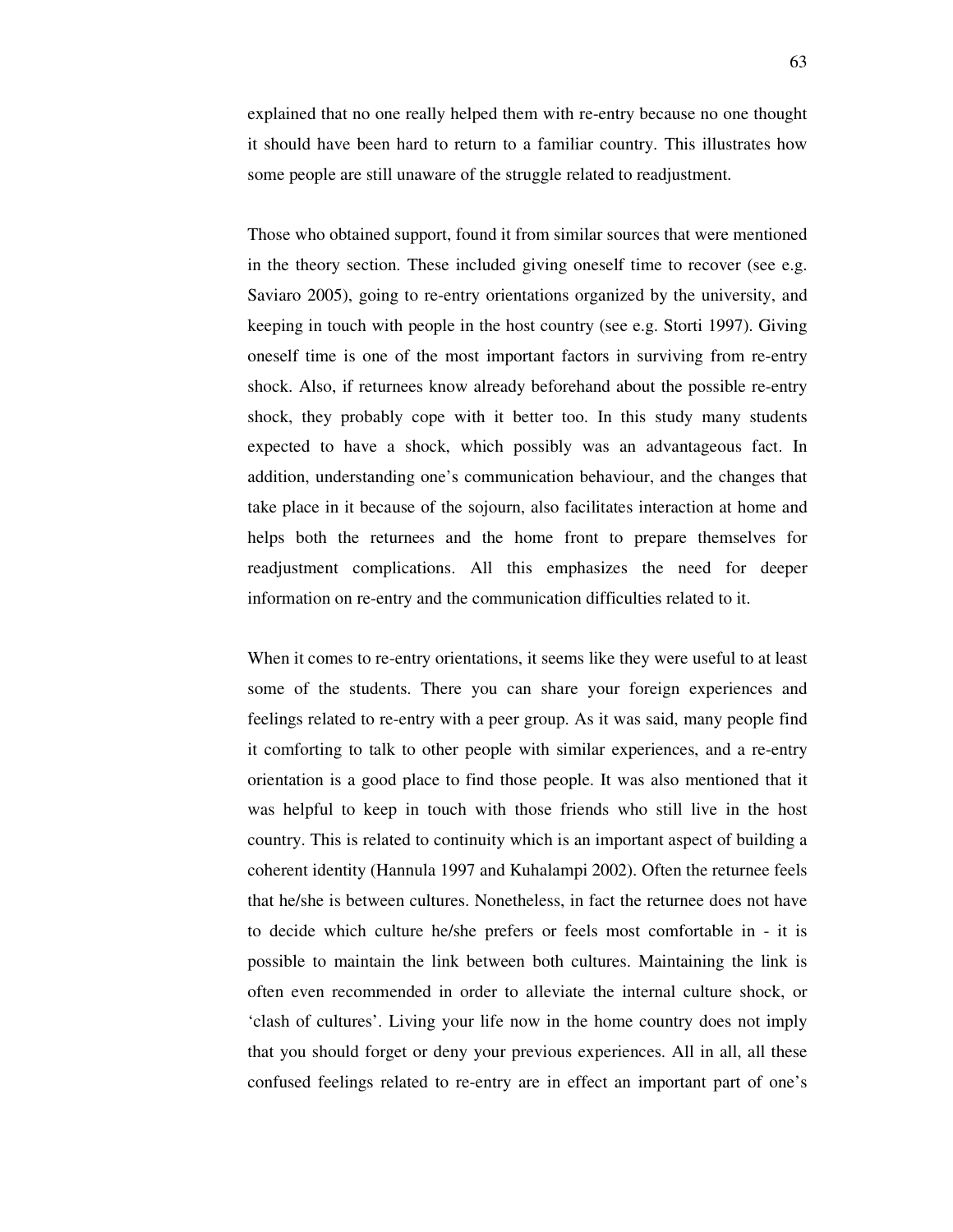identity forming, especially in the case of younger individuals, like in this study.

To continue, most repatriates in this study found support from their friends, family, and partners. Some returnees also explained that it was easier to communicate with and find support from those people whom they had constantly kept in touch with while living abroad, and who had possible also visited them (see e.g. Walling et al. 2006). By constant information to both directions both communicators know already beforehand what is happening in the life of the other person. This can somewhat alleviate the re-entry shock where all the information usually comes in too large amounts, which again easily causes a barrier to communication.

Another one said that the best relief was leaving abroad again. Leaving home again is often a reaction to a re-entry frustration (Asuncion-Lande 2006). Many returnees escape the confused feelings by going back abroad, which again can cause a vicious circle, as the next re-entry can be just the same as the previous one, and the easiest way to escape from the frustration is to go abroad once again. However, it was very interesting to discover in this study that the majority of the respondents felt satisfied living in Finland now, even though some had first experienced a re-entry shock. This shows that the state of the shock is usually only temporary, and with time one gets used to living back in the home country again. Those who were still unsatisfied mentioned for instance that they felt like they did not feel 'alive' in Finland. This is also a common reaction because abroad one was living a more 'glamorous' and novel life. One was different from the others and got a lot of attention, whereas in the home country one seems similar to everyone else (see e.g. Storti 1997).

Even though the majority of the respondents currently felt satisfied in Finland, all except one stated that they would feel comfortable, or even desirable, to move abroad again. Some had already made concrete plans of returning overseas, not to escape from re-entry shock, but preferably out of curiosity. This was an interesting feature from the data because from the frequent desire to go abroad it can be concluded that these students have become more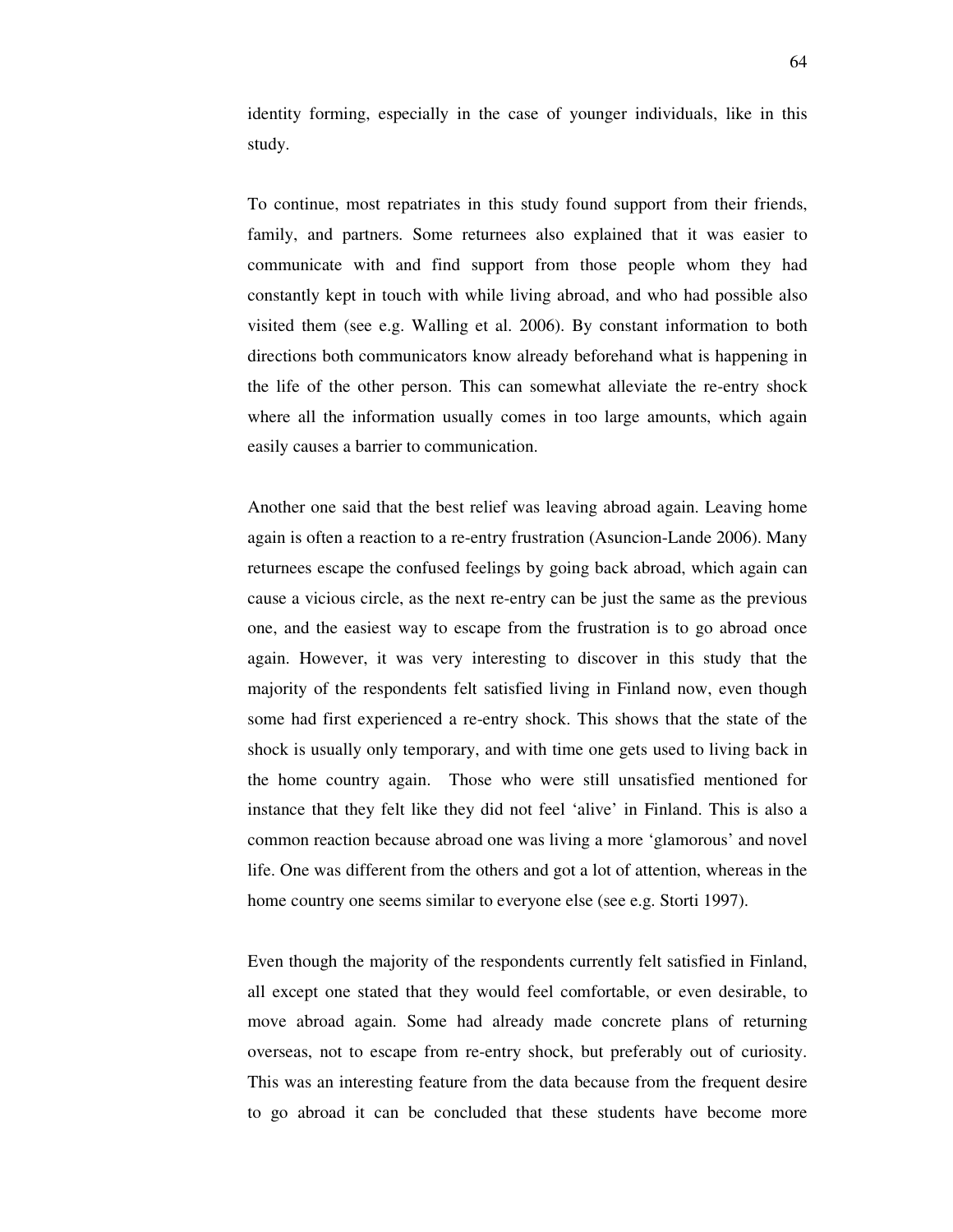courageous and curious, and are willing to see and experience more. They have created a stronger self-esteem which contains a sensation that they will survive.

## **5.1.4 What kind of changes and personal growth did the returnees find in themselves as a consequence of having lived overseas?**

We already saw that most returnees had a stronger self-esteem after living overseas. It was remarkable that every single respondent had experienced some personal changes after the sojourn. This already provides evidence for the importance of investigating the changes that individuals go through during intercultural adaptation. As Walling et al. (2006) states, all these transformations usually contribute to the personal growth of the sojourner. In this study the students reported to be now more open, braver, less prejudiced, more culturally sensitive, and having broader horizons. These are all clearly positive aspects.

Thus, despite the re-entry shock that most of the returnees encountered, yet people found such positive changes about themselves. Also Kim (2001) and Smith (2001) see the shock and changes as a possibility for growth. In this study we asked how the respondents thought they had developed as a result of their sojourn. Again, the majority of the respondents reported having developed, grown, and learned a lot due to living overseas. Most common answers included having grown to become more independent, more tolerant, and more open-minded. The returnees had also learned to adapt better to different situations, become more tolerant of uncertainty, become more selfaware, etcetera. Also, many had improved their language skills and cultural understanding, both of their own culture and the foreign one. For example Hall (1976) explains that it is impossible to truly understand one's own culture well without having compared it to other cultures and different ways of behaving.

The returnees of this study explained that they had created new perspectives towards Finland and Finnishness after returning from overseas. However, not everyone had created more positive and idealised views of their home country.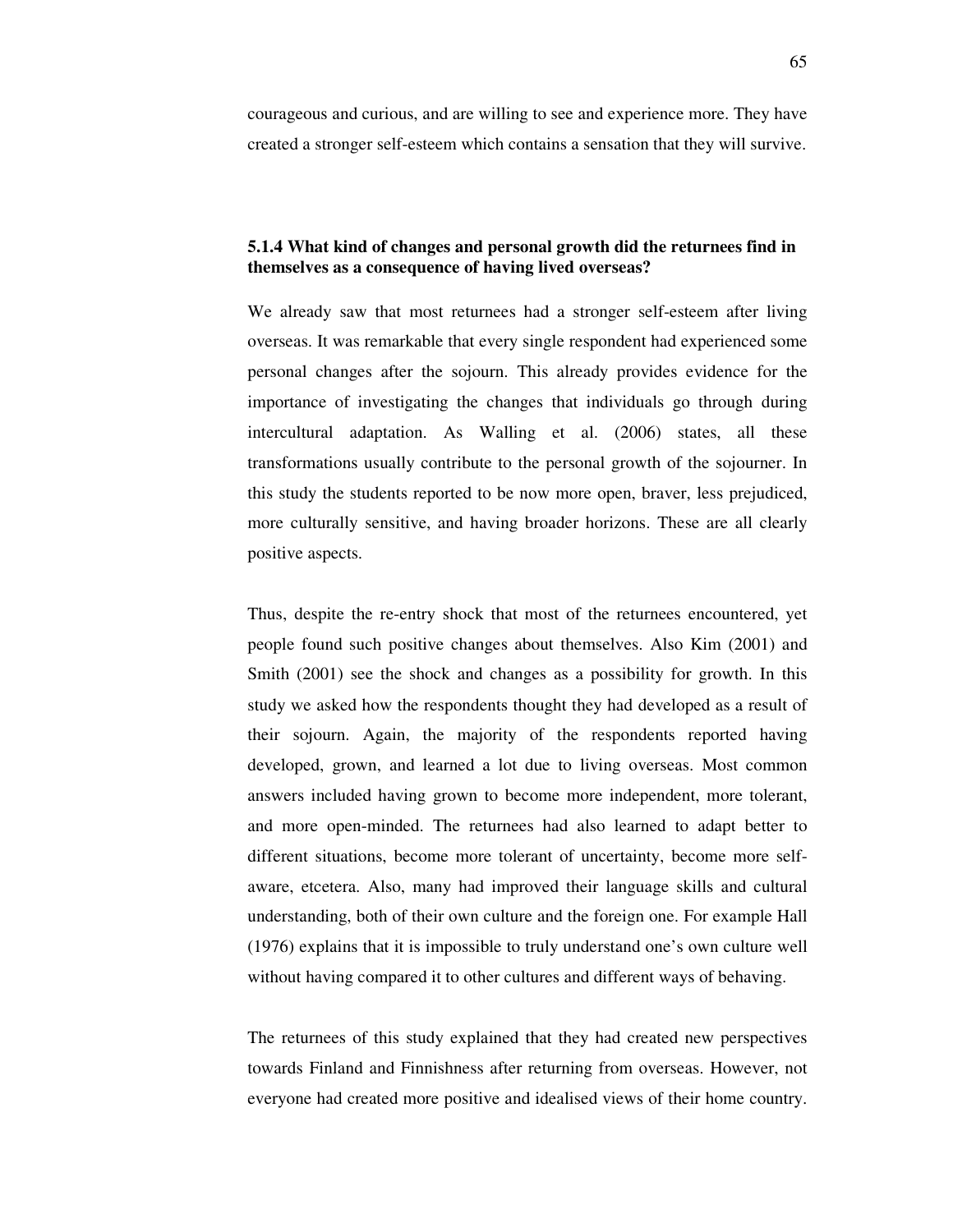When it was questioned how the respondents' views and feelings about Finland had changed, there were several different types of answers. Some mentioned that they respected Finland less after living abroad than before, whereas some said that they appreciated their home country considerably more after the sojourn. The answers were very diverse. More negative perceptions included many stereotypes of Finland: people were said to be cold, rude, and reserved. Possibly the sojourners had not paid much attention to these aspects before their departure, but now that they have something to compare Finland with, these features stand out more easily. Especially if one is suffering from a reentry shock, the most negative characteristics of the country and its people are usually prominent. It is common to think that 'everything was better abroad' (see e.g. Junkkari & Junkkari 2003). Especially, if the expectations about returning to Finland were too idealised, these negative aspects and the reality might become as a surprise to the returnee, just like a few respondents described.

Despite many negative perceptions about Finland, many people also found features that they started to appreciate more than before. These included mentioning that society functioned well, housing was good, clean nature was appreciated, and the country felt safe. In addition, the honesty of Finns was respected. Again, these reactions would not have been possible without having compared them with something different.

Generally speaking, it was proven that despite acculturation stress and re-entry difficulties, returnees most commonly experience personal growth and development. They become, not aliens, but 'cosmopolitans', as one respondent brought up. Adaptation, either to a foreign country or back to one's home country, is an ongoing process, where learning takes place. As Gudykunst (2003) explained, functional fitness and psychological health are the consequences of the intercultural changes. Therefore acculturation stress and re-entry should not be thought of in a negative sense, even though they would include negative feelings. Instead, we should learn to better understand the phenomena, and the new identity of the sojourner.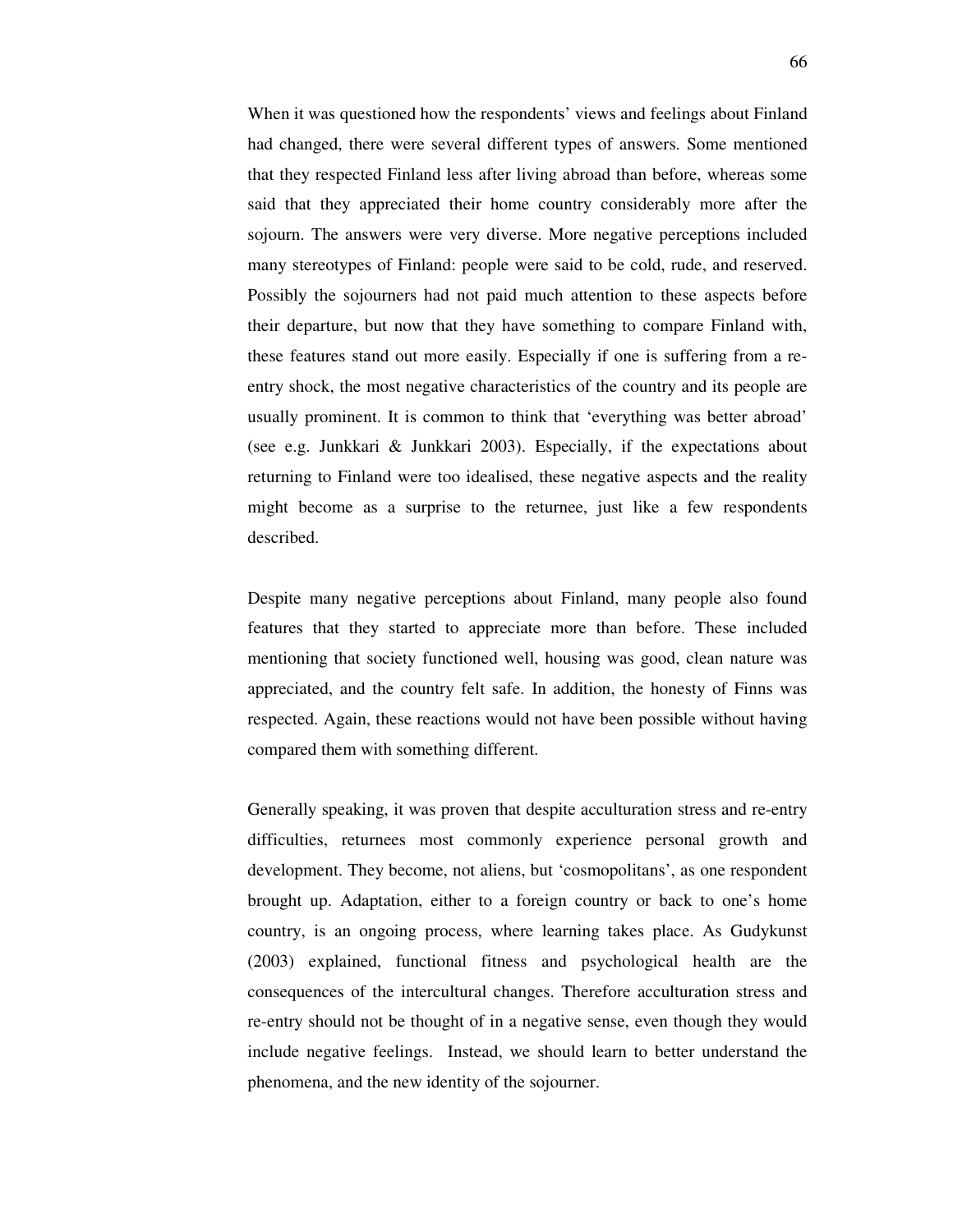All in all, it was vital to notice that most changes that the returnees encountered in themselves were related to intercultural communication competence (ICC). These features include nonevaluativeness, cultural empathy, acceptance, and self-awareness (Berry et al. 1992). Thus, we can briefly conclude that most of the returnees in this study have developed to be significantly more competent in intercultural communication. This skill is also needed in readjustment, since communication in re-entry frequently takes an intercultural format (Smith 2001 and Storti 1997). However, the time to adapt takes time, and the changes and development that people see in them come gradually. Possibly with the next sojourn and the next re-entry these returnees are able to communicate and perform more effectively, especially if they have knowledge about their own communication behaviour and about communication difficulties related to adaptation and re-entry. With the right attitude, for example if the shock-alike situations are perceived as challenge instead of disorientation, individuals have potential to change their communication skills to be more effective and flexible (J. Bennett 1998).

If we return to discuss identity, one may recall how Isoko et al. (1999) explained that adjustment and identity are inextricably linked. Due to living abroad one's cultural identity often changes from a single-cultural identity to a multicultural one. Identity changes are often the origin for the confused and alienated feelings. However, we need to keep in mind that multicultural identity and intercultural sensitivity are very positive characteristics, which include seeing the world from more than just one perspective, and being able to adapt one's behaviour according to context. Thus, despite the stress and challenges related to intercultural adaptation in the beginning, after things settle down, the returnees can be very proud to possess an ethnorelativist worldview in today's multicultural world.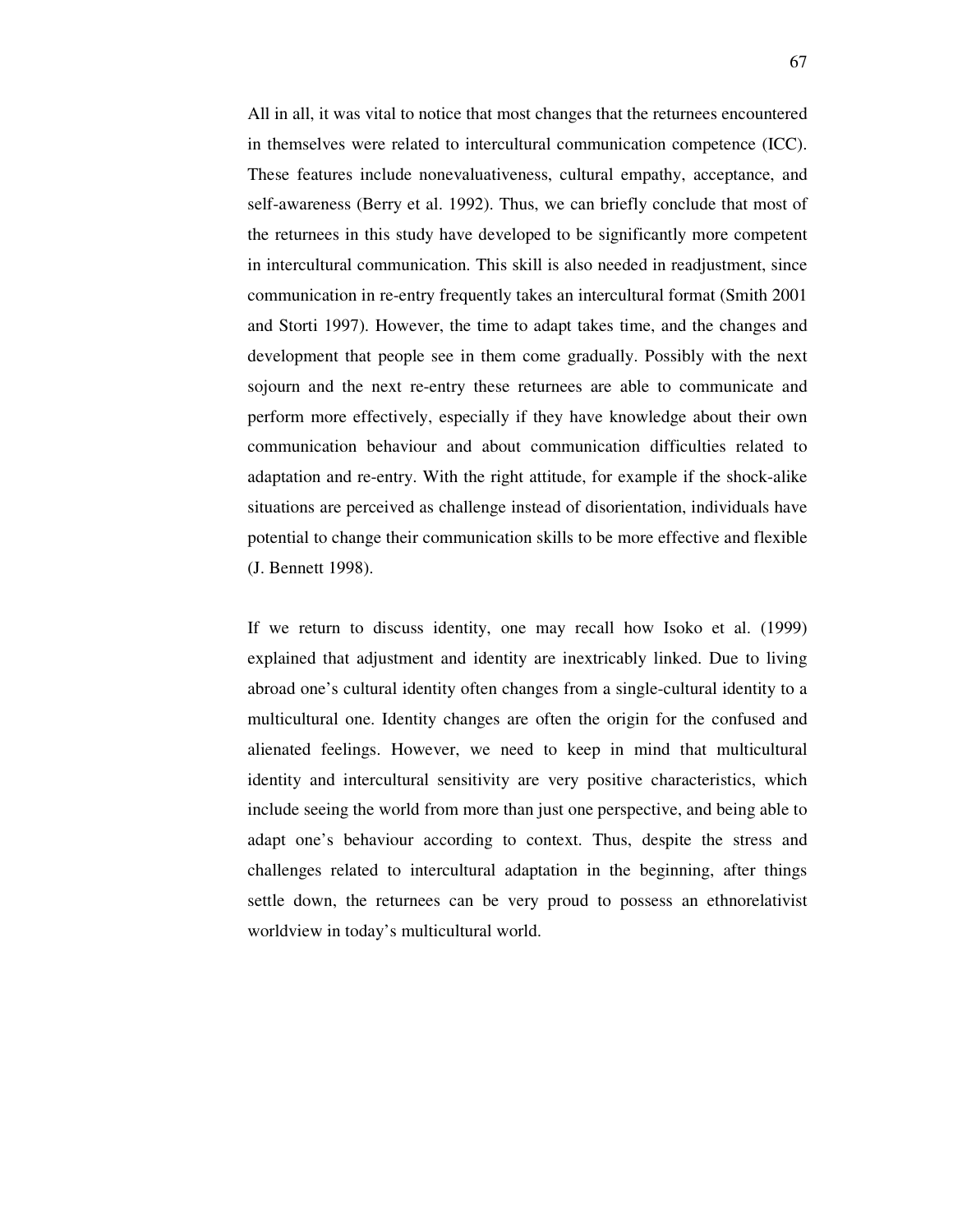### *5.2 Evaluation of the method*

It is said that in qualitative research the researcher can never be completely objective (Eskola & Suoranta 1999 and Krippendorff 2004). However, the researcher being subjective does not mean that the study would be unqualified (Eskola & Suoranta 1999). As Krippendorff explains, messages can not have a single meaning (2004), which means that everyone related to the research has different perceptions to the study, including the researcher, the participants of the study, as well as the reader. There are as many possible interpretations as there are individuals, none of the inferences necessarily being less qualified than any other.

While the general terms reliability and validity (see e.g. Frey et al. 2000) may be applicable to quantitative research, Guba & Lincoln (1985) provide alternative terms for the trustworthiness of qualitative studies. The terms Guba & Lincoln (1985) prefer to use are credibility, transferability, dependability, and confirmability.

Credibility is defined as the degree of 'truth' that the findings of a particular research have for the participant whom with the study is carried out" (Erlandson et al. 1993). In this particular research the credibility was good. The perceptions of the researcher were articulated, and the procedure itself was convenient and relevant to this study. Other methodological choices, such as conducting interviews, were considered but an electronic questionnaire turned out to be the most applicable choice (see chapter 3.2.2). A pilot questionnaire was provided to one individual in order to verify the data and to make the procedure more explicit. One aspect that can make the study less trustworthy is the large amount of questions in the questionnaire. Possibly some participants experienced a fatigue effect towards the end of the questionnaire and did not pay as much attention to the last questions as the first ones. Moreover, in this study we relied on what the respondents remembered. If the re-entry had happened a long time ago, perhaps some memories were imprecise. In addition, there was a self-selection bias when choosing the participants for the study, as many of them were chosen through personal contacts, causing most of the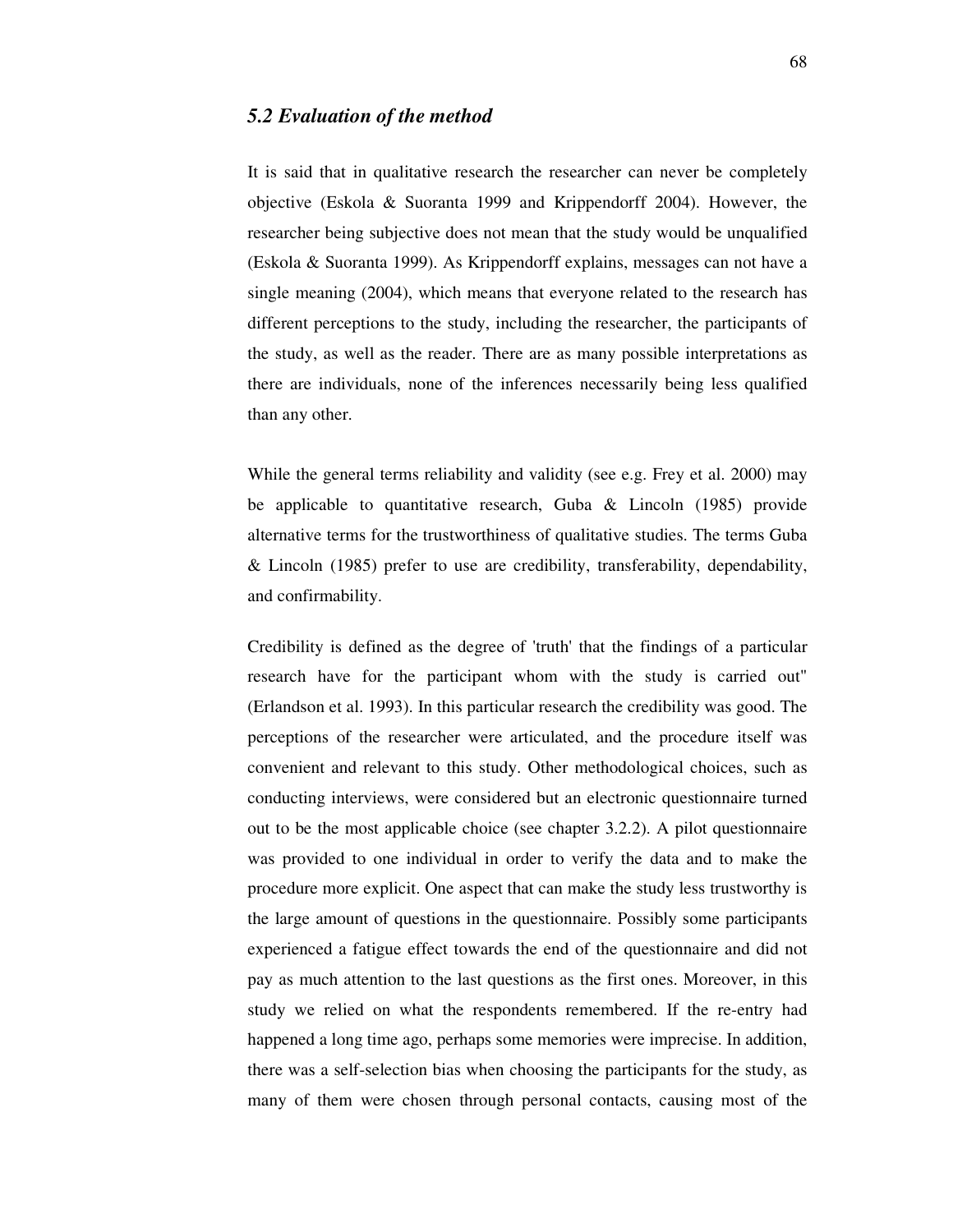respondents to be female university students. Naturally, as was mentioned before, the data has also been analysed from the perspective of the researcher, which makes the analysis subjective.

Transferability is not the same as generalizability. As compared with positivistic inquiry, naturalistic inquiry is more context-dependent, thus decreasing the possibility and appropriateness of discussing external validity (Lincoln & Guba 1985). This study was transferable, since thick description of the procedure was provided to the readers, thus making it possible to apply the same study in other contexts or with other participants. Also, the questionnaire form was added in the report (see appendix 1). The use of purposive sampling makes the study transferable as well. Nevertheless, we have to take into account that since the sampling was non-random and rather small, we cannot make generalizations or create universal statistics based on the data of this study only.

As for dependability, the term is defined as the extent to which, if the inquiry "were replicated with the same or similar respondents in the same context, its findings would be repeated" (Erlandson et al. 1993: 33). In this study dependability was achieved by maintaining all the documentation, such as the returned questionnaires, and making it possible for the others to see them if asked from the researcher.

Finally, we will discuss the confirmability of the study, or "the degree to which its findings are the product of the focus of its inquiry and not of the biases of the researcher" (Erlandson et al 1993: 34). The researcher was aware of the bias, but of course the subjectivity could not be completely eliminated. For example, when analysing the data it was sometimes difficult to make inferences due to the unstructured and indistinct nature of the responses. This was a limitation especially when percentages were counted. Lastly, several theories were used in data analysis in order to make the study more trustworthy. External reviews judging the conclusions and inferences were not applied in this study.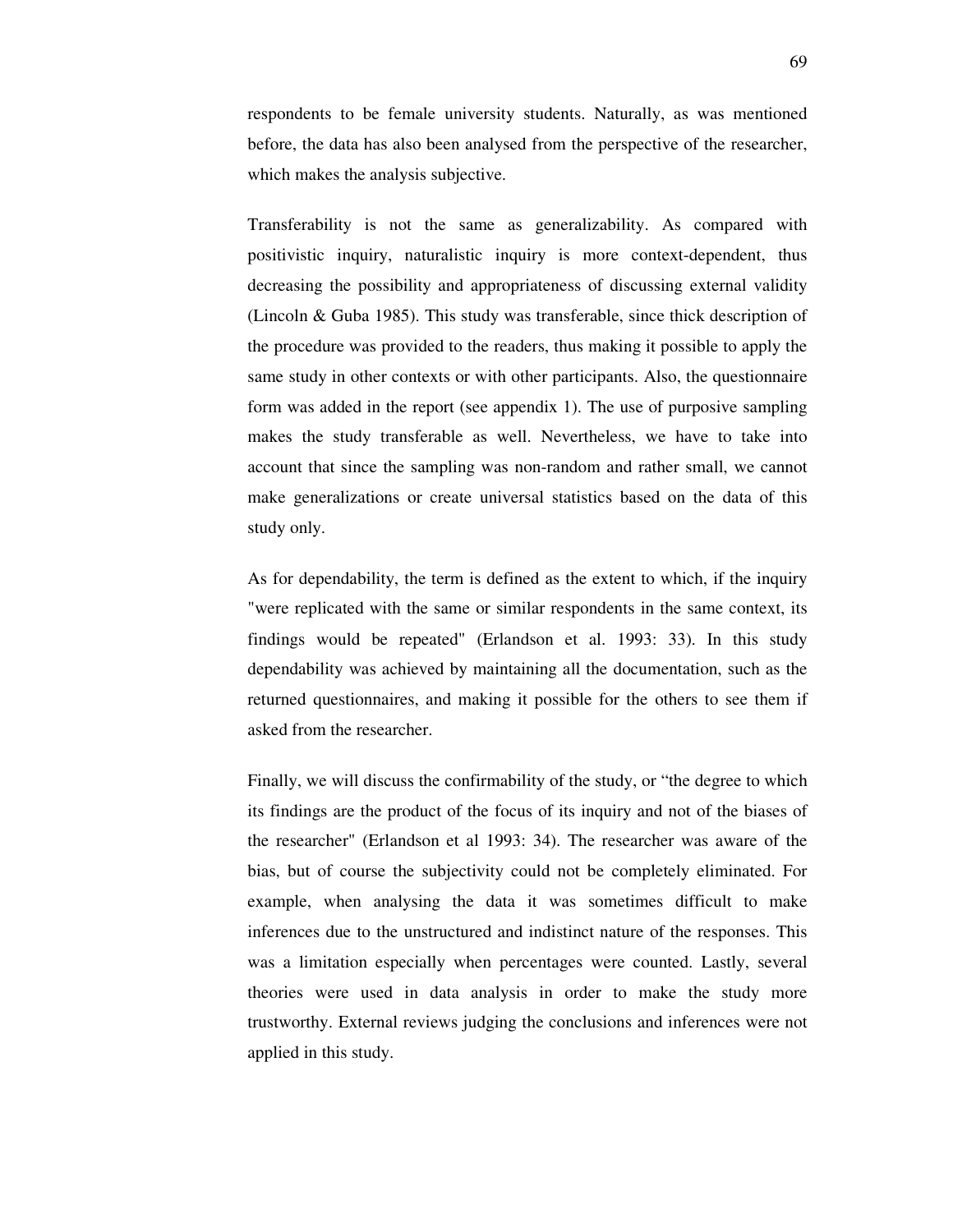All in all, this study illustrated significant findings, of which some were similar to the hypothesis. However, some results contradicted previous theories, which again is an important concern and shows the need for further studies. As for recommendation for future studies, it would be interesting to conduct a study focusing on the role of intercultural communication competence and intercultural sensitivity in re-entry, since this side of readjustment was touched only superficially in this research. In addition, an interesting viewpoint for a further study would be to investigate the re-entry process from the perspective of the returnees' family and friends. This angle could provide new insights to the phenomenon. In addition, the quality and the need for re-entry orientations could be examined.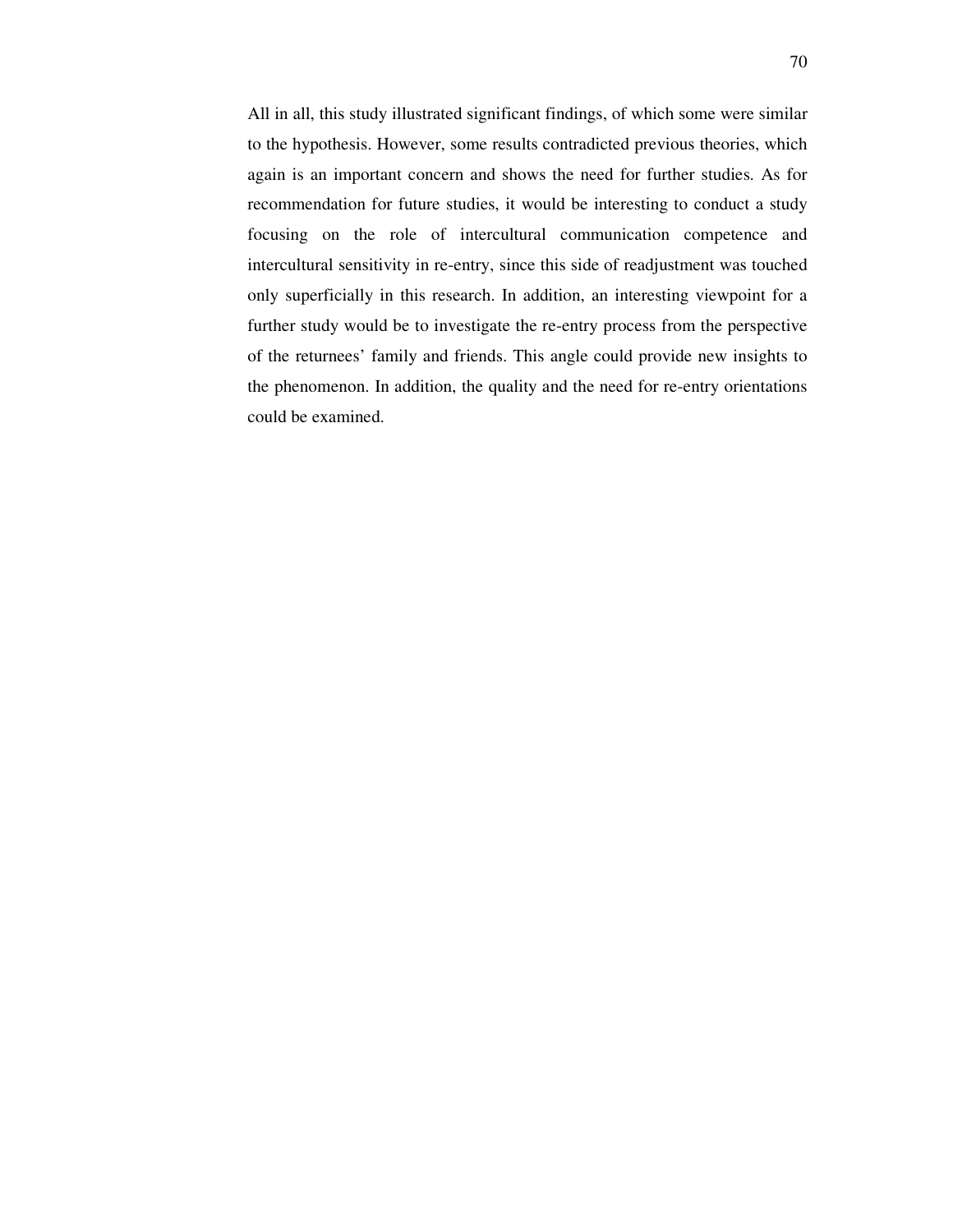### **6. CONCLUSION**

To conclude, most of the returnees taking part in this study did find re-entry difficulties despite the short-term nature of the sojourn. It also turned out that when they perceived no culture shock, or in other words the more involved the sojourners got with the host country, the more likely they were to encounter problems at re-entry. This disproves, or questions the theories that state that sojourners, being only temporary inhabitants of a country, would not relate themselves to the new society.

To briefly answer to the research questions, the study illustrated that the reentry process is experienced in a variety of ways, some returnees finding it more difficult than others. There is no one pattern for how one experiences reentry. The communication difficulties that were related to re-entry included both verbal and nonverbal issues, and it was apparent that there were communication problems related to re-entry. In order to prepare oneself and the home front for the possible communication difficulties of the readjusting process, it is good to remember that experiencing a re-entry shock is not abnormal. Having relevant information concerning it facilitates the process. In addition, sharing the experience with those who have dealt with the same issues, turned out to be helpful. All in all, there is a relatively big amount of support available from several sources, and some universities organize re-entry orientations too. Knowing that the state of the shock is only temporary might relieve the negative feelings also. And at last, it is essential to keep in mind that through re-entry shock, and other difficult experiences included in the foreign experience, one finally encounters personal growth and development. Below you can see more information related to the conclusions of this research.

Thus, the study proved how unique the re-entry process is for every returnee. Therefore it is important to be careful when drawing generalizations related to re-entry. This was especially relevant when discussing the factors affecting reentry. For example, in contrast to several previous writings, it was found out that returnees coming from a country with a very low cultural distance compared to Finland (for example Sweden, as opposed to China), re-entry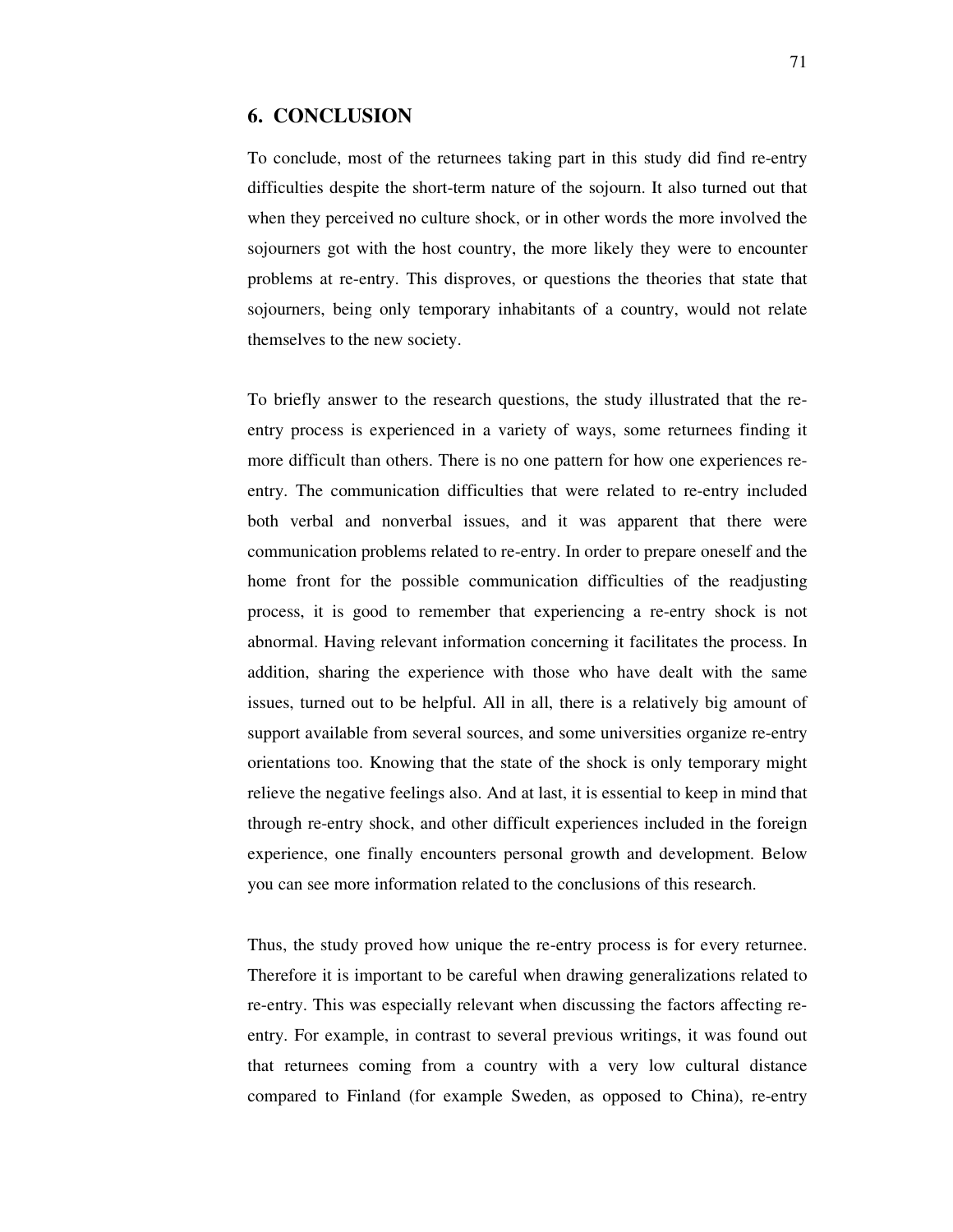shock was still often experienced. Another factor contrasting previous theories was that most participants in this study did not have idealised views of home, and in fact many expected to have a re-entry shock. Possibly the expectations could also explain why so few participants in the end felt like complete aliens back in their home country, as it is often said that expecting and knowing about re-entry shock alleviates the negative reactions.

Concerning the topic of the research, one of the most enchanting results of the study was that the majority of the returnees encountered communication difficulties upon re-entry. These were related to both verbal and nonverbal communication. These findings emphasize the powerfulness of the intercultural experience, and how easily individuals adapt to the new ways of behaviour in the host country, probably without even noticing it. It was interesting to find out how the changed frames of reference made the communication between the returnee and the home front intercultural, and how cultural sensitivity would have been needed from both interactants. Also, many of the returnees mentioned how the home front did not show enough interest in their foreign stories, whereas no one mentioned that the returnees themselves would not have been interested enough in the life of the other interactant, which possibly was the case also. It should not be forgotten that communication is always a two-way process.

What became obvious from the study was that the returnees found it easiest to communicate with and ask for support from people who had had similar experiences. This proves the fact that communication is usually most troublefree with people who have comparable histories. Other sources for those who needed support were time, family, friends, partners, re-entry orientations, and maintaining the link between the host country and the home country. Unfortunately, however, a few cases mentioned that they found no support because people thought that there should not be anything difficult in returning to a 'familiar' place. This emphasizes the need for more information related to re-entry.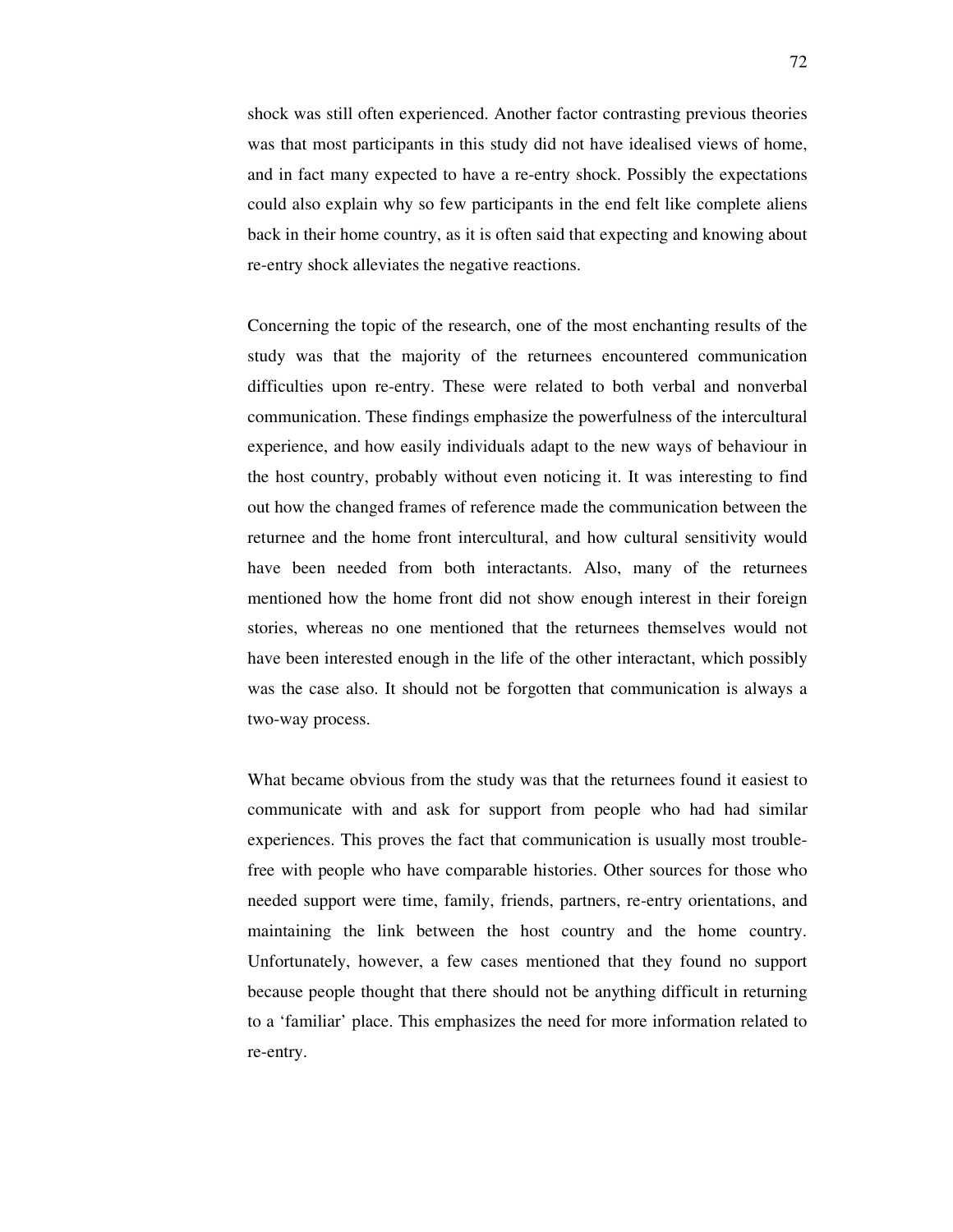In addition, an interesting discovery was that the majority of the respondents felt satisfied with living in Finland now, even though some had first experienced a re-entry shock. This shows that the state of the shock is usually only temporary. Even though the majority of the respondents currently felt satisfied in Finland, all except one stated moving abroad again seemed attractive. This was a remarkable finding because from the frequent desire to go abroad it can be concluded that these students have become more courageous and curious. They have built a stronger self-esteem.

Apart from a stronger self-esteem, the study illustrated that foreign experiences, despite the negative shocks included in them, are a possibility for personal growth and development for individuals. Very remarkably, every respondent stated having experienced changes as a result of living abroad. The most considerable changes were becoming more independent, more openminded, and more culturally sensitive. Clearly, most individuals had become more competent in intercultural communication as a consequence of spending time abroad. They had in fact created a multicultural identity.

All in all, the findings of the study were significant, especially when it comes to communication difficulties related to re-entry, an area not studied almost at all in the field. There is still a lot more to investigate and discover, but fortunately we have come to a good start with re-entry research, taking into account all previous writings as well as this particular study on re-entry.

We have come to the end of this study. We saw what a significant gap in the literature of the field there was regarding communication difficulties in reentry, and with the help of this particular study, we have seen what an enormous amount of facts and awareness of re-entry is yet to be investigated and to be updated. If there were 12 385 Finnish students studying abroad in 2004, the demand for information on the topic is considerable, taking into account also the family and the friends of the returnees, as well as practitioners who are to create effective re-entry training programmes.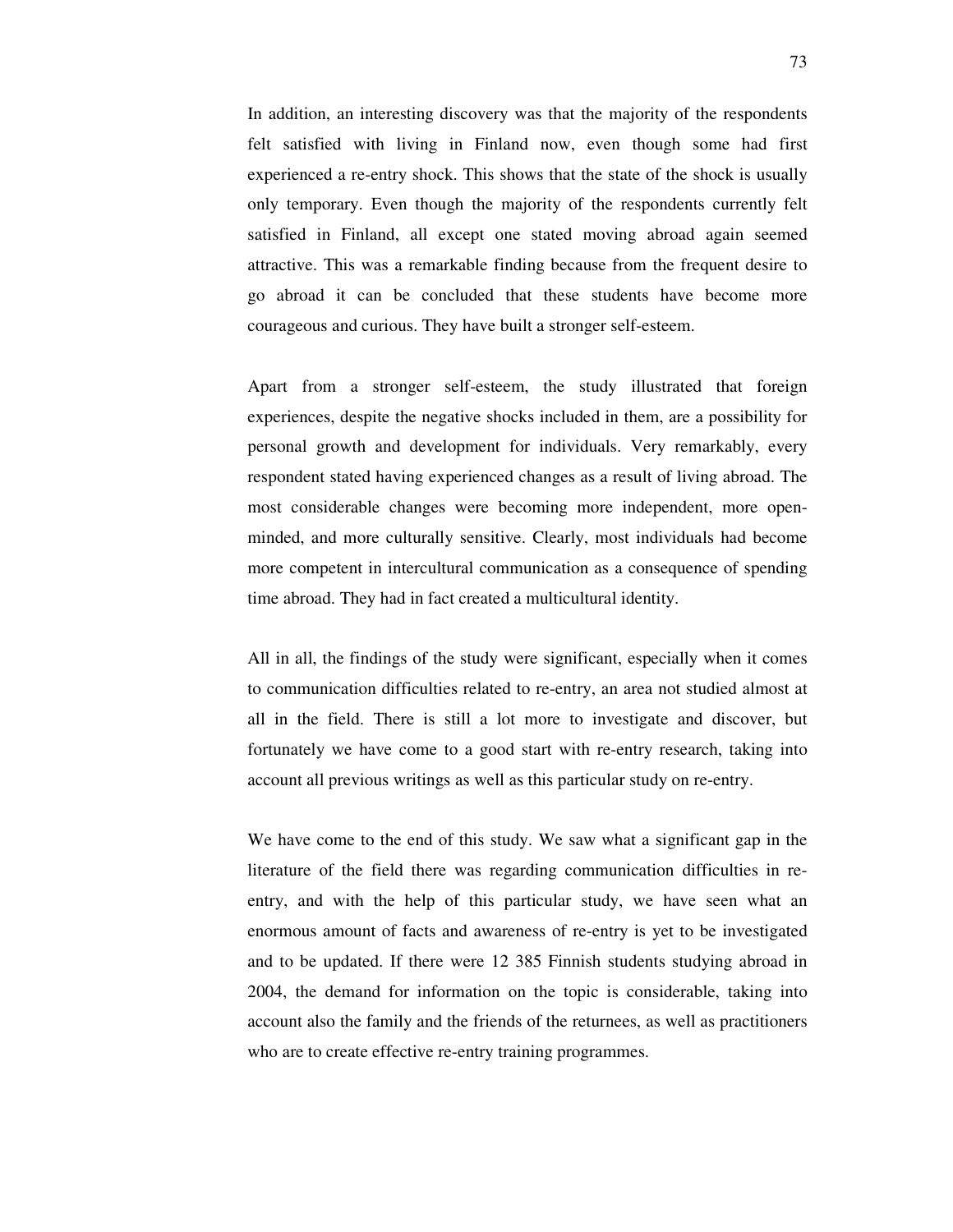Therefore we should not stop the talk about sojourn when the sojourner jumps on the aeroplane and leaves the foreign land. Quite the opposite, we should undeniably also take into account re-entry, which is a vital process in the whole intercultural experience. As we have seen, its end products, such as personal growth and development, are outcomes that the sojourners can everlastingly benefit from. With all the experiences, and with all the possibilities, the students of today have the world at their feet.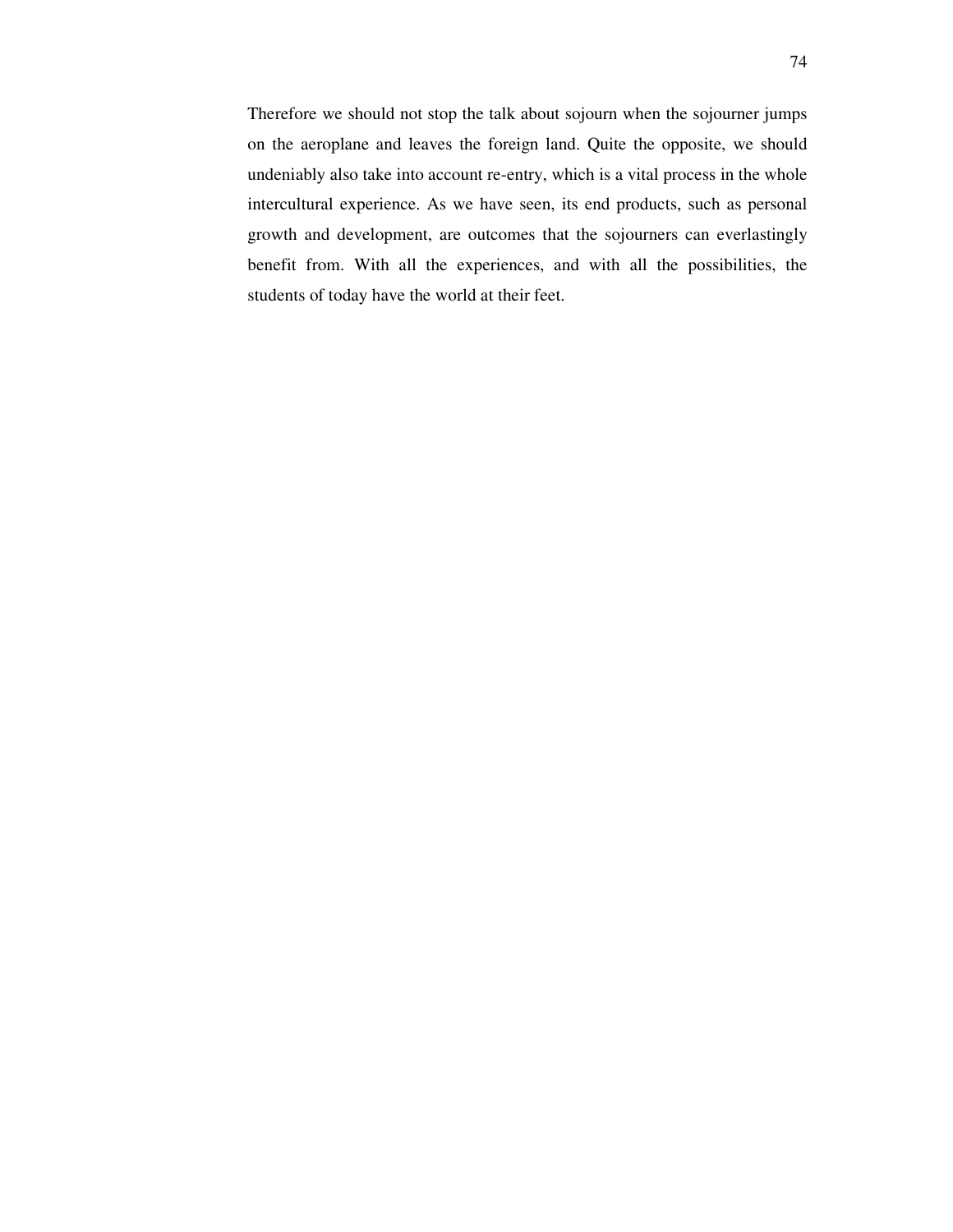## **REFERENCES**

Adler, N. (1997). International Dimensions of Organizational Behavior. Cincinnati: South-Western College Publishing.

Asuncion-Lande, N*.* (2006). On Re-entering One's Culture. Available 24/10/06 at <http://www.studyabroad.ku.edu/~osa/returnees/adjust.shtml>.

Barna, L. M. (1976). How Culture Shock Affects Communication. *Communication*. Vol. 5, July, Issue 1, pp. 1-18. Available 23/11/2006 at <http://search.ebscohost.com/login.aspx?direct=true&amp;db=ufh&amp;AN= 11653268&loginpage=Login.asp&site=ehost-live>

Bennett, J. M. (1993). Cultural marginality: Identity issues in intercultural training. In *Education for the intercultural experience.* Edited by Michael Paige. Yarmouth, Maine: Intercultural Press. pp. 109-136.

Bennett, J. M. (1998). Transition Shock: Putting Culture Shock in Perspective. In: *Basic Concepts of Intercultural Communication. Selected Readings.* Edited by Milton J. Bennett. Yarmouth: Intercultural Press, Inc. pp. 215-229.

Bennett, M. J. (1998). Intercultural Communication: A Current Perspective. In: *Basic Concepts of Intercultural Communication. Selected Readings.* Edited by Milton J. Bennett. Yarmouth: Intercultural Press, Inc. pp. 1-34.

Berry, J. W. et al. (1992). *Cross-Cultural Psychology: Research and Applications*. Cambridge: Cambridge University Press.

Brislin, R. W. (1981). *Cross-cultural Encounters.* New York: Pergamon Press.

Chen, G. & Starosta, W. J. (2005). *Foundations of Intercultural Communication.* Lanham: University Press of America.

Cimo. (2006). *Kansainvälinen liikkuvuus tilastoina.* Available 13/12/2006 <www.cimo.fi>.

Conflict Research Consortium. (1998). *Communication Problems*. Available 23/10/06 at <http://www.colorado.edu/conflict/peace/!overlay\_problems.htm#commprob>.

Coughlin, T. (1999). *Coping Styles and Adaptation of Finnish Repatriates: A Study of Internationally Employed Finns.* Pro gradu thesis. Jyväskylän yliopisto: Psykologian laitos. Available 3/11/06 at <http://selene.lib.jyu.fi:8080/gradu/g/1843.pdf>

El Said, M. (2006). Intercultural Encounters and Adaptation. In *Introduction to Intercultural Communication web course.* Jyväskylän ylipisto: Moniviestinkanava. Available 30/10/2006 at <http://moniviestin.jyu.fi/sisalto/viesti/ics/showProgram>. pp. 43-51.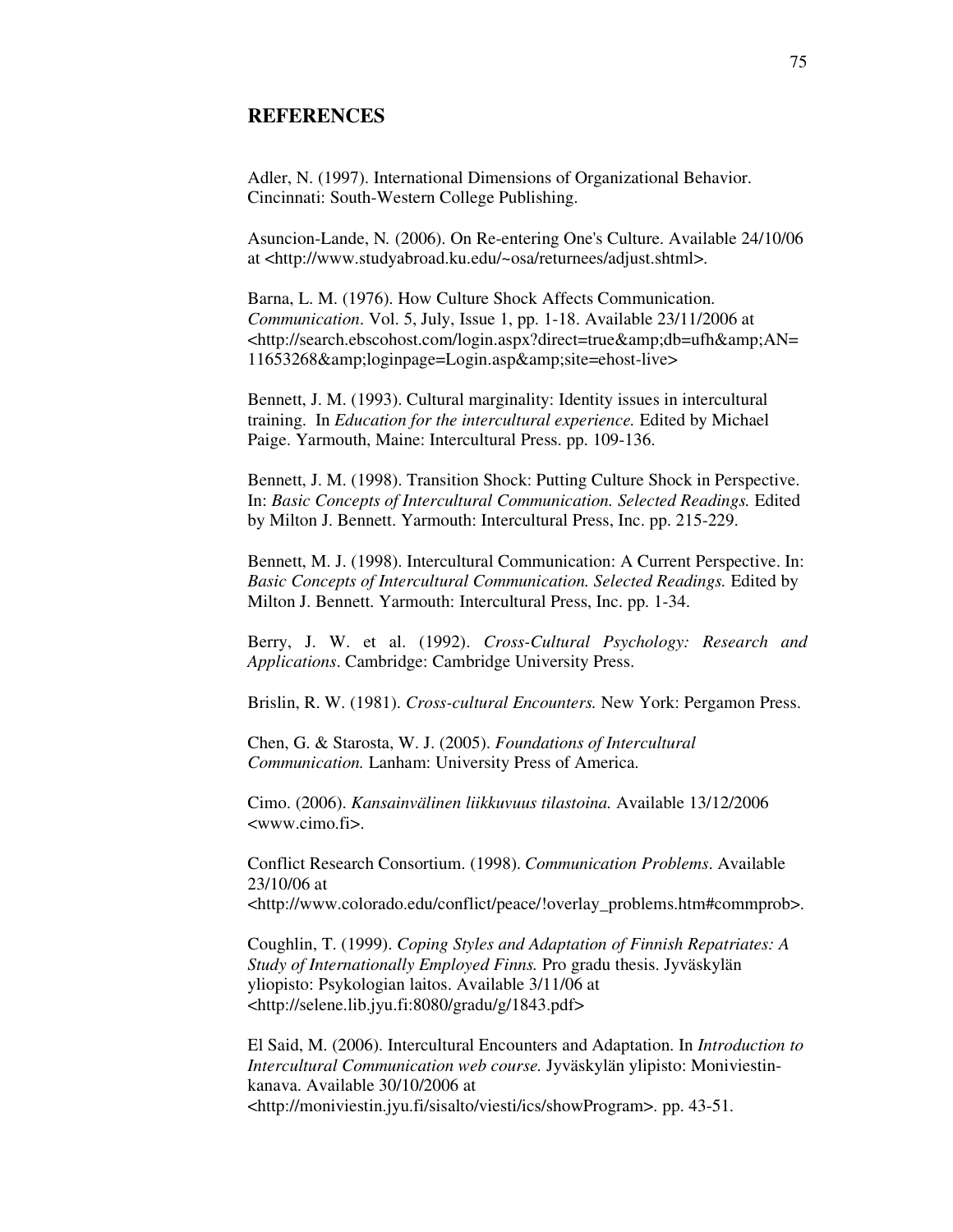Erlandson, D. A. & al. (1993). *Doing Naturalistic Inquiry : A Guide to Methods.* Newbury Park: SAGE.

Eskola, J. & Suoranta, J. (1999). *Johdatus laadulliseen tutkimukseen.* Jyväskylä: Gummerrus.

Fiske, J. (1992). Merkkien kieli : johdatus viestinnän tutkimiseen. Tampere: Vastapaino.

Frey, L.R., Botan, C.H. & G.L. Kreps. (2000). *Investigating communication: An introduction to research methods*. Boston: Allyn & Bacon.

Furnham, A. & Bochner, S. (1986). *Culture Shock: Psychological Reactions to Unfamiliar Environments.* London: Methuen.

Griffin, E. (1997). *A First Look at Communication Theory.* New York: The McGraw-Hill Companies.

Gudykunst, W. B. (1988). Uncertainty and Anxiety. In *Theories in Intercultural Communication.* Edited by Y.Y. Kim & W. B. Gudykunst. London: Academic Press. pp. 307-348.

Gudykunst, W. B., & Kim, Y. Y. (1997). *Communicating with strangers: An approach to intercultural communication*. Boston: McGraw-Hill.

Gudykunst, W. B. (2003). Intercultural Communication Theories. In *Cross-Cultural and Intercultural Communication.* Edited by William B. Gudykunst. London: SAGE. pp. 167-189.

Gudykunst, W. B. (2005). An Anxiety/Uncertainty Management (AUM) Theory of Effective Communication. In *Theorizing about Intercultural Communication.* Edited by W. B. Gudykunst. Thousand Oaks: Sage. pp 281- 322.

Hahn, M. (2006). *Overcoming Communication Barriers Between People.*  Available 23/10/06 at <http://ezinearticles.com/?Overcoming-Communication-Barriers-Between-People&id=119628>.

Hajek, G. & Giles, H. (2003). New Directions in Intercultural Communication Competence: The Process Model. In *Handbook of Communication and Social Interaction Skills.* Edited by J. O. Greene & B. R. Burleson. Mahwah: Lawrence Erlbaum Associates. pp. 935-957.

Hall, E. (1976). *Beyond Culture.* New York: Anchor Books.

Hall, S. (1999). *Identiteetti.* Tampere: Vastapaino.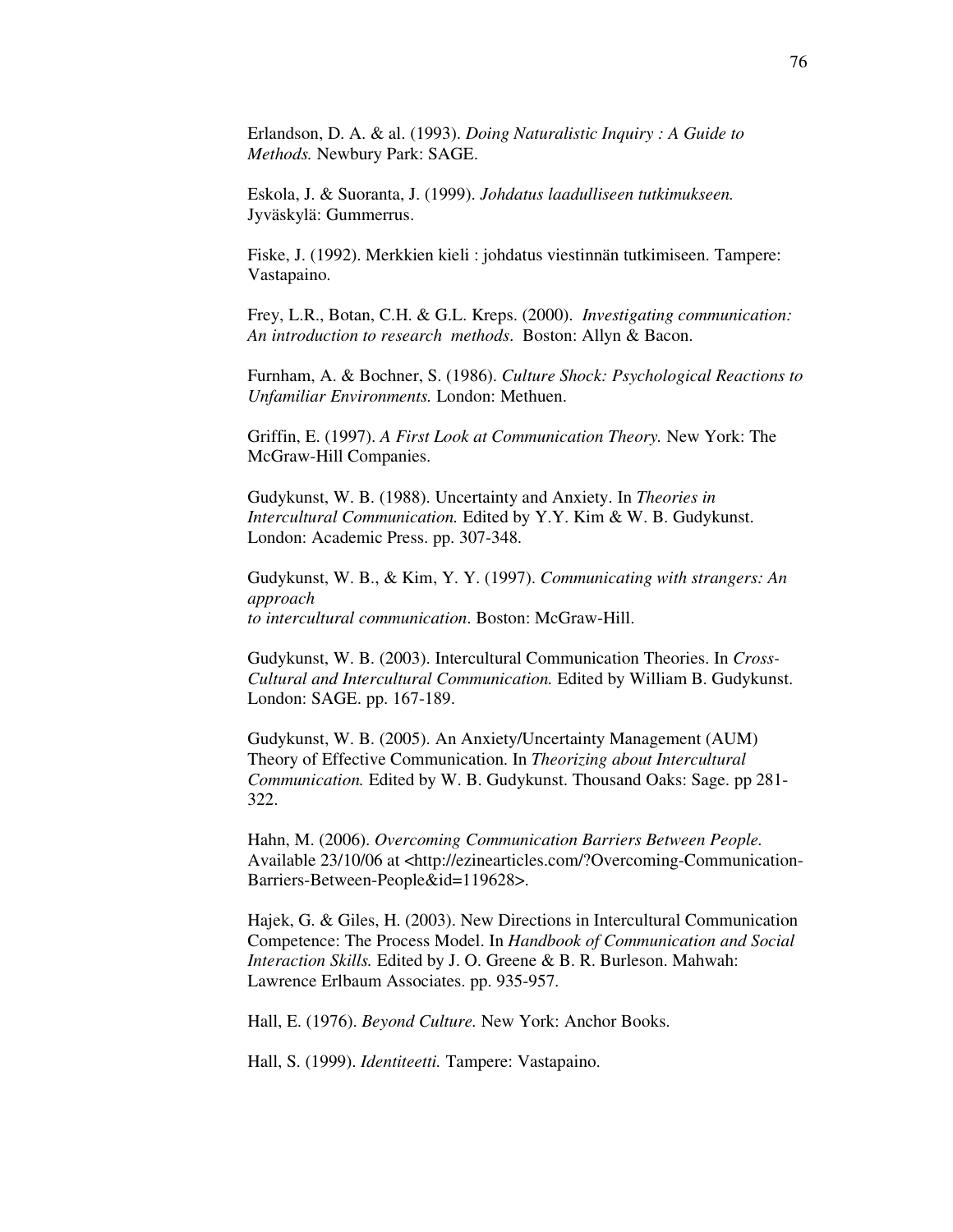Hannula, M. (1997). *Suomi, suomalaisuus, olla suomalainen. 21 henkilöhaastattelua ja näkökulmaa suomalaisuudesta.* Helsinki: Like.

Henry, A. & Hall Nicholson, M. (2003). *Communication Skills for Helping Someone with Depression.* Available 24/10/06 at <www.familyaware.org/seminar/henry-2003.ppt>.

Hess, J. (2005). Returning "Home": Testing Adaptation in Cultural Reentry. *Conference Papers – International Communication Association*; Annual Meeting, New York. pp. 1-18. Available 23/11/06 at <http://search.ebscohost.com/login.aspx?direct=true&amp;db=ufh&amp;AN= 18655658&amp:loginpage=Login.asp&amp:site=ehost-live>

Huete Machado, L. (2004). El espíritu Erasmus. *El País Semanal,* 17 October. pp. 42-56.

Isoko, T. Y. et al. (1999). Identity Issues and Reentry Training. *International Journal of Intercultural Relations.* Vol. 23, No. 3. pp. 493-525

Junkkari, K. M. & Junkkari, L. (2003). *Nykyajan paimentolaiset.* Keuruu: Otava.

Kealey, D. (1990). *Cross-cultural Effectiveness. A Study of Canadian Technical Advisors Overseas.* Hull: Canadian International Development Agency.

Kelan opintotukikeskus. (2006). *Ulkomailla koko tutkintoaan suorittavat suomalaiset 1.8.1999 - 31.7.2004*. Available 13/12/2006 at <http://www.cimo.fi/dman/Document.phx/~public/Julkaisut+ja+tilastot/tilastoj a/kelantilasto.xls>.

Kim, Y. Y. (2001). *Becoming Intercultural. An Intergrative Theory of Communication and Cross-Cultural Adaptation.* London: Sage.

Koehler, N. (1986). Re-entry shock. In *Cross-cultural reentry.* Edited by C. N. Austin. Abilene: Abilene Christian University. pp. 89-95.

Kreckel, M. (1981). *Communicative Acts and Shared Knowledge in Natural Discourse*. London: Academic Press.

Krippendorff, K. (2004). *Content Analysis, An Introduction to Its Methodology.*  Thousand Oaks: Sage.

Kuhalampi, E. (2002). *Muukalaisena kotimaassa.* Pro gradu thesis. Jyväskylän yliopisto: Yhteiskuntatieteiden ja filosofian laitos. Available 12/12/2006 at <http://selene.lib.jyu.fi:8080/gradu/h/ekuhal.pdf>

Launikari, M. & Puukari, S. (2005). *Multicultural Guidance and Councelling. Theoretical Foundations and Best Practices in Europe.* University of Jyväskylä: Institute for Educational Research.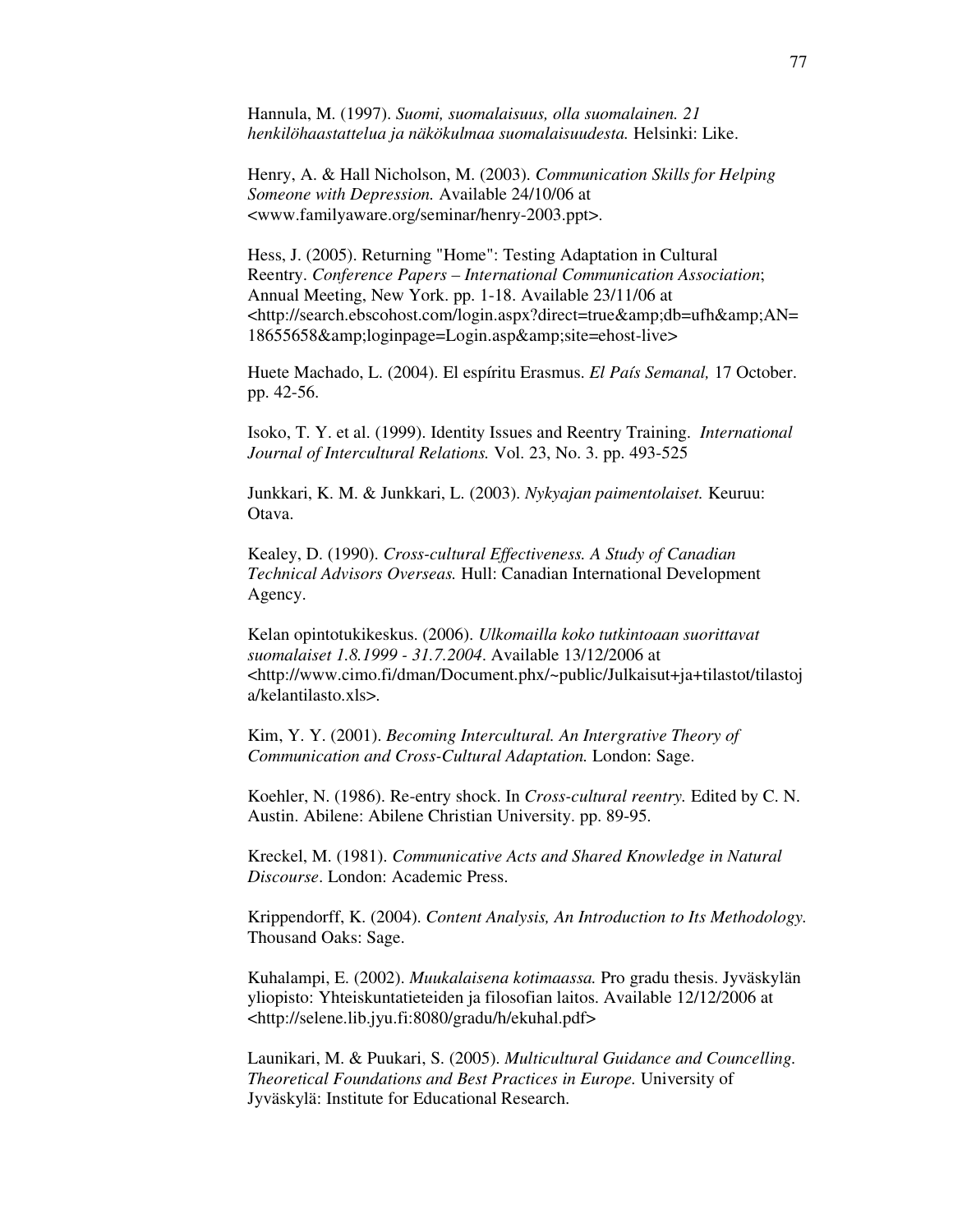Lincoln Y. S. & Guba, E. G. (1985). *Naturalistic Inquiry.* Beverly Hills: SAGE.

Lindlof, T. R. & Taylor, B. C. (2002). *Qualitative Communication Research Methods.* Thousand Oaks: SAGE.

Luoma, I. (2005). Identity. In *Introduction to Intercultural Communication web course.* Jyväskylän ylipisto: Moniviestin-kanava. Available 30/10/2006 at <http://moniviestin.jyu.fi/sisalto/viesti/ics/showProgram>. pp. 10-15.

Mann, C. & Stewart, F. (2000). *Internet communication and qualitative research: a handbook for researching online.* London: SAGE.

McCroskey, J. C. & Richmond, V. P. (2001). "Willingness to Communicate: A Cognitive View". In *Communication, Cognition, and Anxiety.* Edited by Melanie Booth-Butterfield. London: SAGE. pp. 19-37.

Oberg, K. (1960). Cultural shock: Adjustment to new cultural environments. *Practical Anthropology*, 7. pp. 177-182.

Osland, J. S. (1995). *The Adventure of Working Abroad.* San Francisco: Jossey-Bass Publishers.

Ruben, B. D. & Stewart, L. P. (1998). *Communication and Human Behaviour.*  Needham Heights: Allyn & Bacon.

Salakka, M. (2006). *Suomeen palaavien lähetystyöntekijöiden paluuta koskevat puhetavat.* Väitöskirja. Oulun yliopisto: Kasvatustieteiden tiedekunta. Available 3/11/06 at <http://herkules.oulu.fi/isbn9514279670/isbn9514279670.pdf>

Salo-Lee, L. (1998). Kieli, kulttuuri ja viestintä. In *Me ja muut. Kulttuurienvälinen viestintä.* Edited by Salo-Lee et al. Helsinki: Gummerus. pp. 6-35

Sarason et al. (2001). "Anxiety, Cognitive Interference, and Performance". In *Communication, Cognition, and Anxiety.* Edited by Melanie Booth-Butterfield. London: SAGE. pp. 1-17.

Saviaro, M. (2005). Paluu kotimaahan vaikeaa*. Kaleva,* 12 September. p. 1.

Scollon, R. (ed.). (1995). *Intercultural Communication. A Discourse Approach*. Oxford: Blackwell.

Smith, S. (2001). An Identity Model of Reentry Communication Competence. *World Communication* [online]. Vol. 30, Issue 3/4, pp. 6-38. Available 12/12/2006 at

<http://search.ebscohost.com/login.aspx?direct=true&amp;db=ufh&amp;AN= 10964303&loginpage=Login.asp&site=ehost-live>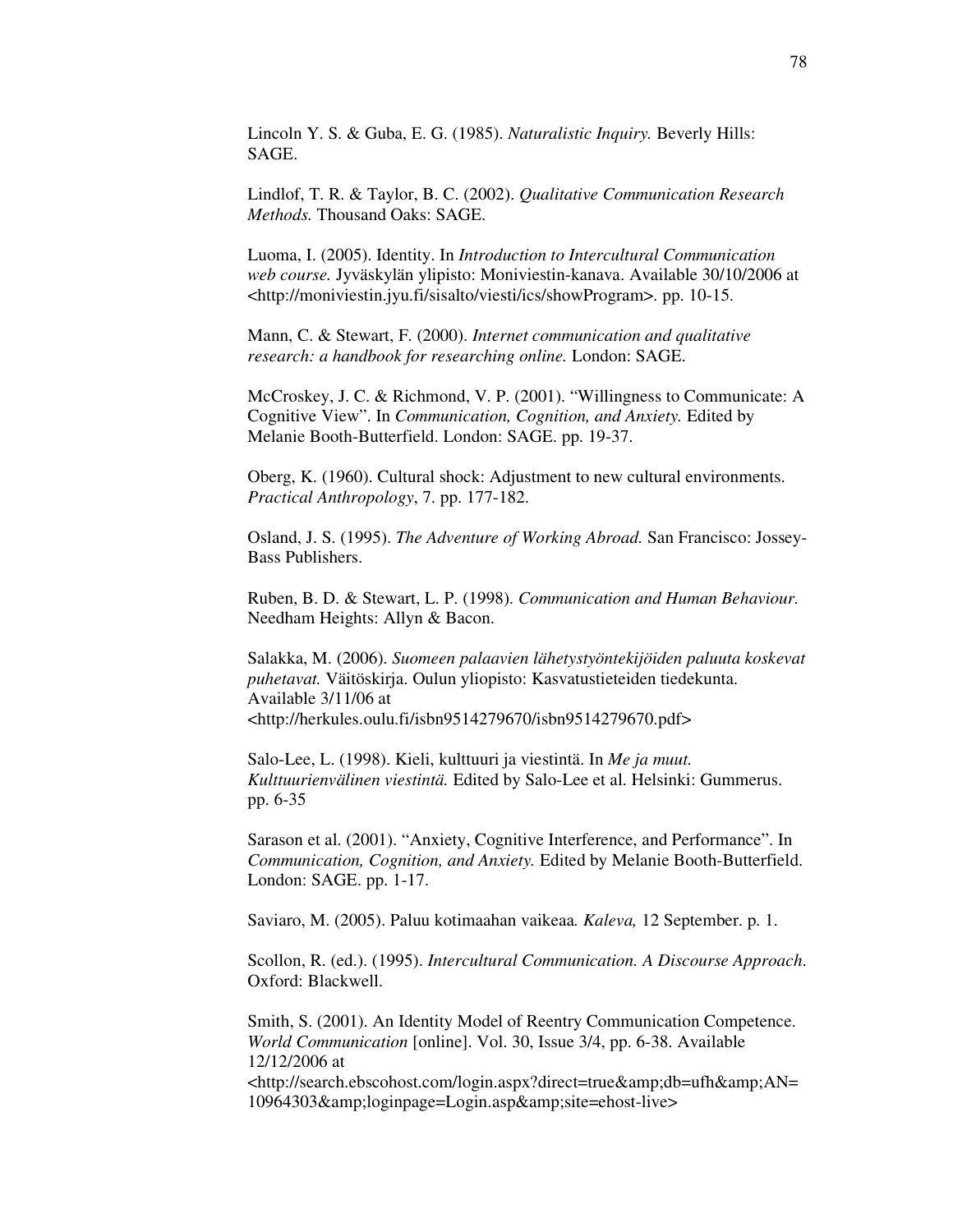Storti, C. (1997). *The Art of Coming Home.* Yarmouth: Intercultural Press, INC.

Sussman, N. M. (2000). The dynamic nature of cultural identity throughout cultural transitions: Why home is not so sweet. *Personality and Social Psychology Review*, 4, pp. 355-373. Available 13/12/06 at <http://www.leaonline.com/doi/abs/10.1207/S15327957PSPR0404\_5?cookieS et=1&journalCode=pspr>.

Tange, H. (2005). In a cultural No Man's Land – or, how long does culture shock last? *Journal of Intercultural Communication,* [online]. Issue 10, 10 December. Available 3/11/06 at < http://www.immi.se/intercultural/nr10/tange.htm>.

Tuomi, J. & Sarajärvi, A. (2003). *Laadullinen tutkimus ja sisällönanalyysi.* Helsinki: Tammi.

Walling, S. M. et al. (2006). Cultural Identity and Reentry in Short-term Student Missionaries. *Journal of Psychology and Theology,* Vol. 34, No. 2, pp. 153-164. Available 13/12/2006 at <http://search.ebscohost.com/login.aspx?direct=true&amp:db=afh&amp:AN=2 1275931&loginpage=Login.asp&site=ehost-live>.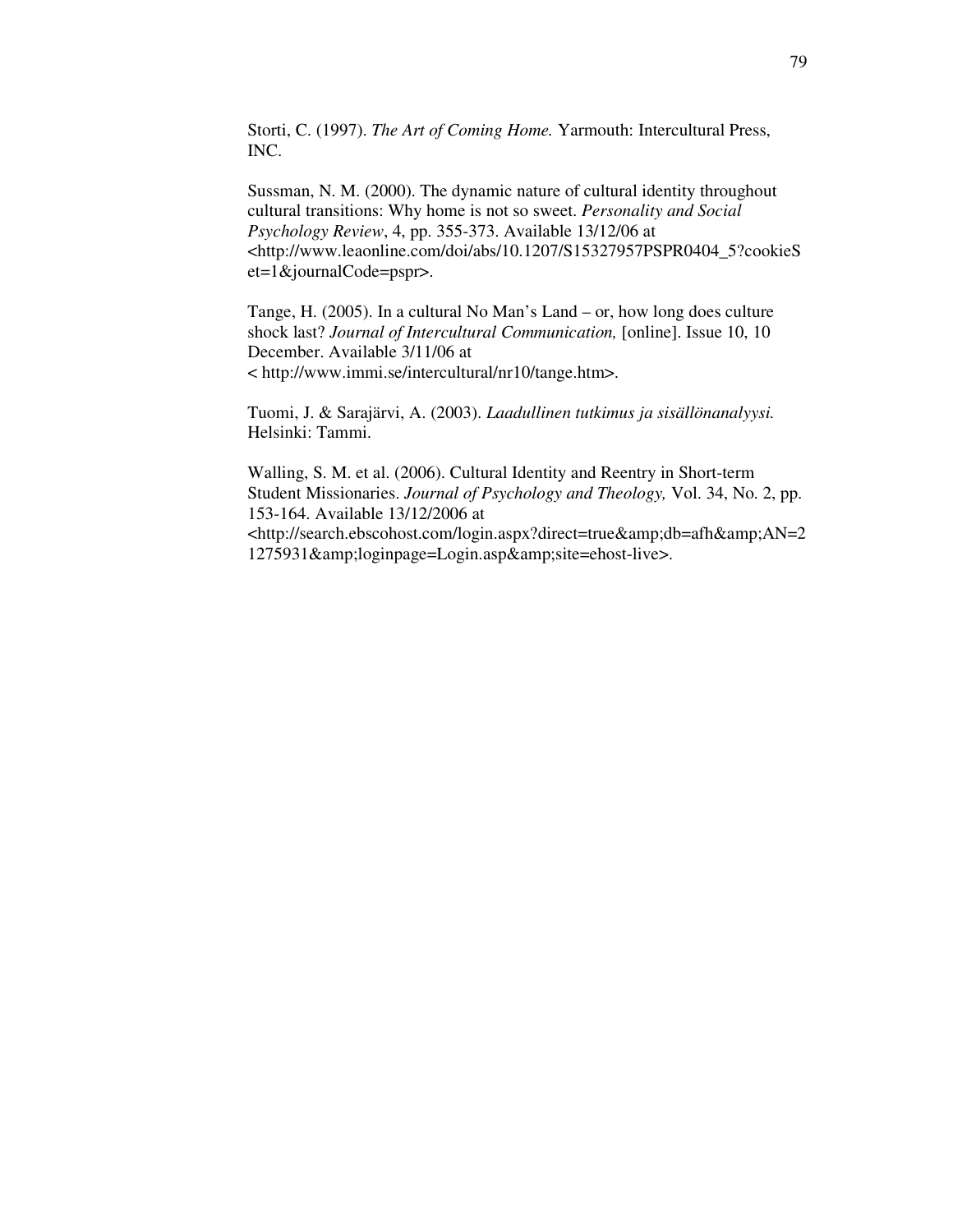## **APPENDIX 1**

## The electronic questionnaire form in English

Dear all,

I am currently writing a thesis as a part of my MA studies in Intercultural Communication at the University of Jyväskylä. In my thesis I will focus on investigating possible communication problems that Finnish returnees encounter when returning to their home country. I will concentrate on higher education level students who have spent at least one semester studying abroad. I will collect their experiences through an electronic questionnaire that you can find in this email.

I would truly appreciate your participation in completing the open-ended questionnaire and sharing your valuable experiences for the purpose of my thesis. Your information will be treated anonymously and confidentially. Unnamed quotations might be used in the thesis itself or in research seminars related to it. If possible, try to answer every question in the questionnaire within one month, either in English or in Finnish. Do not hesitate to write to me for additional information (jekaikon@cc.jyu.fi). You can also return the questionnaire by email to the previous address.

Thank you for sparing a moment and being kindly and helpful!

Best wishes, Jenni Ikonen

**Age when moving abroad:** 

**Gender:** 

**Nationality:** 

**The foreign country you lived in:** 

**The time spent in the foreign country:** 

1. How did you first adapt to the new culture?

2. In the long run, how would you describe your adjustment to the new country? Did you feel like part of the new culture/ strongly like belonging to only the Finnish culture/ like you belonged to both cultures/ or that you did not belong anywhere?

3. How did you keep in touch with your friends/family at home?

4. During what moments did you miss home?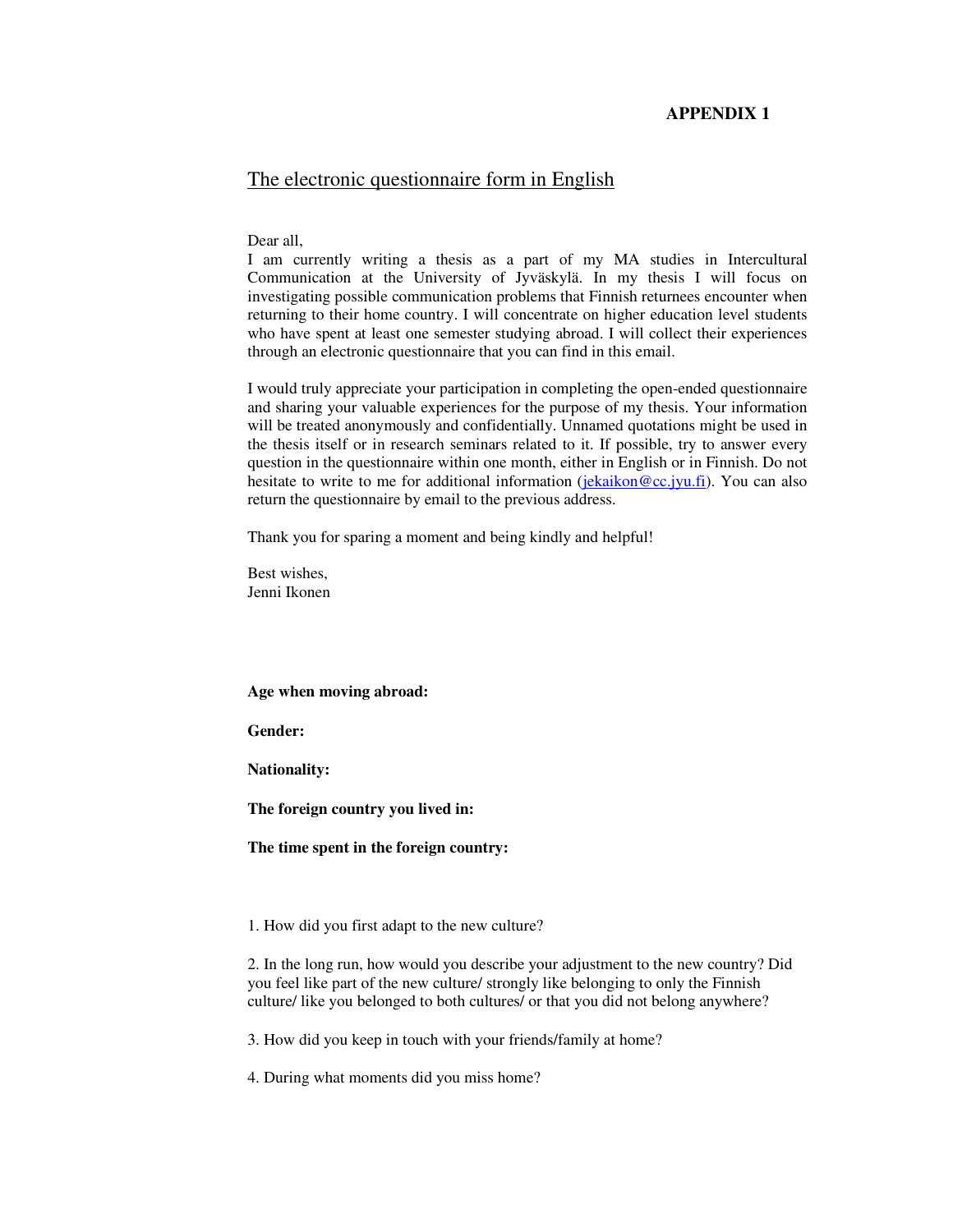5. After how much time did you feel "at home" in the foreign country you lived in, if you did at all?

6. Did you experience a culture shock? Please explain.

7. What did you expect your re-entry to Finland to be like?

8. What was it actually like?

9. Could you describe your feelings upon returning? (E.g. Did you feel like a Finn, a stranger, both, or neither?)

10. How had the people/environment in the home country changed, if they had?

11. How did your old relationships change when you moved back to Finland, if they did?

12. How did the people at home react when you told them about your foreign experiences? Did you encounter any communication problems?

13. Was it easy or frustrating for you to express your experiences of living abroad? Did you feel like the others understood you? Please explain.

14. Describe the changes you found about your own nonverbal communication or what others at home commented about it (e.g. eye contact, being "touchy", gestures, etc.).

15. Were you stressed or anxious when you returned? How did that affect your communication in the home country?

16. How do you think you had changed while living abroad?

17. How did your perceptions or feelings about Finland change as a result of having lived abroad?

18. What features in Finland were hard for you to face when returning? (For example, did you think people were reserved, etc.?)

19. What helped you get through your re-entry, if it was difficult to you?

20. Who was your support during the whole re-entry process?

21. Who became the closest people to you after your returning?

22. If you live in Finland now, how do you feel?

23. How would you feel like about moving abroad again?

24. What have you learned and how have you developed as a person as a consequence of your foreign experience?

25. Is there anything else you would like to comment on?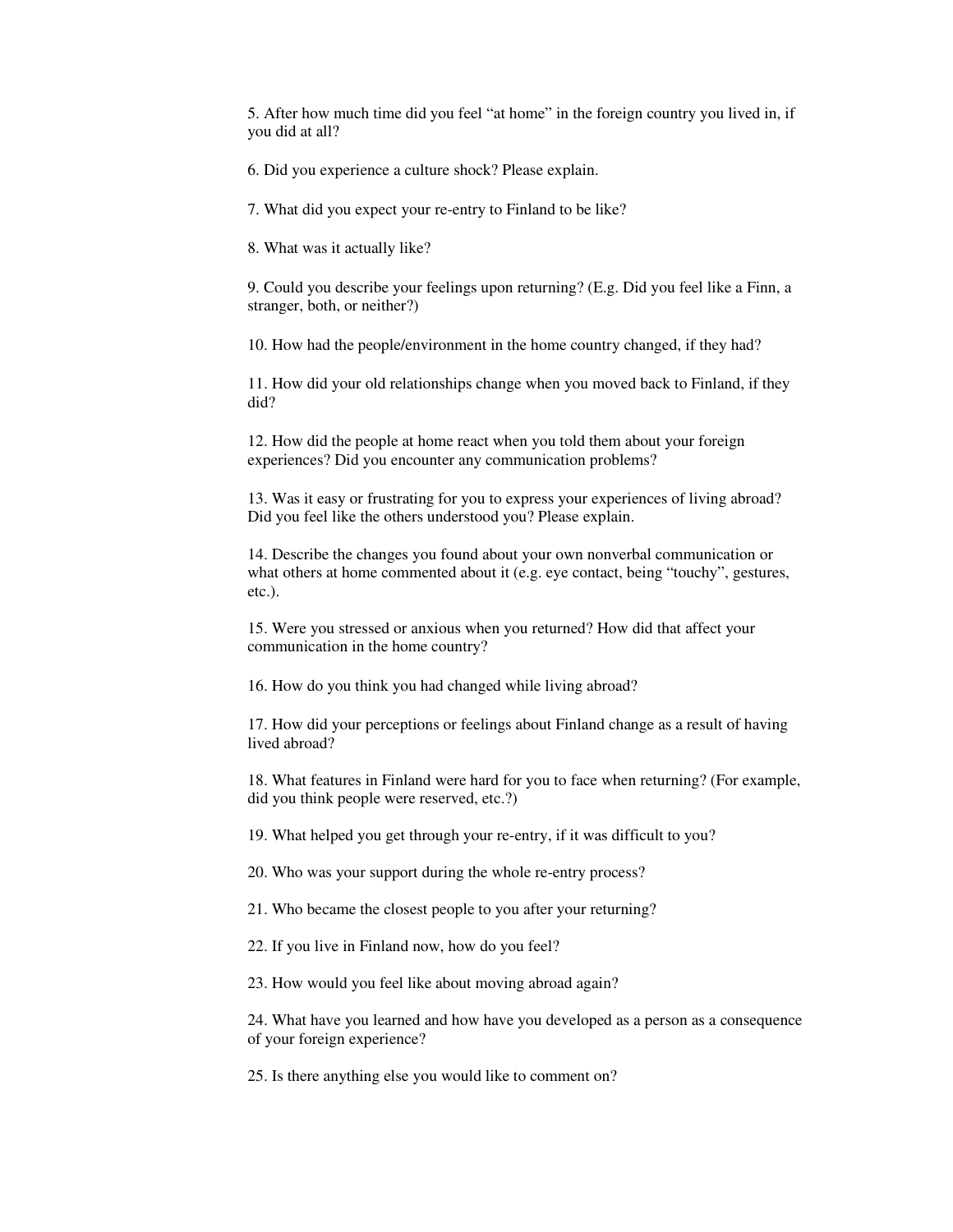### **APPENDIX 2**

# The electronic questionnaire form in Finnish

#### Hei!

Kirjoitan parhaillaan gradua osana kulttuurienvälisen viestinnän opintoja Jyväskylän yliopistossa. Gradussani keskityn mahdollisiin kommunikointiongelmiin, joita suomalaiset paluumuuttajat kokevat palatessaan kotimaahansa. Syvennyn ylemmän asteen oppilaitoksen opiskelijoihin, jotka ovat viettäneet vähintään yhden lukukauden opiskellen ulkomailla. Kerään heidän kokemuksiaan elektronisen kyselyn välityksellä, joka löytyy liitteenä tästä sähköpostista sekä suomeksi että englanniksi.

Arvostaisin kovasti osallistumistanne tähän tutkimukseen ja toivoisin, että jakaisitte arvokkaat kokemuksenne täyttämällä kyselyni. Tietojanne käsitellään anonyymisti ja luottamuksellisesti. Nimettömiä lainauksia saattaa esiintyä gradussani tai yliopiston graduseminaareissa. Jos mahdollista, yrittäkää vastata jokaiseen kysymykseen kuukauden sisällä, joko suomeksi tai englanniksi. Lisätietoja varten voitte ottaa yhteyttä minuun (jekaikon@cc.jyu.fi). Voitte myös palauttaa kyselyn sähköpostitse edelliseen osoitteeseen.

Kiitos vaivannäöstä ja tärkeästä avusta!

Ystävällisin terveisin, Jenni Ikonen

#### **Ikä, jolloin muutit opiskelemaan ulkomaille:**

### **Sukupuoli:**

**Kansalaisuus:** 

**Maa, jossa asuit:** 

**Aika, jonka vietit ulkomailla:** 

1. Kuinka aluksi sopeuduit uuteen kulttuuriin?

2. Miten kuvailisit sopeutumistasi ulkomaille pidemmällä aikavälillä? Tuntuiko, että olit osa uutta kulttuuria/ kuuluit vahvasti vain suomalaiseen kulttuuriin/ kuuluit molempiin kulttuureihin/ et tuntenut kuuluvasi mihinkään?

3. Miten pidit yhteyttä perheeseesi ja ystäviisi kotimaassa?

4. Millaisina hetkinä sinulla oli koti-ikävä?